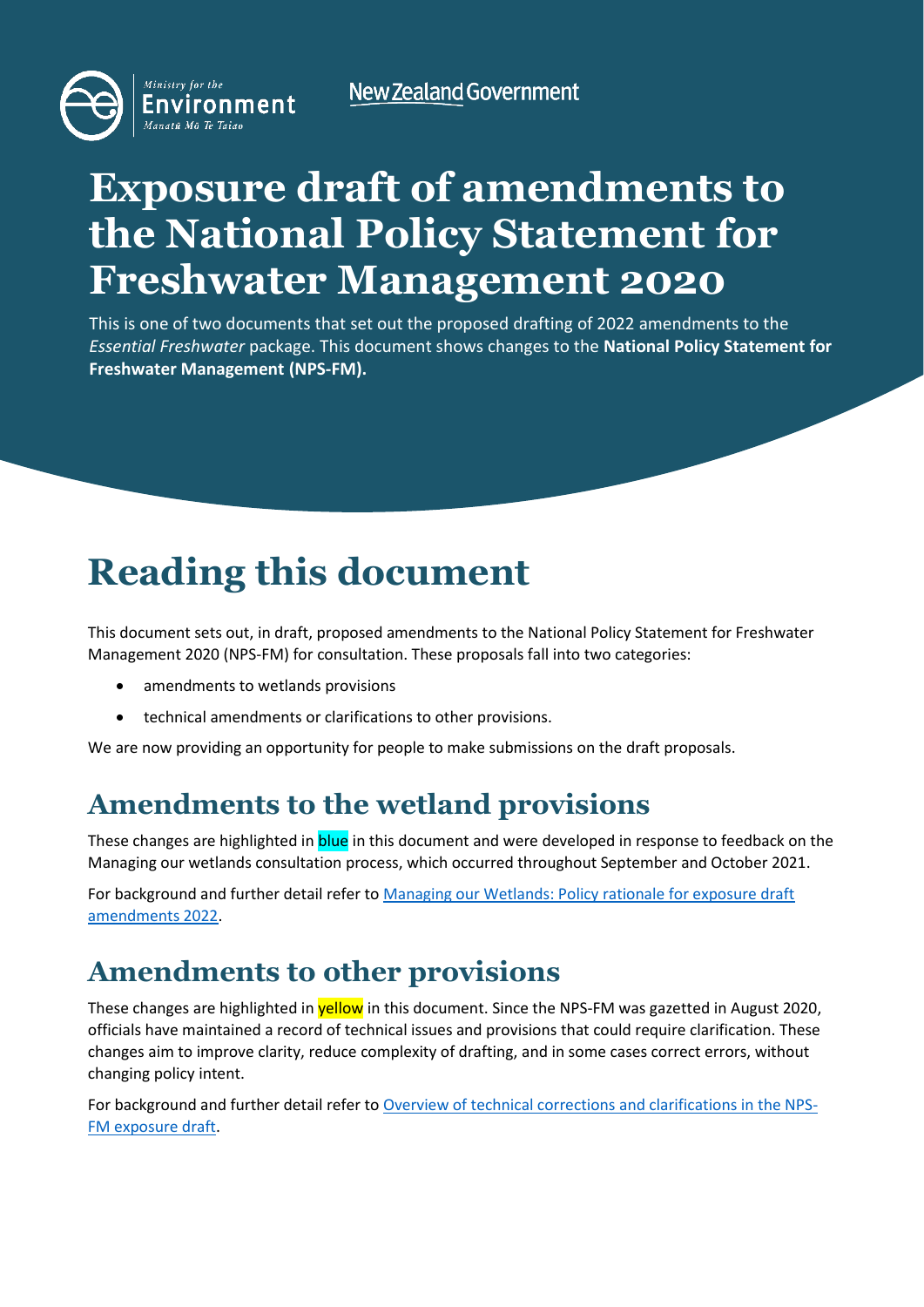## New Zealand Government

# **National Policy Statement** for Freshwater Management 2020 August 2020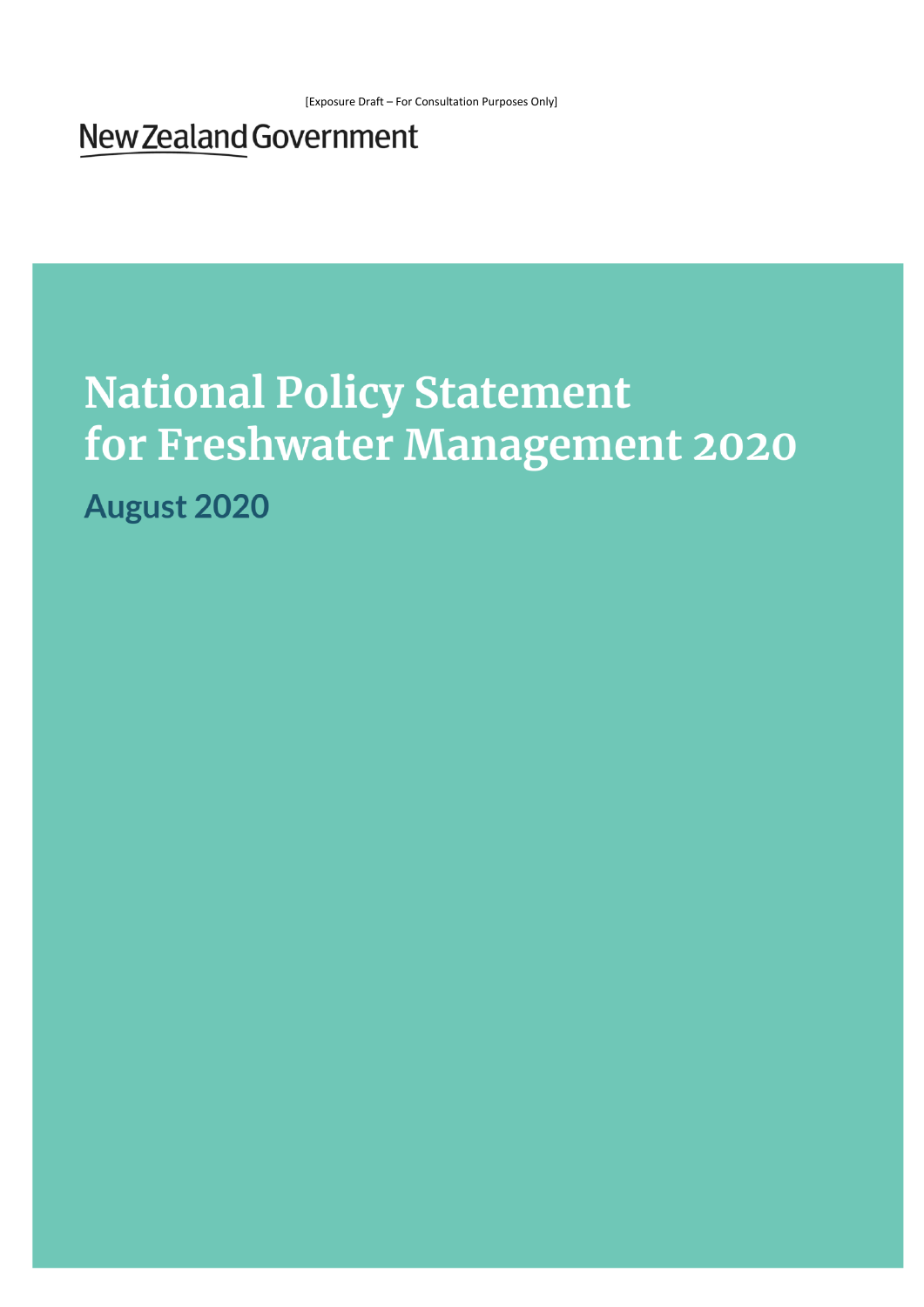This National Policy Statement was approved by the Governor-General under section 52(2) of the Resource Management Act 1991 on 3 August 2020, and is published by the Minister for the Environment under section 54 of that Act.

This National Policy Statement replaces the National Policy Statement for Freshwater Management 2014 (as amended in 2017), which came into force on 7 September 2017.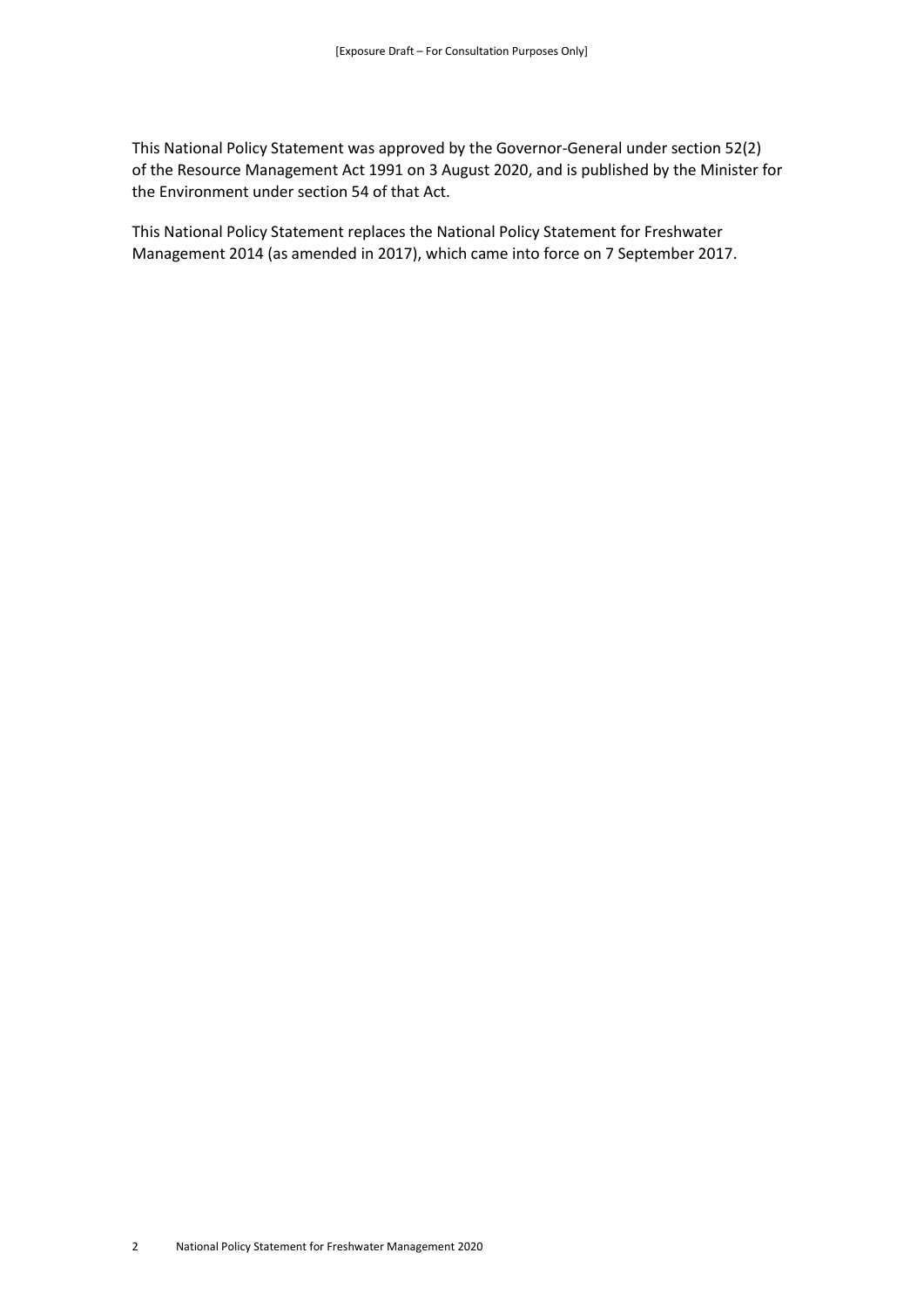## **Contents**

|                                                | Part 1: Preliminary provisions                                                                                             | 5  |  |
|------------------------------------------------|----------------------------------------------------------------------------------------------------------------------------|----|--|
| 1.1                                            | Title                                                                                                                      | 5  |  |
| 1.2                                            | Commencement                                                                                                               | 5  |  |
| 1.3                                            | Fundamental concept - Te Mana o te Wai                                                                                     | 5  |  |
| 1.4                                            | Interpretation                                                                                                             | 6  |  |
| 1.5                                            | Application                                                                                                                | 8  |  |
| 1.6                                            | <b>Best information</b>                                                                                                    | 8  |  |
| 1.7                                            | Application of section 55(2A) of Act                                                                                       | 9  |  |
| 1.8                                            | Incorporation by reference                                                                                                 | 9  |  |
|                                                | Part 2: Objective and policies                                                                                             | 10 |  |
| 2.1                                            | Objective                                                                                                                  | 10 |  |
| 2.2                                            | Policies                                                                                                                   | 10 |  |
|                                                | Part 3: Implementation                                                                                                     | 12 |  |
| 3.1                                            | Overview of Part                                                                                                           | 12 |  |
|                                                | Subpart 1 Approaches to implementing the National Policy Statement                                                         | 12 |  |
| 3.2                                            | Te Mana o te Wai                                                                                                           | 12 |  |
| 3.3                                            | Long-term visions for freshwater                                                                                           | 13 |  |
| 3.4                                            | Tangata whenua involvement                                                                                                 | 13 |  |
| 3.5                                            | Integrated management                                                                                                      | 14 |  |
| 3.6                                            | Transparent decision-making                                                                                                | 15 |  |
| <b>Subpart 2 National Objectives Framework</b> |                                                                                                                            |    |  |
| 3.7                                            | NOF process                                                                                                                | 15 |  |
| 3.8                                            | Identifying FMUs and special sites and features                                                                            | 16 |  |
| 3.9                                            | Identifying values and setting environmental outcomes as objectives                                                        | 16 |  |
| 3.10                                           | Identifying attributes and their baseline states, or other criteria for<br>assessing achievement of environmental outcomes | 17 |  |
| 3.11                                           | Setting target attribute states                                                                                            | 17 |  |
| 3.12                                           | How to achieve target attribute states and environmental outcomes                                                          | 18 |  |
| 3.13                                           | Special provisions for attributes affected by nutrients                                                                    | 19 |  |
| 3.14                                           | Setting limits on resource use                                                                                             | 20 |  |
| 3.15                                           | Preparing action plans                                                                                                     | 20 |  |
| 3.16                                           | Setting environmental flows and levels                                                                                     | 21 |  |
| 3.17                                           | Identifying take limits                                                                                                    | 22 |  |
| 3.18                                           | Monitoring                                                                                                                 | 22 |  |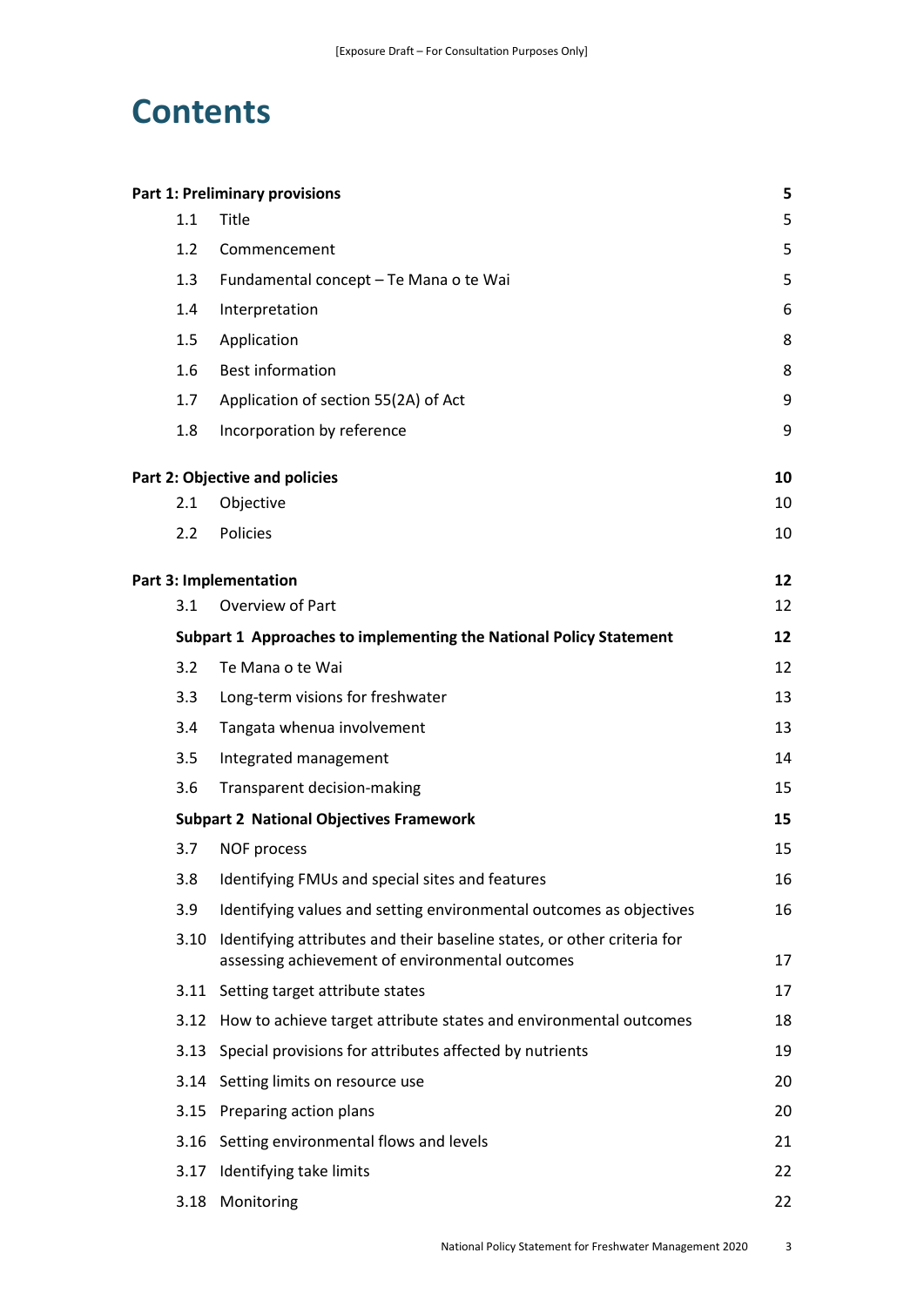|                                                           | 3.19 Assessing trends                                | 23 |  |
|-----------------------------------------------------------|------------------------------------------------------|----|--|
|                                                           | 3.20 Responding to degradation                       | 23 |  |
| <b>Subpart 3 Specific requirements</b>                    |                                                      |    |  |
|                                                           | 3.21 Definitions relating to wetlands and river beds | 23 |  |
| 3.22                                                      | Natural inland wetlands                              | 26 |  |
| 3.23                                                      | Mapping and monitoring natural inland wetlands       | 28 |  |
|                                                           | 3.24 River beds                                      | 29 |  |
| 3.25                                                      | Deposited sediment in rivers                         | 29 |  |
| 3.26                                                      | Fish passage                                         | 30 |  |
| 3.27                                                      | Primary contact sites                                | 32 |  |
|                                                           | 3.28 Water allocation                                | 32 |  |
|                                                           | 3.29 Freshwater accounting systems                   | 32 |  |
| 3.30                                                      | Assessing and reporting                              | 33 |  |
|                                                           | 3.31 Large hydro-electric generation schemes         | 34 |  |
|                                                           | 3.32 Naturally occurring processes                   | 35 |  |
| 3.33                                                      | Specified vegetable growing areas                    | 36 |  |
| 3.34                                                      | Urban development in Tauranga                        | 36 |  |
|                                                           | Part 4: Timing and transitionals                     | 38 |  |
| 4.1                                                       | Timing                                               | 38 |  |
| 4.2                                                       | Keeping policy statements and plans up to date       | 38 |  |
| 4.3                                                       | Existing policy statements and plans                 | 38 |  |
| <b>Appendices</b>                                         |                                                      | 39 |  |
|                                                           | Appendix 1A – Compulsory values                      | 39 |  |
|                                                           | Appendix 1B - Other values that must be considered   | 41 |  |
| Appendix 2A - Attributes requiring limits on resource use | 43                                                   |    |  |
|                                                           | Appendix 2B - Attributes requiring action plans      | 53 |  |
|                                                           | Appendix 2C - Sediment classification tables         |    |  |
|                                                           | Appendix 3 - National target for primary contact     | 67 |  |
| Appendix 4 - Details for instream structures              |                                                      |    |  |
| Appendix 5 - Specified vegetable growing areas            |                                                      |    |  |
| Appendix 6: Principles for aquatic offseting              | 74                                                   |    |  |
| Appendix 7: Principles for aquatic compensation           |                                                      |    |  |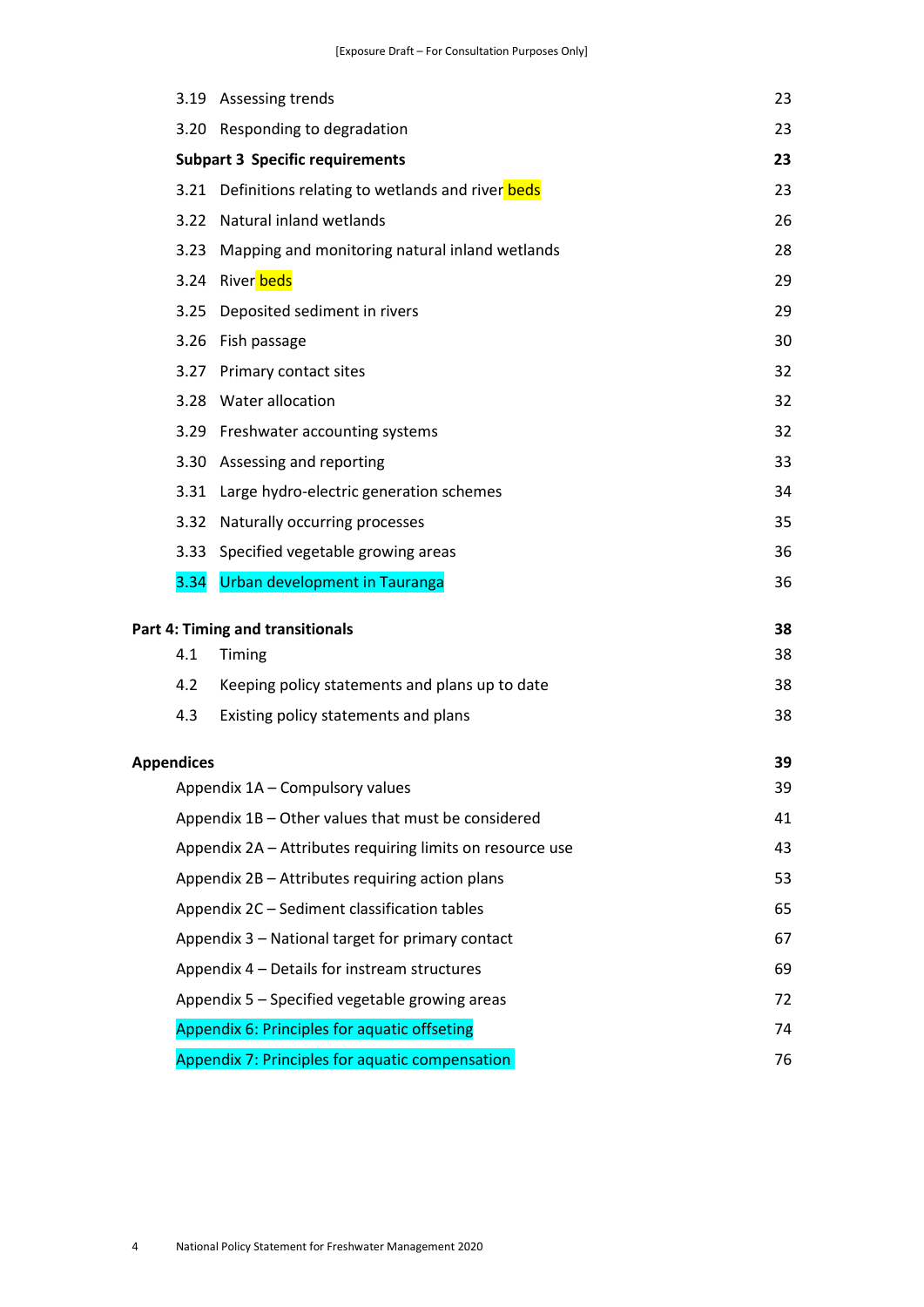## <span id="page-5-0"></span>**Part 1: Preliminary provisions**

## <span id="page-5-1"></span>**1.1 Title**

(1) This is the National Policy Statement for Freshwater Management 2020.

## <span id="page-5-2"></span>**1.2 Commencement**

- (1) This National Policy Statement comes into force on 3 September 2020.
- (2) *See* Part 4 for provisions about the timing of the implementation of this National Policy Statement.

## <span id="page-5-3"></span>**1.3 Fundamental concept – Te Mana o te Wai**

#### *Concept*

- (1) Te Mana o te Wai is a concept that refers to the fundamental importance of water and recognises that protecting the health of freshwater protects the health and well-being of the wider environment. It protects the mauri of the wai. Te Mana o te Wai is about restoring and preserving the balance between the water, the wider environment, and the community.
- (2) Te Mana o te Wai is relevant to all freshwater management and not just to the specific aspects of freshwater management referred to in this National Policy Statement.

#### *Framework*

- (3) Te Mana o te Wai encompasses 6 principles relating to the roles of tangata whenua and other New Zealanders in the management of freshwater, and these principles inform this National Policy Statement and its implementation.
- (4) The 6 principles are:
	- (a) *Mana whakahaere*: the power, authority, and obligations of tangata whenua to make decisions that maintain, protect, and sustain the health and well-being of, and their relationship with, freshwater
	- (a) *Kaitiakitanga*: the obligation**s** of tangata whenua to preserve, restore, enhance, and sustainably use freshwater for the benefit of present and future generations
	- (b) *Manaakitanga*: the process by which tangata whenua show respect, generosity, and care for freshwater and for others
	- (c) *Governance*: the responsibility of those with authority for making decisions about freshwater to do so in a way that prioritises the health and well-being of freshwater now and into the future
	- (d) Stewardship: the obligations of all New Zealanders to manage freshwater in a way that ensures it sustains present and future generations
	- (e) *Care and respect*: the responsibility of all New Zealanders to care for freshwater in providing for the health of the nation.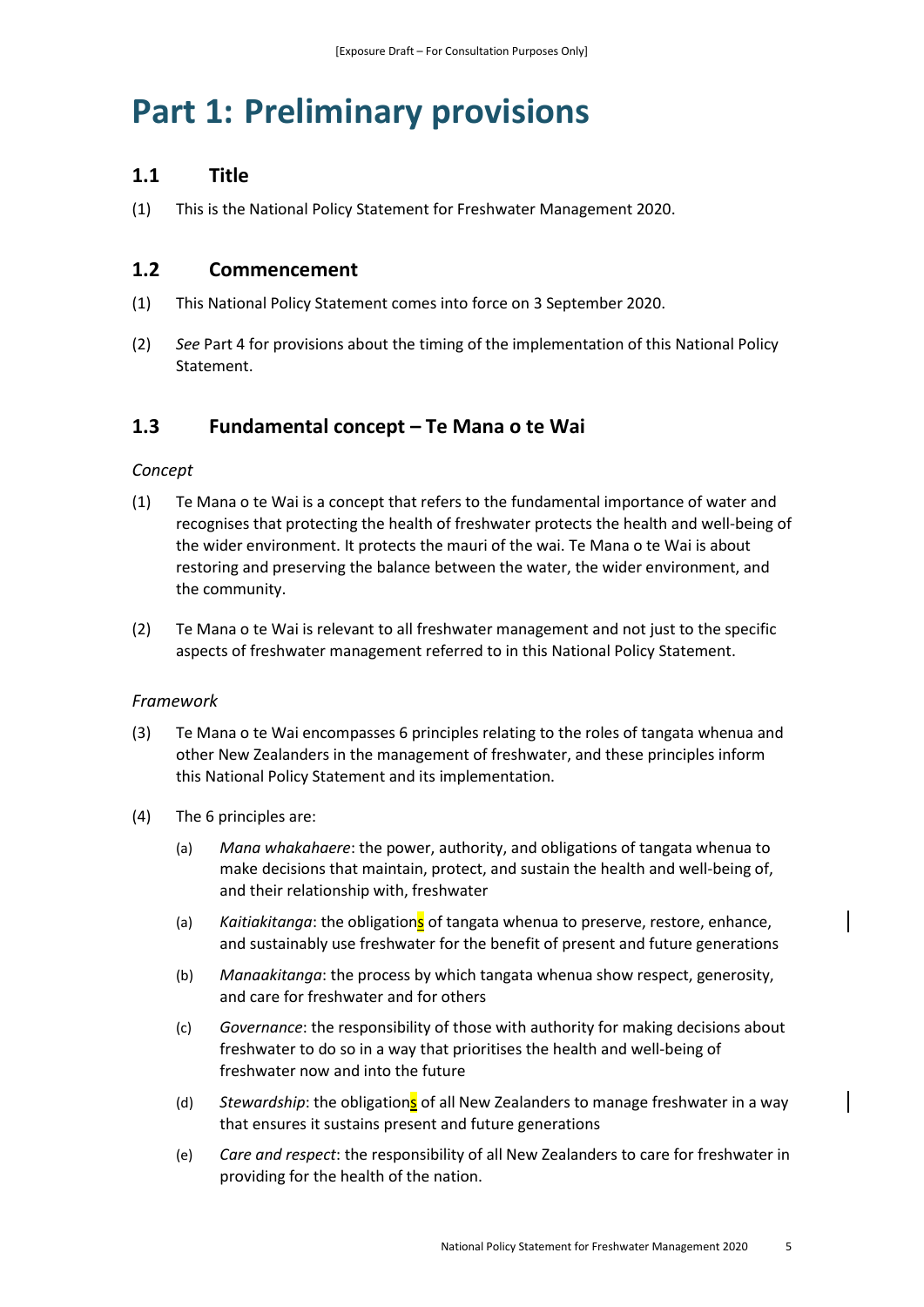- (5) There is a hierarchy of obligations in Te Mana o te Wai that prioritises:
	- (a) first, the health and well-being of water bodies and freshwater ecosystems
	- (b) second, the health needs of people (such as drinking water)
	- (c) third, the ability of people and communities to provide for their social, economic, and cultural well-being, now and in the future.

## <span id="page-6-0"></span>**1.4 Interpretation**

(1) In this National Policy Statement:

**Act** means the Resource Management Act 1991

**attribute** means a measurable characteristic (numeric, narrative, or both) that can be used to assess the extent to which a particular value is provided for

**baseline state**, in relation to an attribute, means the best state out of the following:

- (a) the state of the attribute on the date it is first identified by a regional council for the purposes of this National Policy Statement
- (b) the state of the attribute on the date on which a regional council set a freshwater objective for the attribute under the National Policy Statement for Freshwater Management 2014 (as amended in 2017)
- (c) the state of the attribute on 7 September 2017

**commencement date** means the date on which this National Policy Statement comes into force (ie, 3 September 2020)

**compulsory value** means the 4 values described in Appendix 1A, being: ecosystem health, human contact, mahinga kai, and threatened species

**degraded**, in relation to an FMU or part of an FMU, means that as a result of something other than a naturally occurring process:

- (a) a site or sites in the FMU or part of the FMU to which a target attribute state applies:
	- (i) is below a national bottom line; or
	- (ii) is not achieving or is not likely to achieve a target attribute state; or
- (b) the FMU or part of the FMU is not achieving or is not likely to achieve an environmental flow and level set for it; or
- (c) the FMU or part of the FMU is less able (when compared to 7 September 2017) to provide for any value described in Appendix 1A or any other value identified for it under the NOF

**degrading**, in relation to an FMU or part of an FMU, means that any site or sites to which a target attribute state applies is experiencing, or is likely to experience, a deteriorating trend (as assessed under clause 3.19)

**environmental flows and levels** means the flows and levels set for an FMU or part of an FMU under clause 3.16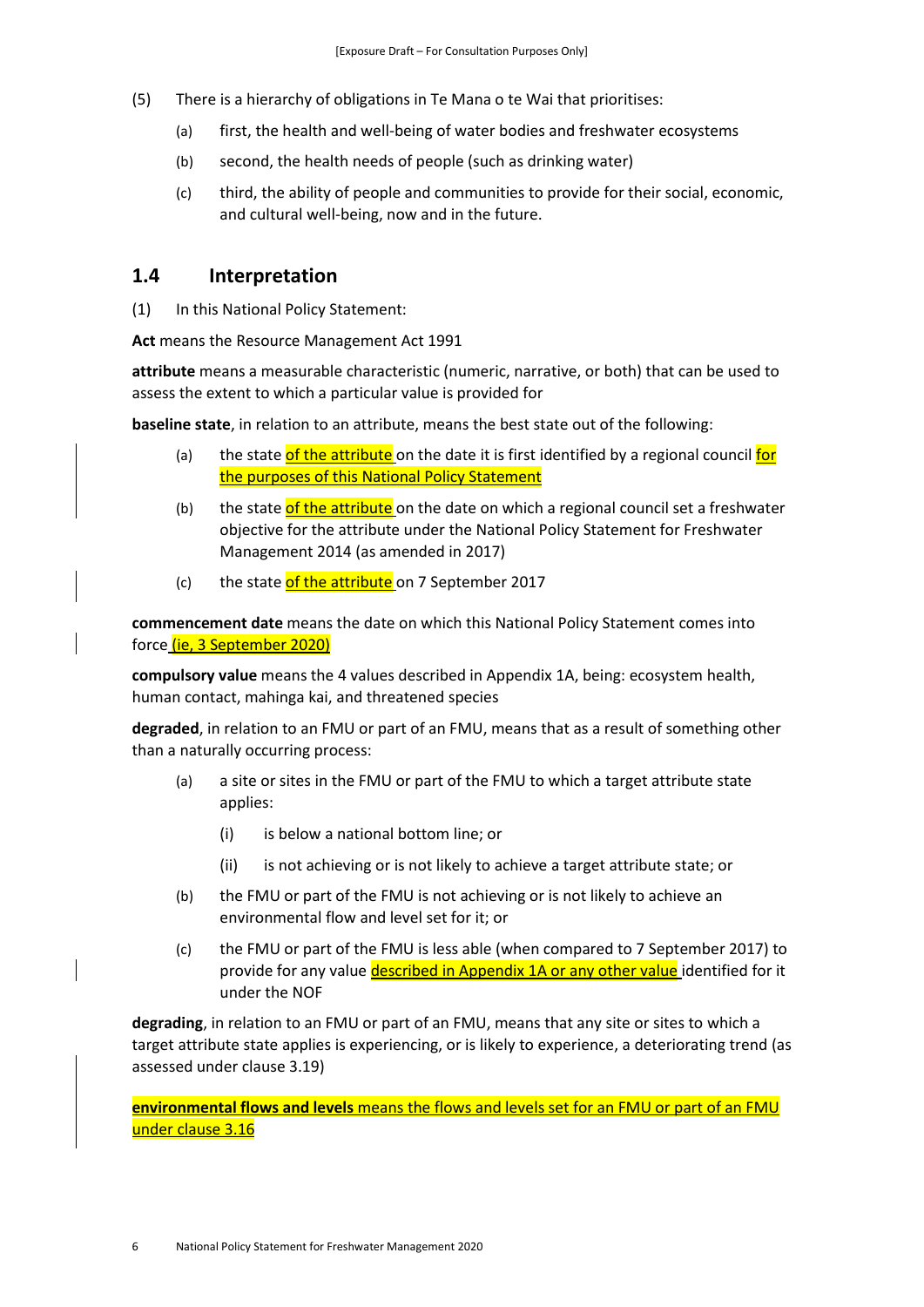**environmental outcome** means, in relation to a value that applies to an FMU or part of an FMU, a desired outcome that a regional council identifies and then includes as an objective in its regional plan<sub>(s)</sub> (*see* clause 3.9)

**Ffreshwater management unit, or FMU,** means all or any part of a water body or water bodies, and their related catchments, that a regional council determines under clause 3.8 is an appropriate unit for freshwater management and accounting purposes; and **part of an FMU** means any part of an FMU including, but not limited to, a specific site, river reach, water body, or part of a water body

**kaitiakitanga** has the meaning given in the Act but includes the principle referred to in clause  $1.3(4)(b)$ 

limit means either a limit on resource use or a take limit and includes environmental flows and levels

**limit on resource use** means the maximum amount of  $\frac{1}{2}$  resource use that is permissible while still achieving a relevant target attribute state (*see* clauses 3.12 and 3.14)

**long-term vision** means a long-term vision developed under clause 3.3 and included as an objective in a regional policy statement

**Māori freshwater values** means the compulsory value of mahinga kai and any other value (whether or not identified in Appendix 1A or 1B) identified for a particular FMU or part of an FMU through collaboration between tangata whenua and the relevant regional council

**national bottom line** means an attribute state identified as such in Appendix 2A or 2B

**naturally occurring process** means a process that occurs, or would occur, in the absence of human activity

**natural inland wetland** has the meaning in clause 3.21

**National Objectives Framework**, or **NOF**, means the framework for managing freshwater as described in subpart 2 of Part 3

**outstanding water body** means a water body, or part of a water body, identified in a regional policy statement, a regional plan, or a water conservation order as having one or more outstanding values

**over-allocation**, in relation to both the quantity and quality of freshwater, **ismeans** the situation where:

- (a) resource use exceeds a limit; or
- (b) if limits have not been set, an FMU or part of an FMU is degraded or degrading

**primary contact site** means a site identified by a regional council that it considers is regularly used, or would be regularly used but for existing freshwater quality, for recreational activities such as swimming, paddling, boating, or watersports, and particularly for activities where there is a high likelihood of water or water vapour being ingested or inhaled

**publish**, in relation to an obligation on a local authority to publish material, means to make the material freely available to the public on the local authority's internet website or another webbased platform

**receiving environment** includes, but is not limited to, any water body (such as a river, lake, wetland or aquifer) and the coastal marine area (including estuaries)

**take limit** means a limit on the amount of water that can be taken from an FMU or part of an FMU, as set under clause 3.17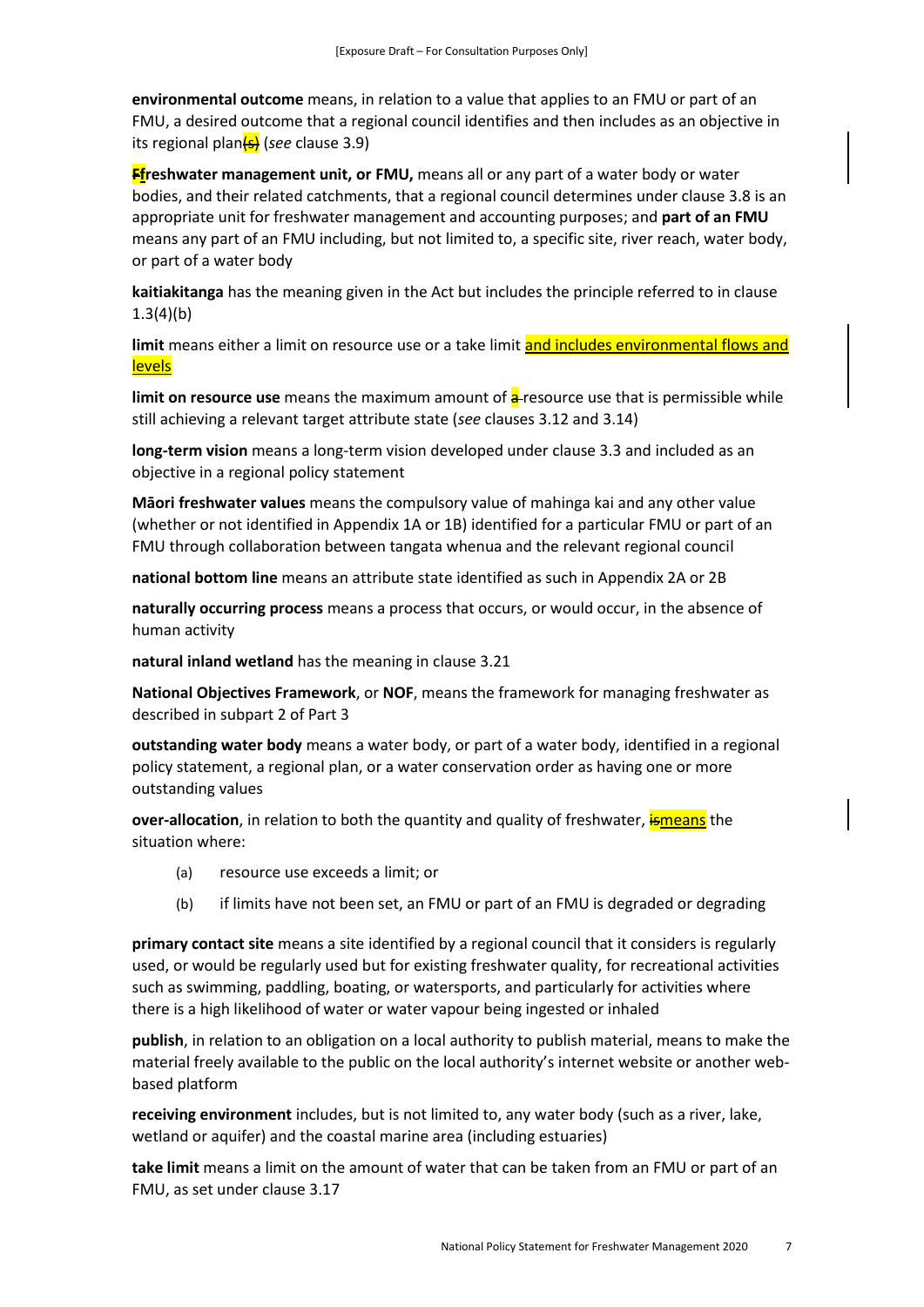**Te Mana o te Wai** has the meaning set out in clause 1.3

**threatened species** means any indigenous species of flora or fauna that:

- (a) relies on water bodies for at least part of its life cycle; and
- (b) meets the criteria for nationally critical, nationally endangered, or nationally vulnerable species in the *New Zealand Threat Classification System Manual* (*see* clause 1.8).
- (2) Terms defined in the Act and used in this National Policy Statement have the meanings in the Act, except as otherwise specified.
- (3) Terms defined in the National Planning Standards issued under section 58E of the Act and used in this National Policy Statement have the meanings in those Standards, unless otherwise specified.
- (4) A reference in this National Policy Statement to a zone is:
	- (a) a reference to a zone as described in Standard 8 (Zone Framework Standard) of the National Planning Standards; or
	- (b) for local authorities that have not yet implemented the Zone Framework Standard of the National Planning Standards, a reference to the nearest equivalent zone.

## <span id="page-8-0"></span>**1.5 Application**

(1) This National Policy Statement applies to all freshwater (including groundwater) and, to the extent they are affected by freshwater, to receiving environments (which may include estuaries and the wider coastal marine area).

## <span id="page-8-1"></span>**1.6 Best information**

- (1) A requirement in In implementing this National Policy Statement **tolocal authorities** must use the best information available at the time-is a requirement to use, which means, if practicable, using complete and scientifically robust data.
- (2) In the absence of complete and scientifically robust data, the best information may include information obtained from modelling, as well as partial data, local knowledge, and information obtained from other sources, but in this case local authorities must:
	- (a) prefer sources of information that provide the greatest level of certainty; and
	- (b) take all practicable steps to reduce uncertainty (such as through improvements to monitoring or the validation of models used).
- (3) A person who is required to use the best information available at the timelocal authority:
	- (a) must not delay making decisions solely because of uncertainty about the quality or quantity of the information available; and
	- (b) if the information is uncertain, must interpret it in the way that will best give effect to this National Policy Statement.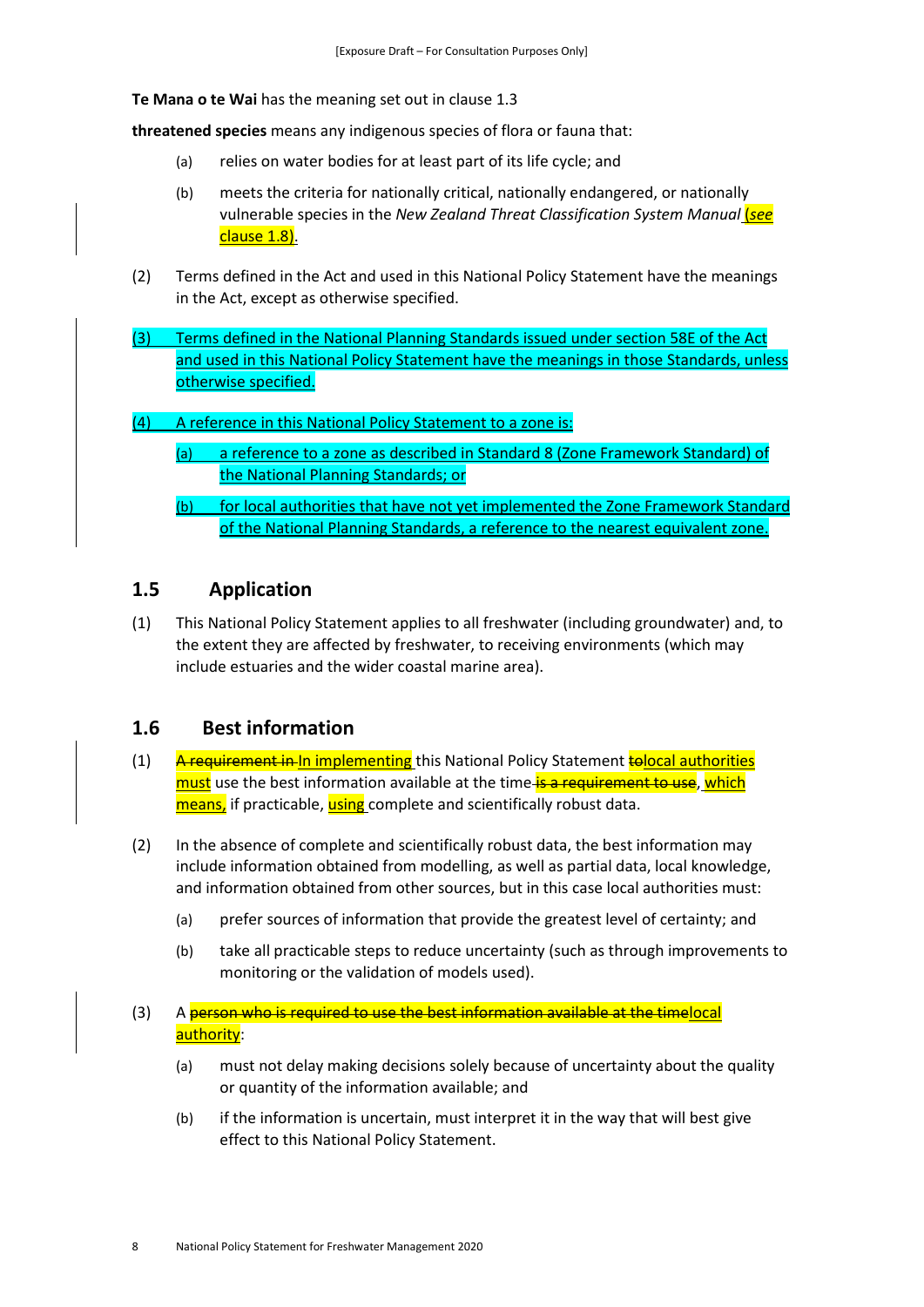## <span id="page-9-0"></span>**1.7 Application of section 55(2A) of Act**

- (1) The changes to regional policy statements and regional plans required by the following provisions of this National Policy Statement are amendments referred to in section 55(2) of the Act (which, because of section 55(2A) of the Act, means that the changes must be made without using a process in Schedule 1 of the Act):
	- (a) clause 3.22(1) (Natural inland wetlands)
	- (b) clause 3.24(1) (River**s** beds)
	- (c) clause 3.26(1) (Fish passage).
- <span id="page-9-1"></span>(2) *See* clause 4.3(3) about changes that merely update wording or terminology.

## **1.8 Incorporation by reference**

- (1) Clause 2(1) of Schedule 1AA of the Act does not apply to any material incorporated by reference in this National Policy Statement.
- (2) All material incorporated by reference in this National Policy Statement is available at: [www.mfe.govt.nz/fresh-water/npsfm/documents-incorporated-by-reference.](http://www.mfe.govt.nz/fresh-water/npsfm/documents-incorporated-by-reference)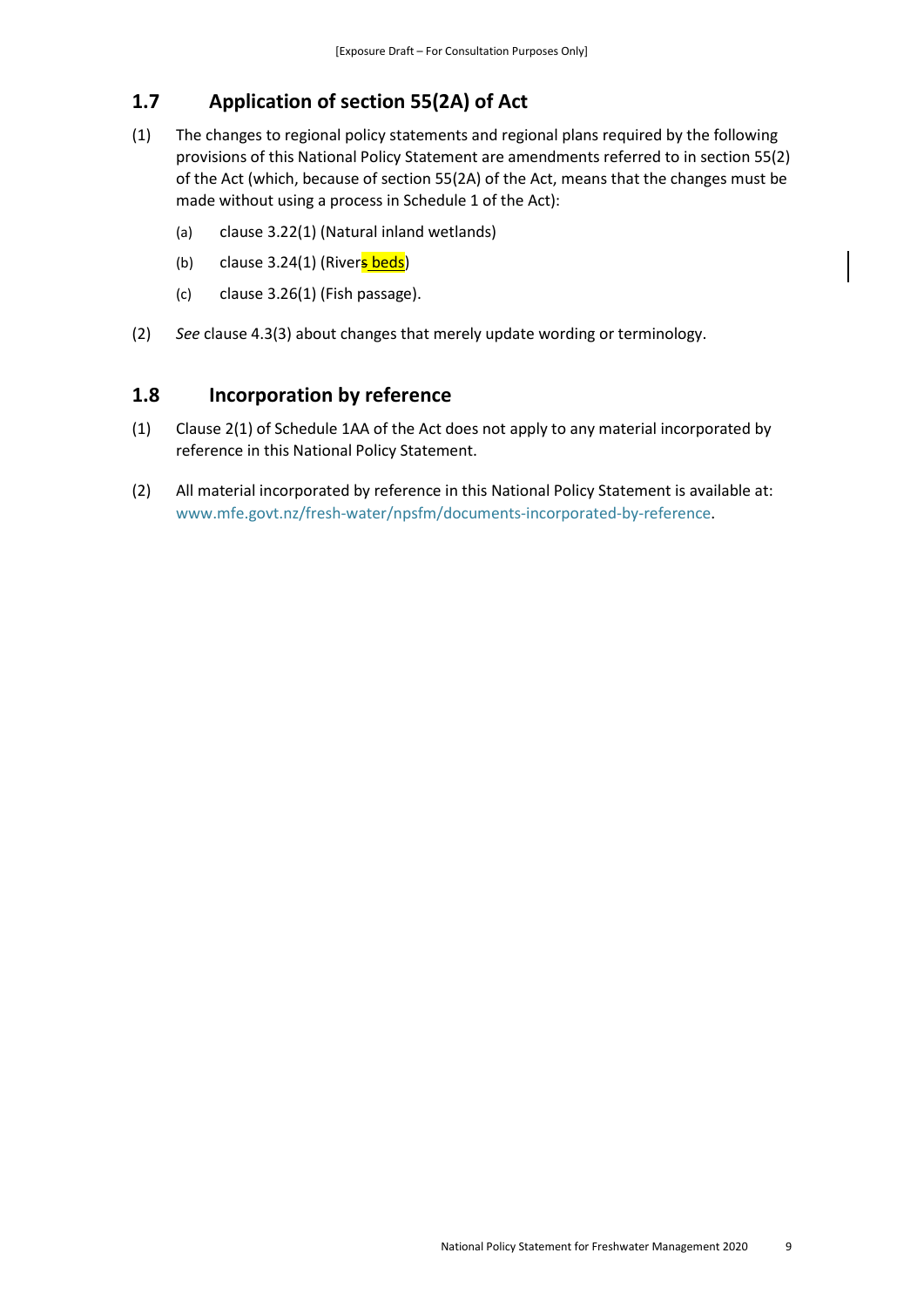## <span id="page-10-0"></span>**Part 2: Objective and policies**

## <span id="page-10-1"></span>**2.1 Objective**

- (1) The objective of this National Policy Statement is to ensure that natural and physical resources are managed in a way that prioritises:
	- (a) first, the health and well-being of water bodies and freshwater ecosystems
	- (b) second, the health needs of people (such as drinking water)
	- (c) third, the ability of people and communities to provide for their social, economic, and cultural well-being, now and in the future.

## <span id="page-10-2"></span>**2.2 Policies**

Policy 1: Freshwater is managed in a way that gives effect to Te Mana o te Wai.

**Policy 2:** Tangata whenua are actively involved in freshwater management (including decisionmaking processes), and Māori freshwater values are identified and provided for.

**Policy 3:** Freshwater is managed in an integrated way that considers the effects of the use and development of land on a whole-of-catchment basis, including the effects on receiving environments.

**Policy 4**: Freshwater is managed as part of New Zealand's integrated response to climate change.

**Policy 5:** Freshwater is managed *(including* through a National Objectives Framework) to ensure that the health and well-being of degraded water bodies and freshwater ecosystems is improved, and the health and well-being of all other water bodies and freshwater ecosystems is maintained and (if communities choose) improved.

**Policy 6:** There is no further loss of extent of natural inland wetlands, their values are protected, and their restoration is promoted.

**Policy 7:** The loss of river **bed** extent and values is avoided to the extent practicable.

**Policy 8:** The significant values of outstanding water bodies are protected.

**Policy 9:** The habitats of indigenous freshwater species are protected.

**Policy 10**: The habitat of trout and salmon is protected, insofar as this is consistent with Policy 9.

**Policy 11:** Freshwater is allocated and used efficiently, all existing over-allocation is phased out, and future over-allocation is avoided.

**Policy 12:** The national target (as set out in Appendix 3) for water quality improvement is achieved.

**Policy 13:** The condition of water bodies and freshwater ecosystems is systematically monitored over time, and action is taken where freshwater is degraded, and to reverse deteriorating trends.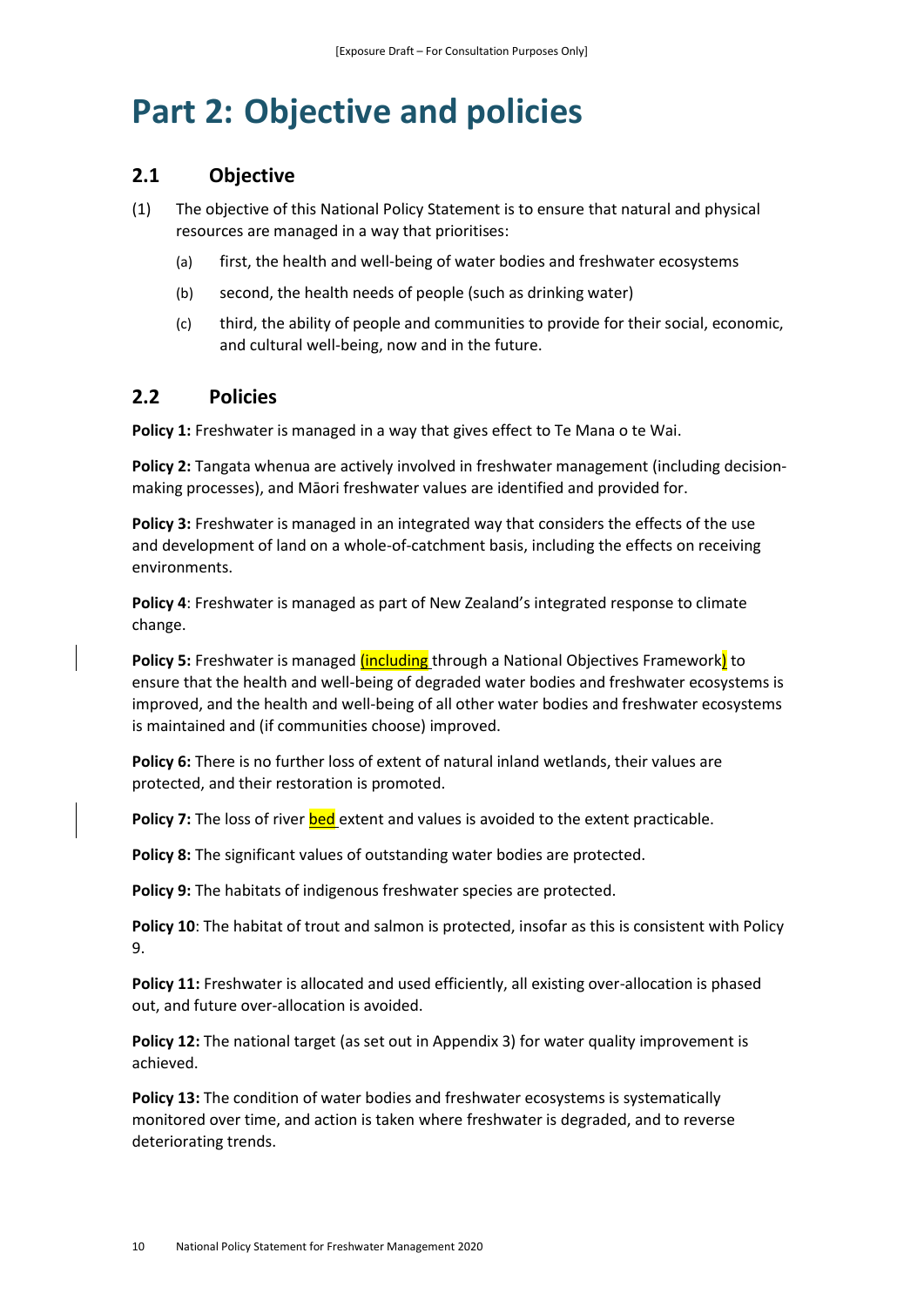**Policy 14:** Information (including monitoring data) about the state of water bodies and freshwater ecosystems, and the challenges to their health and well-being, is regularly reported on and published.

**Policy 15:** Communities are enabled to provide for their social, economic, and cultural wellbeing in a way that is consistent with this National Policy Statement.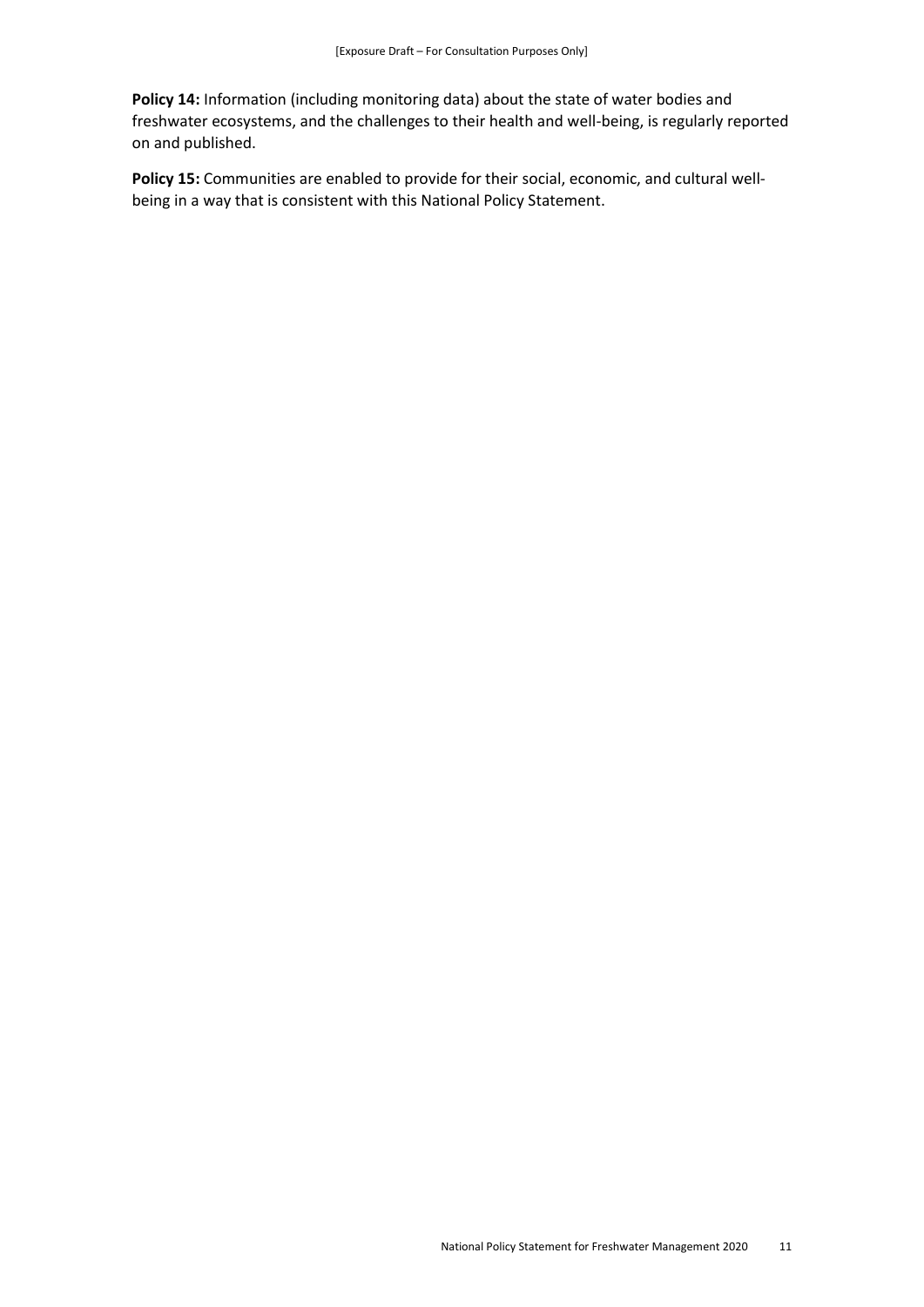## <span id="page-12-0"></span>**Part 3: Implementation**

## <span id="page-12-1"></span>**3.1 Overview of Part**

- (1) This Part sets out a non-exhaustive list of things that local authorities must do to give effect to the objective and policies in Part 2 of this National Policy Statement, but nothing in this Part 3 limits the general obligation under the Act to give effect to the objective and policies in Part 2 of this National Policy Statement.
- (2) Nothing in this Part:
	- (a) prevents a local authority adopting more stringent measures than required by this National Policy Statement; or
	- (b) limits a local authority's functions and duties under the Act in relation to freshwater.
- (3) In this Part:
	- (a) subpart 1 sets out how local authorities must implement this National Policy Statement, particularly in relation to giving effect to Te Mana o te Wai
	- (b) subpart 2 sets out the National Objectives Framework for managing freshwater
	- (c) subpart 3 sets out additional **specific** requirements on regional councils relating to freshwater management.

## <span id="page-12-2"></span>**Subpart 1 Approaches to implementing the National Policy Statement**

### <span id="page-12-3"></span>**3.2 Te Mana o te Wai**

- (1) Every regional council must engage with communities and tangata whenua to determine how Te Mana o te Wai applies to water bodies and freshwater ecosystems in the region.
- (2) Every regional council must give effect to Te Mana o te Wai, and in doing so must:
	- (a) actively involve tangata whenua in freshwater management (including decisionmaking processes), as required by clause 3.4; and
	- (b) engage with communities and tangata whenua to identify long-term visions, environmental outcomes, and other elements of the NOF; and
	- (c) apply the hierarchy of obligations, as set out in clause 1.3(5):
		- (i) when developing long-term visions under clause 3.3; and
		- (ii) when implementing the NOF under subpart 2; and
		- (iii) when developing objectives, policies, methods, and criteria for any purpose under subpart 3 relating to natural inland wetlands, rivers, fish passage, primary contact sites, and water allocation; and
	- (d) enable the application of a diversity of systems of values and knowledge, such as mātauranga Māori, to the management of freshwater; and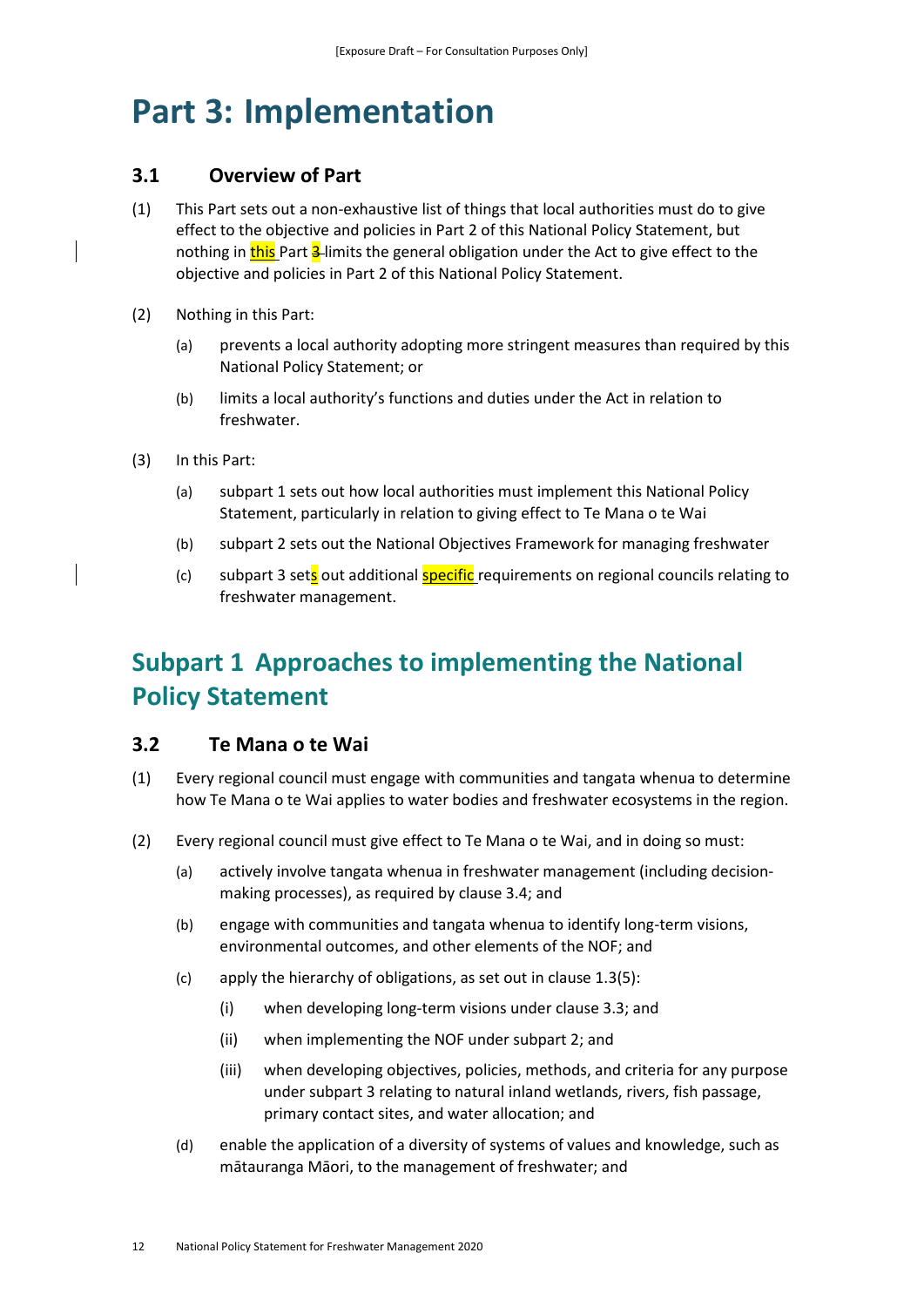- (e) adopt an integrated approach, ki uta ki tai, to the management of freshwater (*see* clause 3.5).
- (3) Every regional council must include an objective in its regional policy statement that describes how the management of freshwater in the region will give effect to Te Mana o te Wai.
- (4) In addition to subclauses (1) to (3), Te Mana o te Wai must inform the interpretation of:
	- (a) this National Policy Statement; and
	- (b) the provisions required by this National Policy Statement to be included in regional policy statements and regional and district plans.

## <span id="page-13-0"></span>**3.3 Long-term visions for freshwater**

- (1) Every regional council must develop long-term visions for freshwater in its region and include those long-term visions as objectives in its regional policy statement.
- (2) Long-term visions:
	- (a) may be set at FMU, part of an FMU, or catchment level; and
	- (b) must set goals that are ambitious but reasonable (that is, difficult to achieve but not impossible); and
	- (c) identify a timeframe to achieve those goals that is both ambitious and reasonable (for example, 30 years after the commencement date).
- (3) Every long-term vision must:
	- (a) be developed through engagement with communities and tangata whenua about their long-term wishes for the water bodies and freshwater ecosystems in the region; and
	- (b) be informed by an understanding of the history of, and environmental pressures on, the FMU, part of the FMU, or catchment; and
	- (c) express what communities and tangata whenua want the FMU, part of the FMU, or catchment to be like in the future.
- (4) Every regional council must assess whether each FMU, part of an FMU, or catchment (as relevant) can provide for its long-term vision, or whether improvement to the health and well-being of water bodies and freshwater ecosystems is required to achieve the vision.

## <span id="page-13-1"></span>**3.4 Tangata whenua involvement**

- (1) Every local authority must actively involve tangata whenua (to the extent they wish to be involved) in freshwater management (including decision-making processes), including in all the following:
	- (a) identifying the local approach to giving effect to Te Mana o te Wai
	- (b) making or changing regional policy statements and regional and district plans so far as they relate to freshwater management
	- (c) implementing the NOF (*see* subclause (2))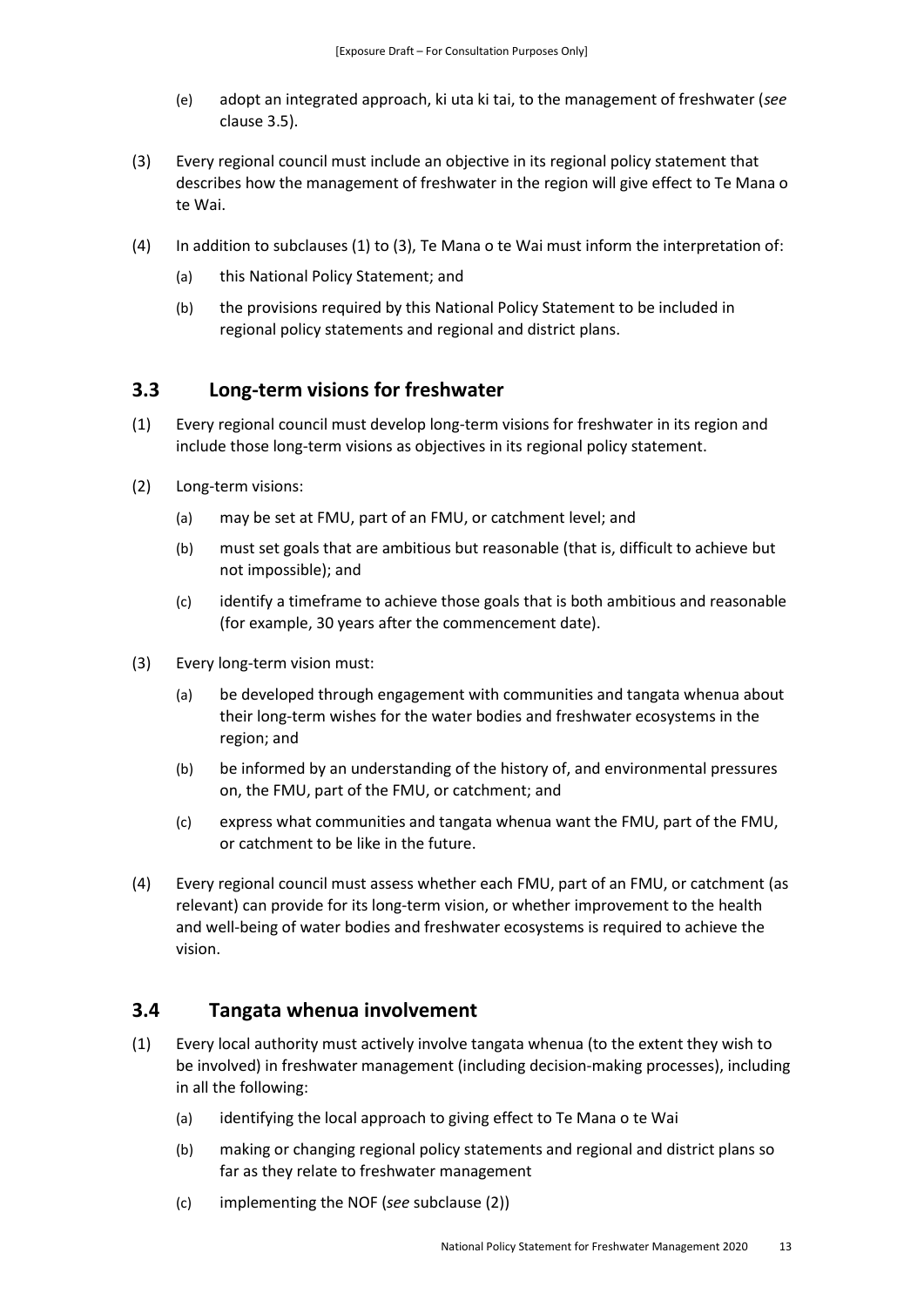- (d) developing and implementing mātauranga Māori and other monitoring.
- (2) In particular, and without limiting subclause (1), for the purpose of implementing the NOF, every regional council must work collaboratively with, and enable, tangata whenua to:
	- (a) identify any Māori freshwater values (in addition to mahinga kai) that apply to any FMU or part of an FMU in the region; and
	- (b) be actively involved (to the extent they wish to be involved) in decision-making processes relating to Māori freshwater values at each subsequent step of the NOF process.
- (3) Every regional council must work with tangata whenua to investigate the use of mechanisms available under the Act, to involve tangata whenua in freshwater management, such as:
	- (a) transfers or delegations of power under section 33 of the Act
	- (b) joint management agreements under section 36B of the Act
	- (c) mana whakahono a rohe (iwi participation arrangements) under subpart 2 of Part 5 of the Act.
- (4) To avoid doubt, nothing in this National Policy Statement permits or requires a local authority to act in a manner that is, or make decisions that are, inconsistent with any relevant iwi participation legislation or any directions or visions under that legislation.

## <span id="page-14-0"></span>**3.5 Integrated management**

- (1) Adopting an integrated approach, ki uta ki tai, as required by Te Mana o te Wai, requires that local authorities must:
	- (a) recognise the interconnectedness of the whole environment, from the mountains and lakes, down the rivers to hāpua (lagoons), wahapū (estuaries) and to the sea; and
	- (b) recognise interactions between freshwater, land, water bodies, ecosystems, and receiving environments; and
	- (c) manage freshwater, and land use and development, in catchments in an integrated and sustainable way to avoid, remedy, or mitigate adverse effects, including cumulative effects, on the health and well-being of water bodies, freshwater ecosystems, and receiving environments; and
	- (d) encourage the co-ordination and sequencing of regional or urban growth.
- (2) Every regional council must make or change its regional policy statement to the extent needed to provide for the integrated management of the effects of:
	- (a) the use and development of land on freshwater; and
	- (b) the use and development of land and freshwater on receiving environments.
- (3) In order to give effect to this National Policy Statement, local authorities that share jurisdiction over a catchment must co-operate in the integrated management of the effects of land use and development on freshwater.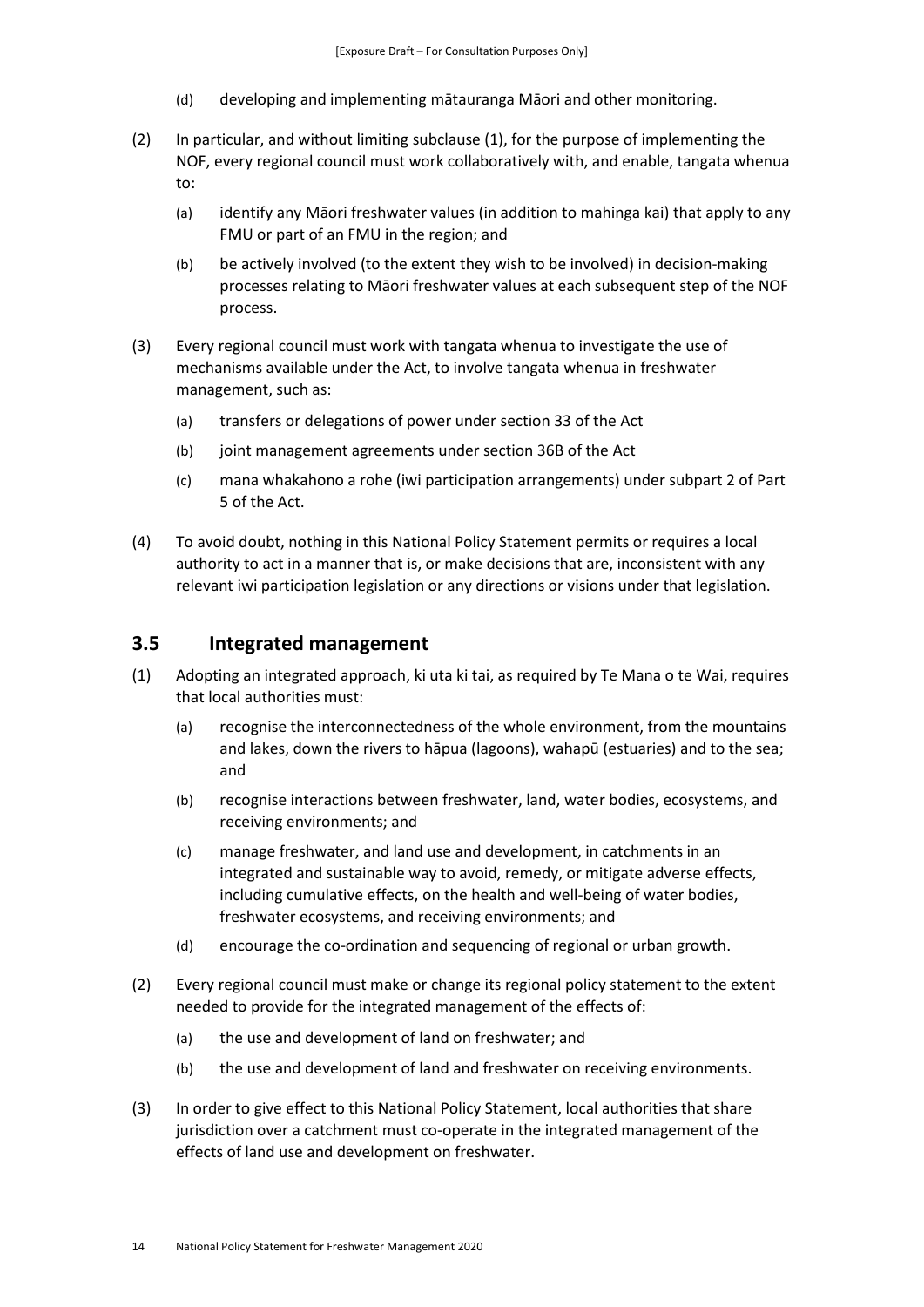(4) Every territorial authority must include objectives, policies, and methods in its district plan to promote positive effects, and avoid, remedy, or mitigate adverse effects (including cumulative effects), of urban development on the health and well-being of water bodies, freshwater ecosystems, and receiving environments.

## <span id="page-15-0"></span>**3.6 Transparent decision-making**

(1) This clause applies to **all** decisions by regional councils relating to:made under this National Policy Statement, and applies in addition to any other requirement under the Act relating to processes for making or changing regional policy statements or plans.

(a) clause 3.4(3) (about mechanisms to involve tangata whenua in freshwater management); and

(b) clause 3.15 (about preparing action plans).

- (2) Every regional council must:
	- (a) make decisions, record the matters considered and the decision reached; and
	- (b) specify the reasons for the decisions reached<sub>;</sub> and
	- $\left\{a\right\}(c)$  publish thisthe matters considered, the decision reached, and the reasons for the decision, as soon as practicable after athe decision is reached, unless publication would be contrary to any other legal obligation.
- (3) In this clause, **decision** includes a decision not to decide on, or to postpone deciding, any substantive issue and, in relation to decisions about mechanisms to involve tangata whenua in freshwater management, includes a decision to use or not use a mechanism.

## <span id="page-15-1"></span>**Subpart 2 National Objectives Framework**

### <span id="page-15-2"></span>**3.7 NOF process**

- (1) At each step of the NOF process, every regional council must:
	- (a) engage with communities and tangata whenua; and
	- (b) apply the hierarchy of obligations set out in clause 1.3(5), as required by clause  $3.2(2)(c)$ .
- (2) By way of summary, the NOF process requires regional councils to undertake the following steps:
	- (a) identify FMUs in the region (clause 3.8)
	- (b) identify values for each FMU (clause 3.9)
	- (c) set environmental outcomes for each value and include them as objectives in regional plans (clause 3.9)
	- (d) identify attributes for each value and set baseline states for those attributes (clause 3.10)
	- (e) set target attribute states, environmental flows and levels, and other criteria to support the achievement of environmental outcomes (clauses 3.11, 3.13, 3.16)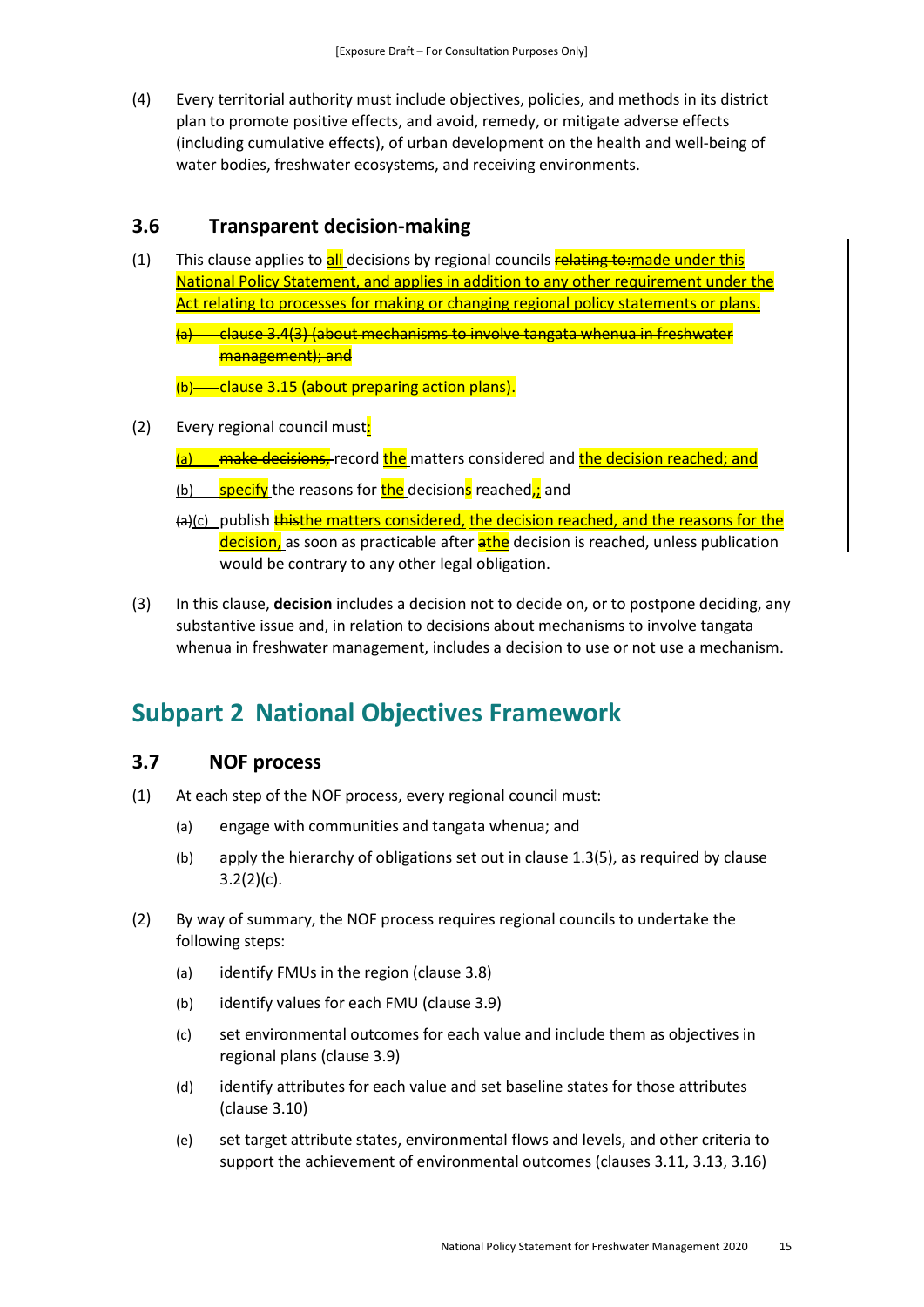- (f) set limits as rules and prepare action plans (as appropriate) to achieve environmental outcomes (clauses 3.12, 3.15, 3.17).
- (3) The NOF also requires that regional councils:
	- (a) monitor water bodies and freshwater ecosystems (clauses 3.18 and 3.19); and
	- (b) take action if degradation is detected (clause 3.20).

## <span id="page-16-0"></span>**3.8 Identifying FMUs and special sites and features**

- (1) Every regional council must identify FMUs for its region.
- (2) Every water body in the region must be located within at least one FMU.
- (3) Every regional council must also identify the following (if present) within each FMU:
	- (a) sites to be used for monitoring
	- (b) primary contact sites
	- (c) the location of habitats of threatened species
	- (d) outstanding water bodies
	- (e) natural inland wetlands.
- (4) Monitoring sites for an FMU must be located at sites that are either or both of the following:
	- (a) representative of the FMU or relevant part of the FMU
	- (b) representative of one or more primary contact sites in the FMU.
- (5) Monitoring sites relating to Māori freshwater values:
	- (a) need not comply with subclause (4), but may instead reflect one or more Māori freshwater values; and
	- (b) must be determined in collaboration with tangata whenua.

## <span id="page-16-1"></span>**3.9 Identifying values and setting environmental outcomes as objectives**

- (1) The compulsory values listed in Appendix 1A apply to every FMU, and the requirements in this subpart relating to values apply to each of the 5 biophysical components of the value Ecosystem health.
- (2) A regional council may identify other values applying to an FMU or part of an FMU, and must in every case consider whether the values listed in Appendix 1B apply.
- (3) The regional council must identify an environmental outcome for every value that applies to an FMU or part of an FMU.
- (4) The regional council must include the environmental outcomes as an objective, or multiple objectives, in its regional plan $\frac{1}{5}$ .
- (5) The environmental outcomes must: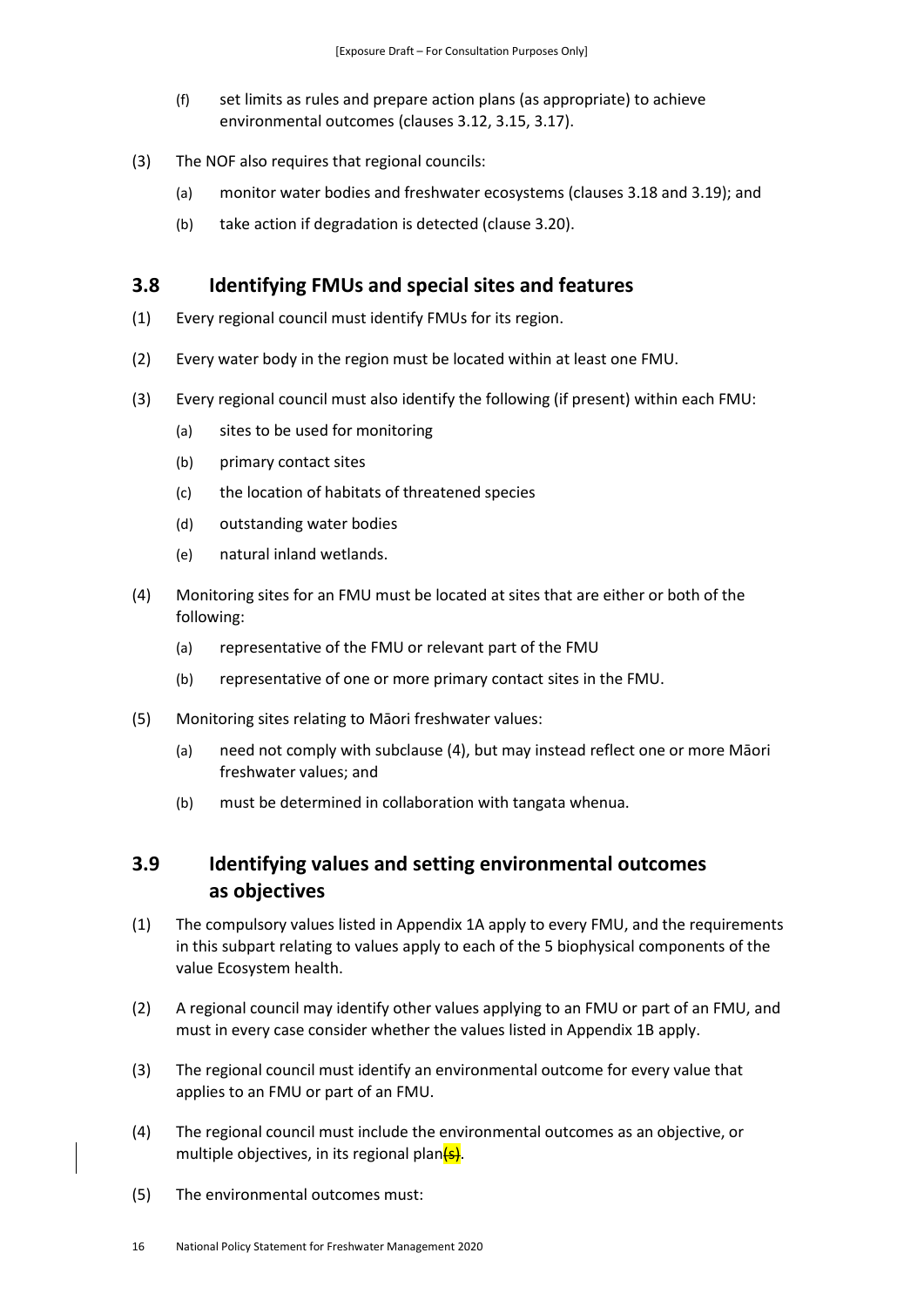- (a) describe the environmental outcome sought for the value in a way that enables an assessment of the effectiveness of the regional policy statement and plans (including limits and methods) and action plans in achieving the environmental outcome; and
- (b) when achieved, fulfil the relevant long-term visions developed under clause 3.3 and the objective of this National Policy Statement.

## <span id="page-17-0"></span>**3.10 Identifying attributes and their baseline states, or other criteria for assessing achievement of environmental outcomes**

- (1) For each value that applies to an FMU or part of an FMU, the regional council:
	- (a) must use all the relevant attributes identified in Appendix 2A and 2B for the compulsory values listed (except where specifically provided otherwise); and
	- (b) may identify other attributes for any compulsory value; and
	- (c) must identify, where practicable, attributes for all other applicable values; and
	- (d) if attributes cannot be identified for a value, or if attributes are insufficient to assess a value, must identify alternative criteria to assess whether the environmental outcome of the value is being achieved.
- (2) Any attribute identified by a regional council under subclause (1)(b) or (c) must be specific and, where practicable, be able to be assessed in numeric terms.
- (3) Every regional council must identify the baseline state of each attribute, using the best information available at the time.
- (4) Attribute states and baseline states may be expressed in a way that accounts for natural variability and sampling error.

## <span id="page-17-1"></span>**3.11 Setting target attribute states**

- (1) In order to achieve the environmental outcomes included as objectives under clause 3.9, every regional council must:
	- (a) set a target attribute state for every attribute identified for a value; and
	- (b) identify the site or sites to which the target attribute state applies.
- (2) The target attribute state for every value with attributes (except the value human contact) must be set at or above the baseline state of that attribute.
- (3) The target attribute state for the value human contact must be set above the baseline state of that attribute, unless the baseline state is already within the A band of Tables 9 or 10 in Appendix 2A, as applicable.
- (4) **Despite subclauses (2) and (3), if** If the baseline state of an attribute is below any national bottom line for that attribute, the target attribute state must be set at or above the national bottom line (*see* clauses 3.31, 3.32, and 3.33 for exceptions to this).
- (5) Every target attribute state must: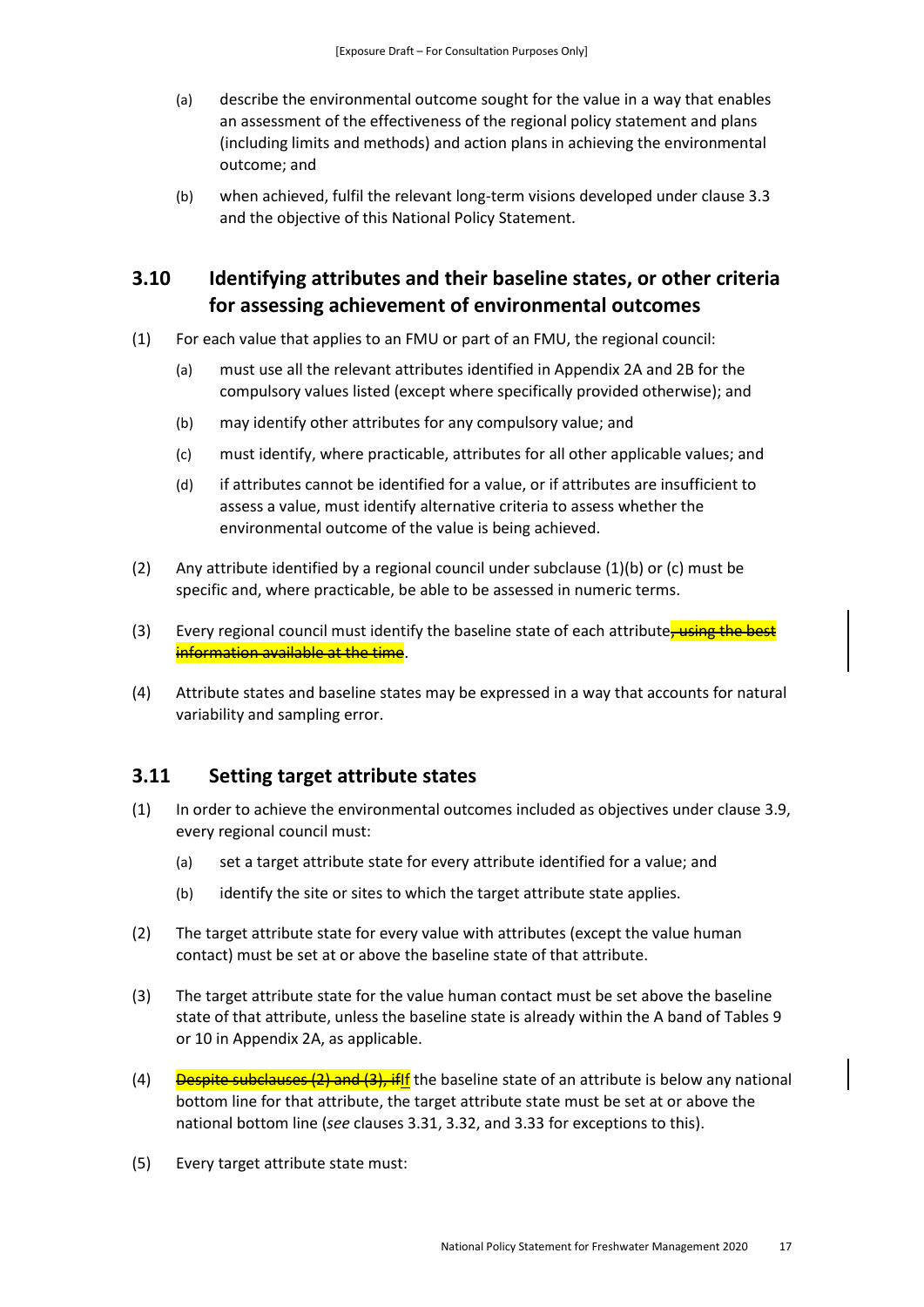- (a) specify a timeframe for achieving the target attribute state or, if the target attribute state has already been achieved, state that it will be maintained as from a specified date; and
- (b) for attributes identified in Appendix 2A or 2B, be set in the terms specified in thatthe relevant Appendix; and
- (c) for any other attribute, be set in any way appropriate to the attribute.
- (6) Timeframes for achieving target attribute states may be of any length or period but, if timeframes are long term:
	- (a) they must include interim target attribute states (set for intervals of not more than 10 years) to be used to assess progress towards achieving the target attribute state in the long term; and
	- (b) if interim target attribute states are set, references in this National Policy Statement to achieving a target attribute state can be taken as referring to achieving the next interim target attribute state.
- (7) Every regional council must ensure that target attribute states are set in such a way that they will achieve the environmental outcomes for the relevant values, and the relevant long-term vision.
- (8) When setting target attribute states, every regional council must:
	- (a) have regard to the following:
		- (i) the environmental outcomes and target attribute states of any receiving environments
		- (ii) the connections between water bodies
		- (iii) the connection of water bodies to receiving environments; and

 $(b)$  use the best information available at the time; and

(c)(b) take into account results or information from freshwater accounting systems (*see* clause 3.29).

## <span id="page-18-0"></span>**3.12 How to achieve target attribute states and environmental outcomes**

- (1) In order to achieve the target attribute states for the attributes in Appendix 2A and any target attribute states adopted under clause 3.13, every regional council:
	- (a) must identify limits on resource use that will achieve the target attribute state, and any nitrogen and phosphorus exceedance criteria and instream concentrations set under clause 3.13,; and
	- (a)(b) must include thethose limits as rules in its regional plan(s); and

(b)(c) may prepare an action plan; and

 $\left(\frac{c}{d}\right)$  may impose conditions on resource consents to achieve target attribute states.

(2) In order to achieve the target attribute states for the attributes in Appendix 2B, every regional council: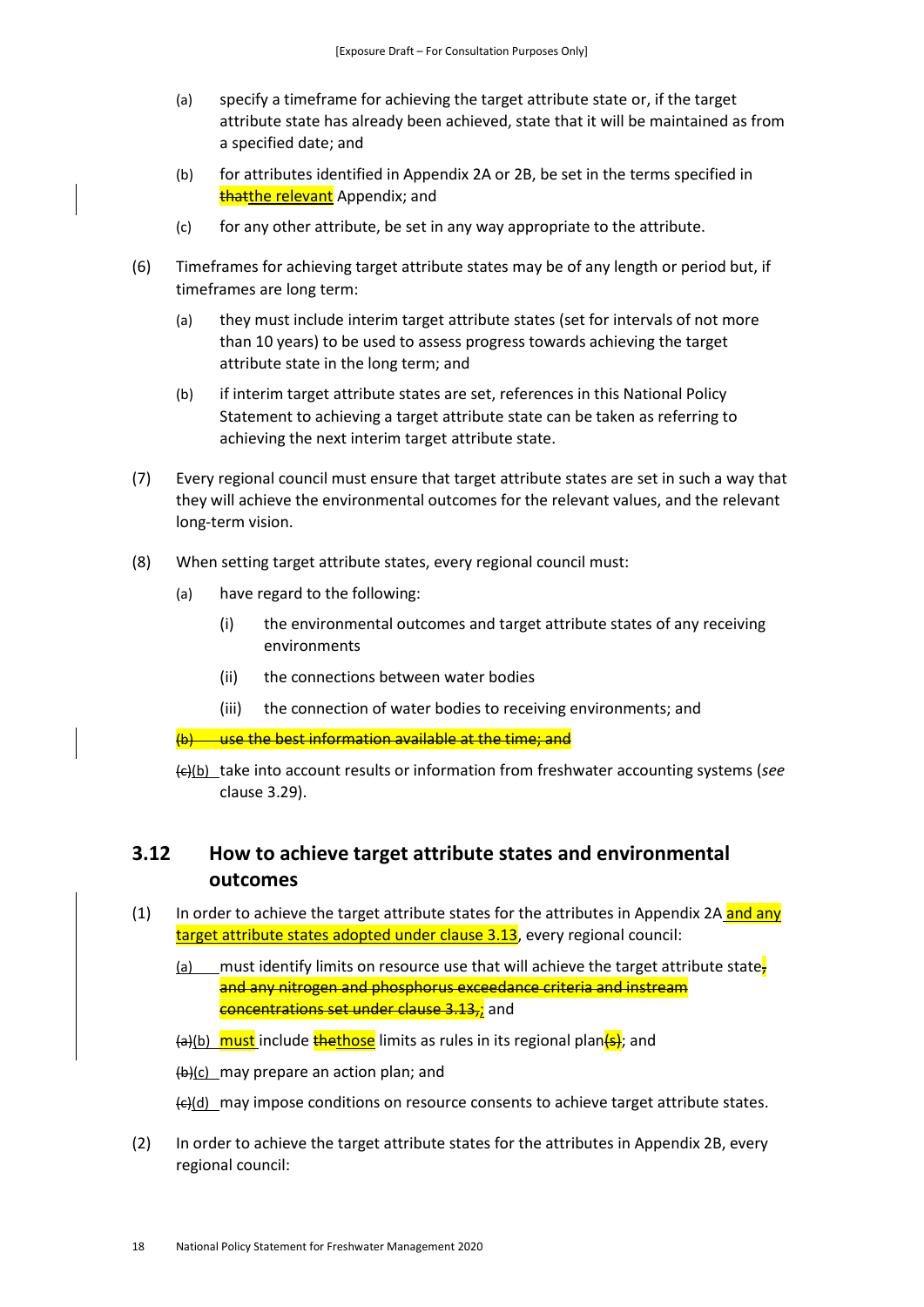- (a) must prepare an action plan for achieving the target attribute state within a specified timeframe; and
- (b) may identify limits on resource use<del>, and any nitrogen and phosphorus exceedance</del> criteria and instream concentrations set under clause 3.13, and include them as rules in its regional plan(s); and
- (c) may impose conditions on resource consents to achieve target attribute states.
- (3) In order to achieve any other target attribute state or otherwise support the achievement of environmental outcomes, a regional council must do at least one of the following:
	- (a) identify limits on resource use and include them as rules in its regional plan $\left\{ \Theta \right\}$
	- (b) prepare an action plan
	- (c) impose conditions on resource consents to achieve target attribute states.
- (4) Where the same attribute provides for more than one value, it is the most stringent target attribute state applying to those values that must be achieved.

## <span id="page-19-0"></span>**3.13 Special provisions for attributes affected by nutrients**

- $(1)$  To achieve a target attribute state for **periphyton,** any **ether** nutrient attribute, and any attribute that is affected by nutrients, every regional council must, at a minimum, set appropriate instream concentrations or instream loads, and temporal exceedance criteria, for dissolved inorganic nitrogen (**DIN**) and dissolved reactive phosphorus (**DRP**).
- (2) Where there are nutrient-sensitive downstream receiving environments, the instream concentrations or instream loads, and the temporal exceedance criteria, for DIN and DRP **must be set** for the upstream contributing water bodies must be set so as to achieve the environmental outcomes sought for the nutrient-sensitive downstream receiving environments.
- (3) Every regional council must adopt the instream concentrations or instream loads, and the temporal exceedance criteria, set under subclauses (1) and (2) as target attribute states for DIN and DRP.
- $-$  In order to determine instream concentrations and exceedance criteria for DIN and DRP, for upstream contributing water bodies, every regional council must apply the following process, in the order given:

(a) either:

- if the FMU or part of an FMU supports, or could support, conspicuous periphyton, derive instream concentrations and exceedance criteria for DIN and DRP to achieve the periphyton target attribute state; or
- if the FMU or part of an FMU does not support, or could not support, conspicuous periphyton, consider the instream concentrations (or instream loads) and exceedance criteria for nitrogen and phosphorus needed to achieve any other target attribute state
- if there are nutrient-sensitive receiving environments, derive the relevant instream concentrations (instream loads) and exceedance criteria for nitrogen and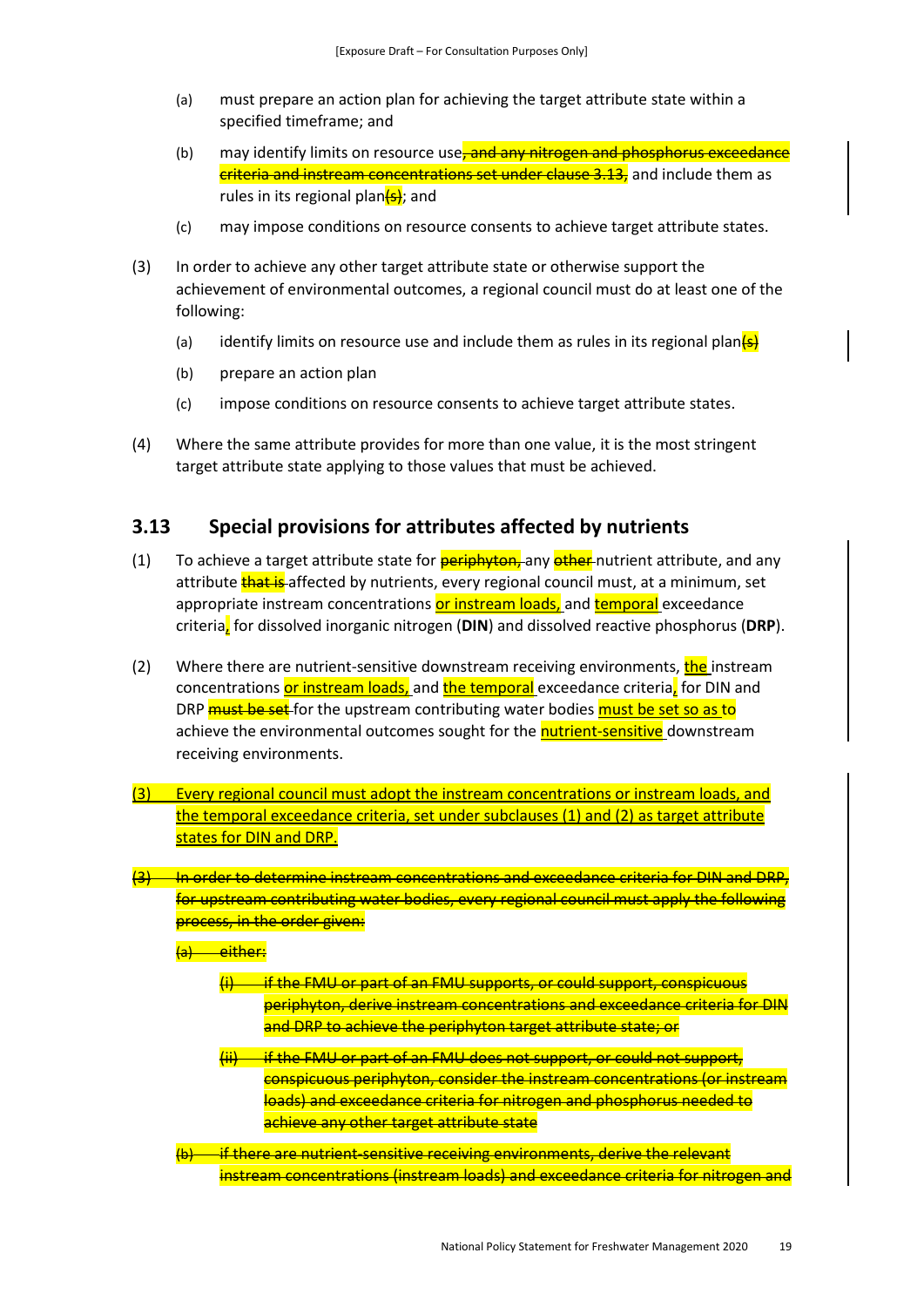phosphorus needed to achieve the environmental outcomes sought for those receiving environments

- (c) compare instream concentrations and exceedance criteria for nitrogen and phosphorus derived in steps (a) and (b) and adopt those necessary to achieve the relevant target attribute state and the environmental outcomes sought for the nutrient-sensitive receiving environments as instream concentrations and exceedance criteria for DIN and DRP for the upstream contributing water bodies.
- (4) Examples of attributes affected by nutrients include **periphyton**, dissolved oxygen (Appendix 2A, Tables 2 and 7 and Appendix 2B, Tables 17, 18, and 19), submerged plants (invasive species) (Appendix 2B, Table 12), fish (rivers) (Appendix 2B, Table 13), macroinvertebrates (Appendix 2B, Tables 14 and 15), and ecosystem metabolism (Appendix 2B, Table 21).

## <span id="page-20-0"></span>**3.14 Setting limits on resource use**

- (1) Limits on resource use may:
	- (a) apply to any activity or land use; and
	- (b) apply at any scale (such as to all or any part of an FMU, or to a specific water body or individual property); and
	- (c) be expressed as any of the following:
		- (i) a land-use control (such as a control on the extent of an activity)
		- (ii) an input control (such as an amount of fertiliser that may be applied)
		- (iii) an output control (such as a volume or rate of discharge); and
	- (d) describe the circumstances in which the limit applies.
- (2) In setting limits on resource use, every regional council must:
	- (a) have regard to the following:
		- (i) the long-term vision set under clause 3.3
		- (ii) the foreseeable impacts of climate change; and

 $(b)$  use the best information available at the time; and

 $\left\langle \epsilon \right\rangle$ (b) take into account results or information from freshwater accounting systems.

(3) Limits on resource use must ensure that the instream concentrations **andor** instream loads, and the nitrogen and phosphorus temporal exceedance criteria determined adopted as target attribute states for DIN and DRP under clause 3.13 are achieved.

### <span id="page-20-1"></span>**3.15 Preparing action plans**

- (1) Action plans prepared for the purpose of this National Policy Statement may:
	- (a) be prepared for whole FMUs, parts of FMUs, or multiple FMUs; and
	- (b) set out a phased approach to achieving environmental outcomes; and
	- (c) be 'prepared' by adding to, amending, or replacing an existing action plan.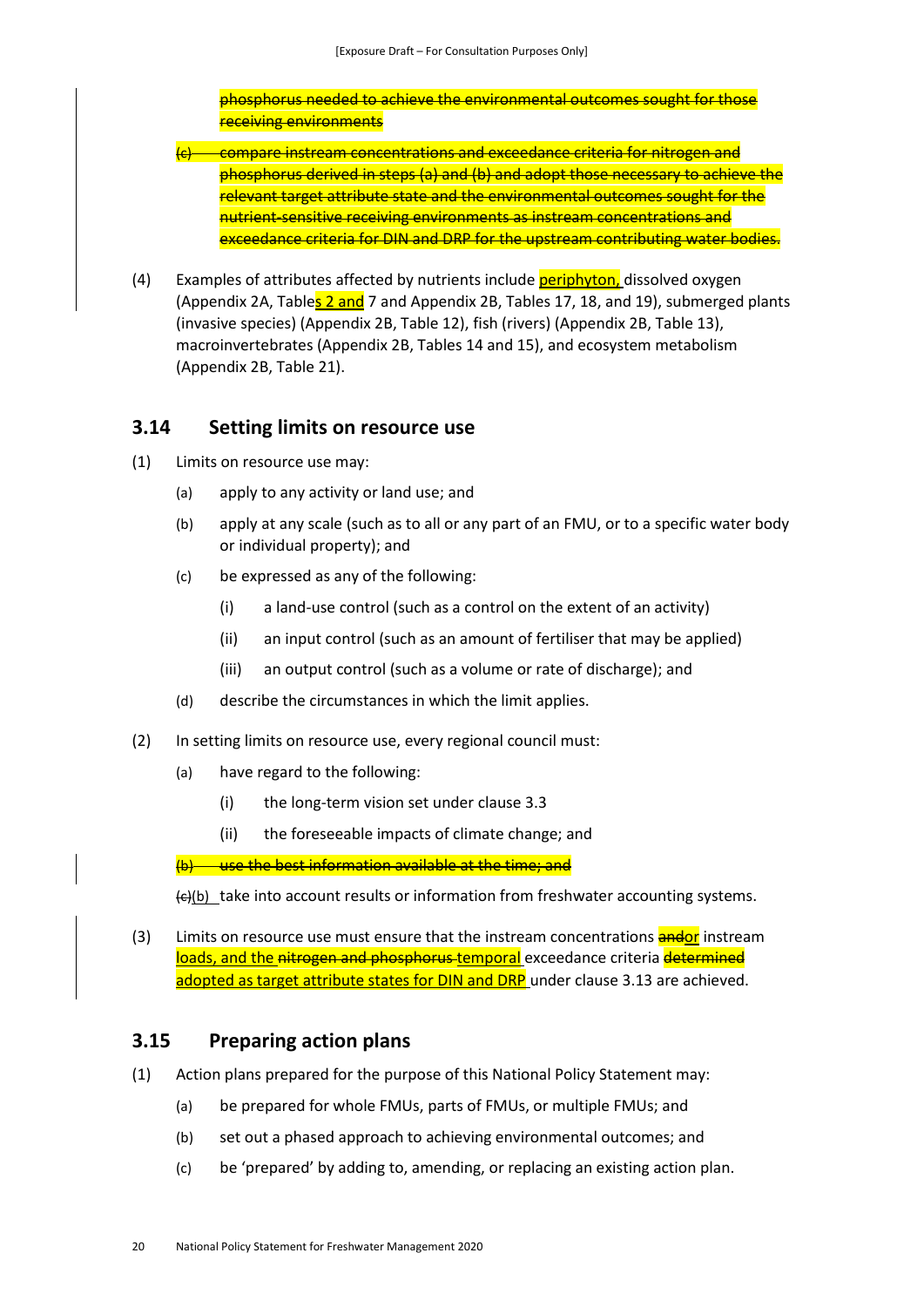- (2) An action plan may describe both regulatory measures (such as proposals to amend regional policy statements and plans, and actions taken under the Biosecurity Act 1993 or other legislation) and non-regulatory measures (such as work plans and partnership arrangements with tangata whenua and community groups).
- (3) If an action plan is prepared for the purpose of achieving a specific target attribute state or otherwise supporting the achievement of environmental outcomes it must:
	- (a) identify the environmental outcome that the target attribute state is aimed at achieving; and
	- (b) set out how the regional council will (or intends) to achieve the target attribute state.
- (4) Action plans:
	- (a) must be published as soon as practicable; and
	- (b) may be published either by appending them to a regional plan or by publishing them separately.
- (5) Before preparing an action plan, or amending an action plan other than in a minor way, the regional council must consult with communities and tangata whenua.
- (6) Every action plan, or part of an action plan, prepared for the purpose of this National Policy Statement must be reviewed within 5 years after the action plan or part of the action plan is published.

### <span id="page-21-0"></span>**3.16 Setting environmental flows and levels**

- (1) Every regional council must include rules in its regional plan $\left( s \right)$  that set environmental flows and levels for each FMU, and may set different flows and levels for different parts of an FMU.
- (2) Environmental flows and levels:
	- (a) must be set at a level that achieves the environmental outcomes for the values relating to the FMU or relevant part of the FMU and all relevant long-term visions; but
	- (b) may be set and adapted over time to take a phased approach to achieving those environmental outcomes and long-term visions.
- (3) Environmental flows and levels must be expressed in terms of the water level and flow rate, and may include variability of flow (as appropriate to the water body) at which:
	- (a) for flows and levels in rivers:  $\frac{1}{2}$  any taking, damming, diversion, or discharge of water meets the environmental outcomes for the river, any connected water body, and receiving environments
	- (b) for levels of lakes: $\frac{1}{2}$  any taking, damming, diversion or discharge of water meets the environmental outcomes for the lake, any connected water body, and receiving environments
	- (c) for levels of groundwater: $\frac{1}{2}$  any taking, damming, or diversion of water meets the environmental outcomes for the groundwater, any connected water body, and receiving environments.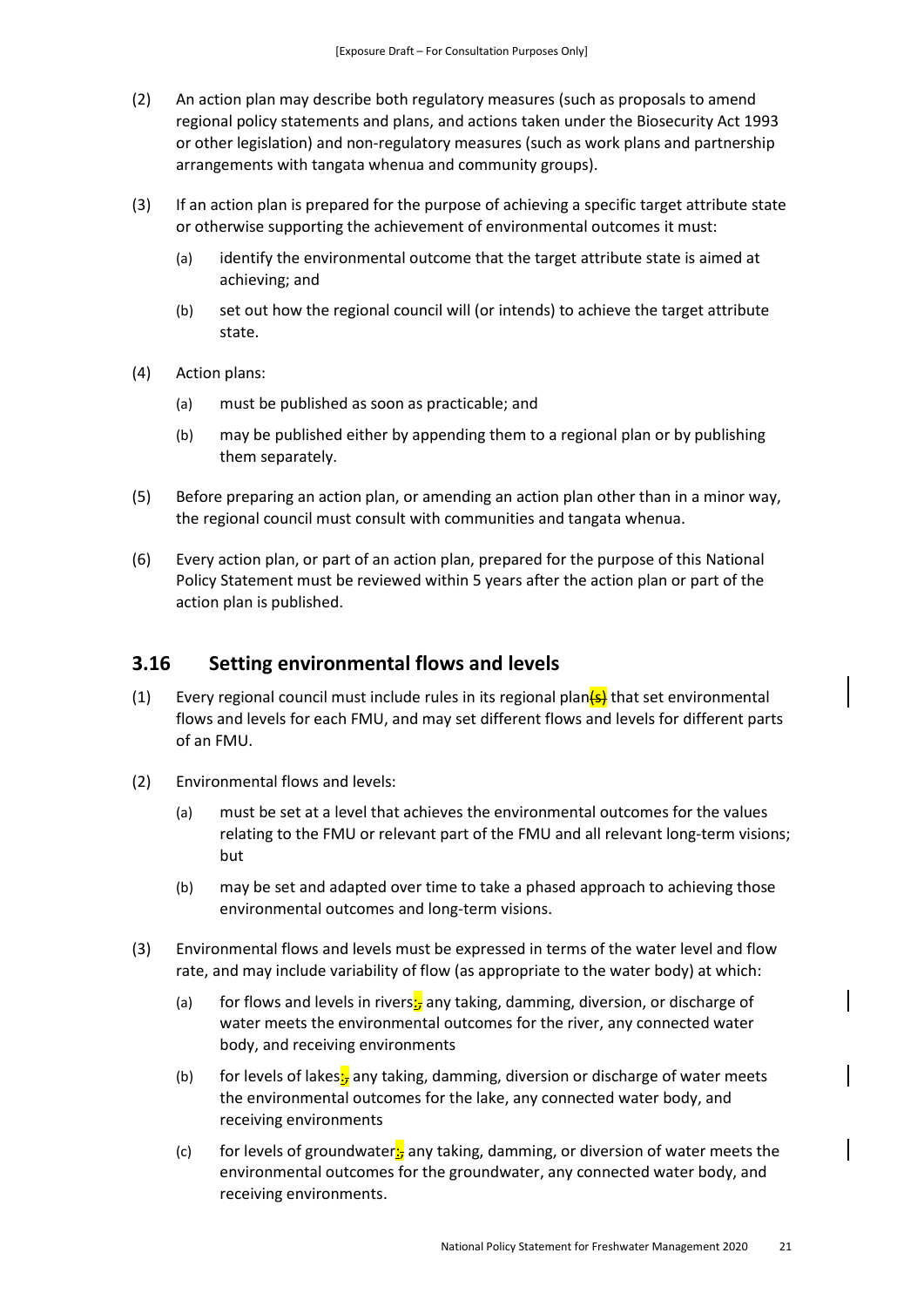- (4) When setting environmental flows and levels, every regional council must:
	- (a) have regard to the foreseeable impacts of climate change; and

 $(b)$  use the best information available at the time; and

 $\left(\frac{c}{c}\right)$  take into account results or information from freshwater accounting systems.

## <span id="page-22-0"></span>**3.17 Identifying take limits**

- (1) In order to meet environmental flows and levels, every regional council:
	- (a) must identify take limits for each FMU; and
	- (b) must include the take limits as rules in its regional plan $\frac{1}{s}$ ; and
	- (c) must state in its regional plan $\frac{1}{s}$  whether (and if so, when and which) existing water permits will be reviewed to comply with environmental flows and levels; and
	- (d) may impose conditions on resource consents.
- (2) Take limits must be expressed as a total volume, a total rate, or both a total volume and a total rate, at which water may be:
	- (a) taken or diverted from an FMU or part of an FMU; or
	- (b) dammed in an FMU or part of an FMU.
- (3) Where a regional plan or any resource consent allows the taking, damming, diversion or discharge of water, the plan or resource consent must identify the flows and levels at which:
	- (a) the allowed taking, damming, or diversion will be restricted or no longer allowed; or
	- (b) a discharge will be required.
- (4) Take limits must be identified that:
	- (a) provide for flow or level variability that meets the needs of the relevant water body and connected water bodies, and their associated ecosystems; and
	- (b) safeguard ecosystem health from the effects of the take limit on the frequency and duration of lowered flows or levels; and
	- (c) provide for the life cycle needs of aquatic life; and
	- (d) take into account the environmental outcomes applying to relevant water bodies and any connected water bodies (such as aquifers and downstream surface water bodies), whether in the same or another region.

### <span id="page-22-1"></span>**3.18 Monitoring**

- (1) Every regional council must establish methods for monitoring progress towards achieving target attributes states and environmental outcomes.
- (2) The methods must include measures of:
	- (a) mātauranga Māori; and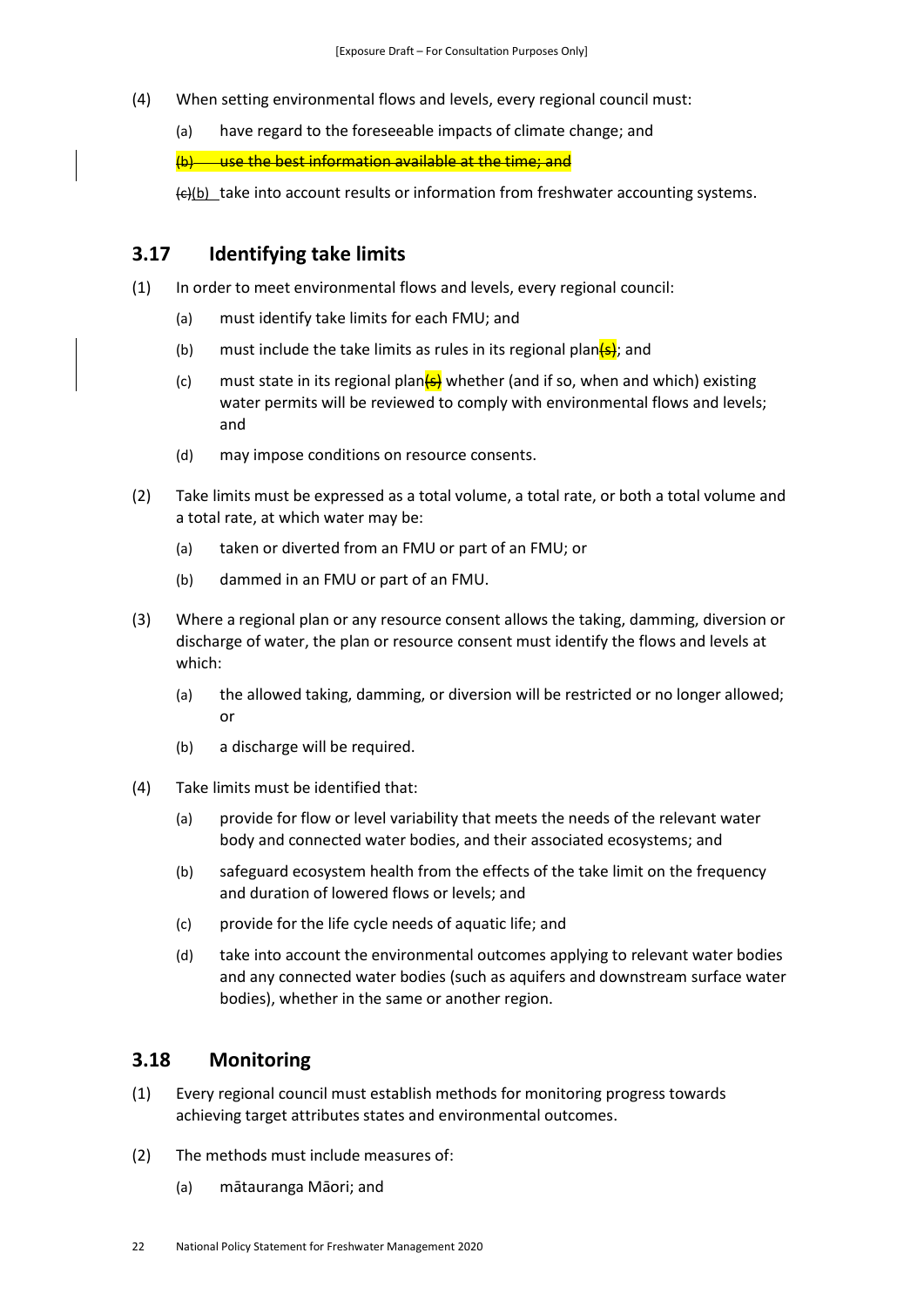- (b) the health of indigenous flora and fauna.
- (3) Monitoring methods must recognise the importance of long-term trends, and the relationship between results and their contribution to evaluating progress towards achieving long-term visions and environmental outcomes for FMUs and parts of FMUs.

## <span id="page-23-0"></span>**3.19 Assessing trends**

- (1) In order to assess trends in attribute states (that is, whether improving or deteriorating), every regional council must:
	- (a) determine the appropriate period for assessment (which must be the period specified in the relevant attribute table in Appendix 2A or 2B, if given); and
	- (b) determine the minimum sampling frequency and distribution of sampling dates (which must be the frequency and distribution specified in the relevant attribute table in Appendix 2A or 2B, if given); and
	- (c) specify the likelihood of any trend.
- (2) If a deteriorating trend is more likely than not, the regional council must:
	- (a) investigate the cause of the trend; and
	- (b) consider the likelihood of the deteriorating trend, the magnitude of the trend, and the risk of adverse effects on the environment.
- (3) If a deteriorating trend that is the result of something other than a naturally occurring process is detected, any part of an FMU to which the attribute applies is degrading and clause 3.20 applies.
- (4) If a trend assessment cannot identify a trend because of insufficient monitoring, the regional council must make any practicable changes to the monitoring regime that will or are likely to help detect trends in that attribute state.

## <span id="page-23-1"></span>**3.20 Responding to degradation**

- (1) If a regional council detects that an FMU or part of an FMU is degraded or degrading, it must, as soon as practicable, take action to halt or reverse the degradation (for example, by making or changing a regional plan, or preparing an action plan).
- (2) Any action taken in response to a deteriorating trend must be proportionate to the likelihood and magnitude of the trend, the risk of adverse effects on the environment, and the risk of not achieving target attribute states.
- (3) Every action plan prepared under this clause must include actions to identify the causes of the deterioration, methods to address those causes, and an evaluation of the effectiveness of the methods.

## <span id="page-23-2"></span>**Subpart 3 Specific requirements**

## <span id="page-23-3"></span>**3.21 Definitions relating to wetlands and rivers beds**

(1) In clauses 3.21 to 3.24: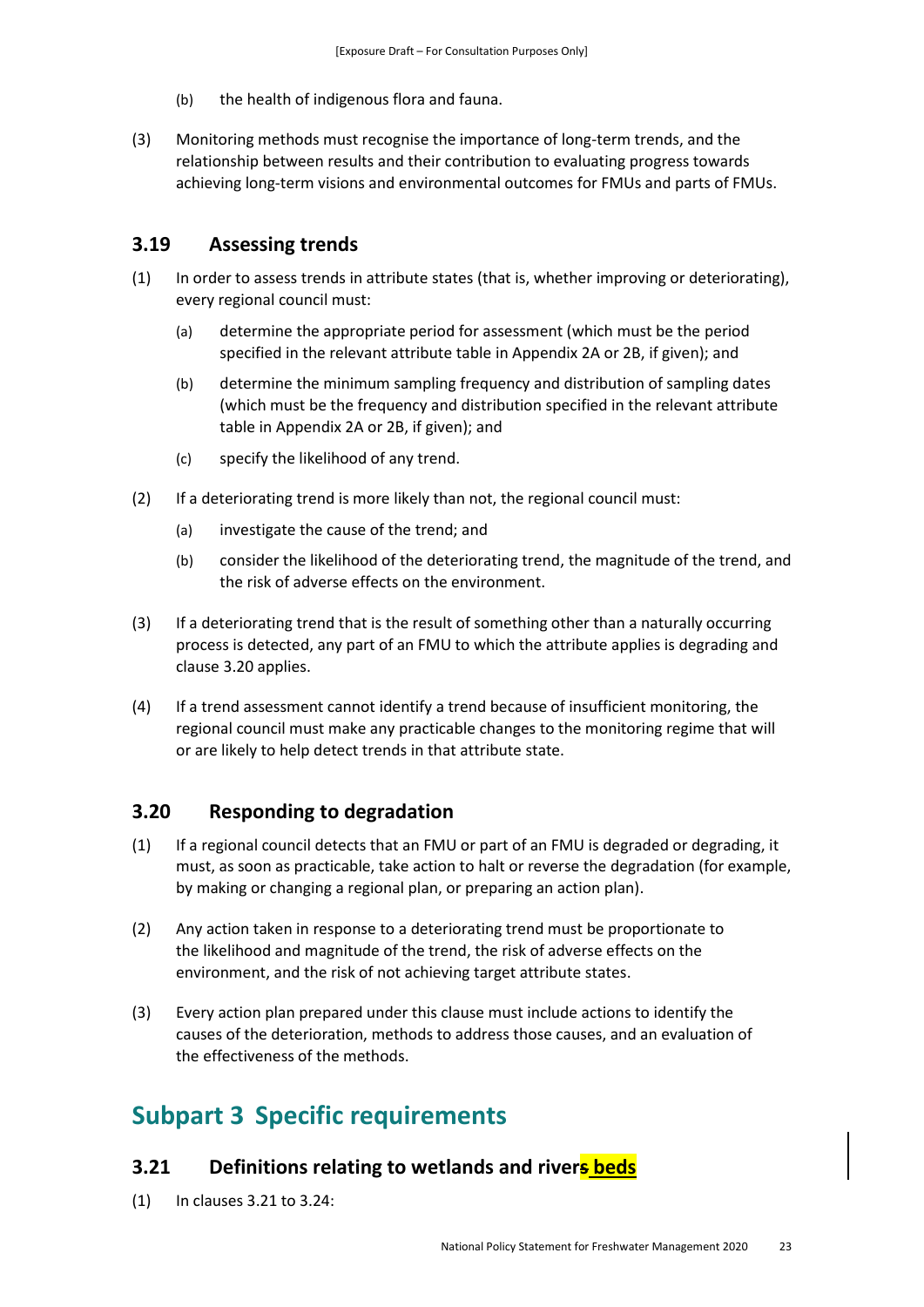#### **biosecurity** means eliminating or managing pests and unwanted organisms

**effects management hierarchy**, in relation to natural inland wetlands and rivers beds, means an approach to managing the adverse effects of an activity on the extent or values of a wetland or river **bed** (including cumulative effects and loss of potential value) that requires that:

- (a) adverse effects are avoided where practicable; and
- (b) where adverse effects cannot be avoided, they are minimised where practicable; and
- (c) where adverse effects cannot be minimised, they are remedied where practicable; and
- (d) where more than minor residual adverse effects cannot be avoided, minimised, or remedied, aquatic offsetting is provided where possible; and
- (e) if aquatic offsetting of more than minor residual adverse effects is not possible, aquatic compensation is provided; and
- $(f)$  if aquatic compensation is not appropriate, the activity itself is avoided

**functional need** means the need for a proposal or activity to traverse, locate or operate in a particular environment because the activity can only occur in that environment

**improved pasture** means an area of land where exotic pasture species have been deliberately sown or maintained for the purpose of pasture production, and species composition and growth has been modified and is being managed for livestock grazing

loss of value, in relation to a natural inland wetland or river **bed**, means the wetland or river bed is less able to provide for the following existing or potential values:

- (a) any value identified for it under the NOF process-or
- (b) any of the following values, whether or not they are identified under the NOF process:
	- (i) ecosystem health
	- (ii) indigenous biodiversity
	- (iii) hydrological functioning
	- (iv) Māori freshwater values
	- (v) amenity values

**natural wetland** means a wetland (as defined in the Act) that is not:

- (a) a deliberately constructed wetland, constructed by artificial means (unless it wasother than a wetland constructed to offset impacts on, or to restore, an existing or former natural wetland) as part of giving effect to the effects management hierarchy; or
- $\left\{a\right\}(b)$  a wetland that has developed in or around a deliberately constructed water body, since the construction of the water body; or
- (b)(c) a geothermal wetland; or
- (d) a wetland that:

(i) is within anyan area of improved pasturethat, at the commencement date,; and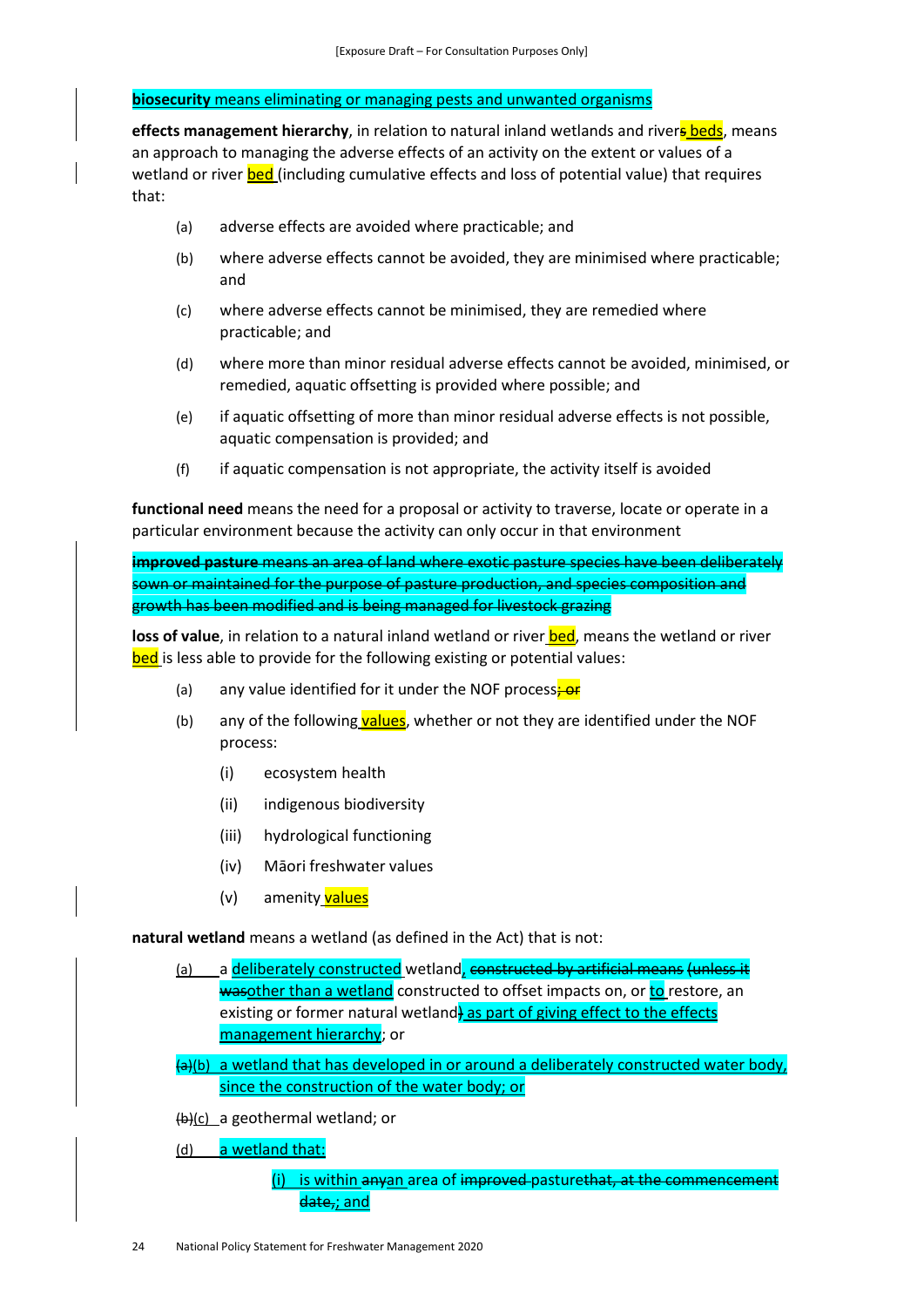(ii) is dominated by (that is more than 50% of) exotic pasture species and is subject to temporary rain-derived water poolinghas ground cover comprising more than 50% exotic pasture species (as identified in the *National List of Exotic Pasture Species* (*see* clause 1.8)); and

 $(i)$ (iii) is not known to contain threatened species

**natural inland wetland** means a natural wetland that is not in the coastal marine area

**specified infrastructure** means any of the following:

- (a) infrastructure that delivers a service operated by a lifeline utility (as defined in the Civil Defence Emergency Management Act 2002)
- (b) regionally significant infrastructure identified as such in a regional policy statement or regional plan

#### $(b)(c)$  any water storage infrastructure

 $\left(\frac{e}{c}\right)(d)$  any public flood control, flood protection, or drainage works carried out:

- (i) by or on behalf of a local authority, including works carried out for the purposes set out in section 133 of the Soil Conservation and Rivers Control Act 1941; or
- (ii) for the purpose of drainage by drainage districts under the Land Drainage Act 1908

restoration, in relation to a natural **inland** wetland, means active intervention and management, appropriate to the type and location of the wetland, aimed at restoring its ecosystem health, indigenous biodiversity, or hydrological functioning-

**wetland maintenance** means activities, such as weed control, intended to prevent the deterioration of a wetland's condition.

#### (2) For the purpose of the definition of **effects management hierarchy**:

**aquatic compensation** means a measurable conservation outcome resulting from actions that are intended to compensate for any more than minor residual adverse effects on a wetland or river after all appropriate avoidance, minimisation, remediation, and aquatic offset measures have been sequentially applied

**aquatic offset** means a measurable conservation outcome resulting from actions that are intended to:

- (a) redress any more than minor residual adverse effects on a wetland or river bed after all appropriate avoidance, minimisation, and remediation, measures have been sequentially applied; and
- (b) achieve no net loss, and preferably a net gain, in the extent and values of the wetland or river bed, where:
	- (i) **no net loss** means that the measurable positive effects of actions match any loss of extent or values over space and time, taking into account the type and location of the wetland or river **bed**; and
	- (ii) **net gain** means that the measurable positive effects of actions exceed the point of no net loss.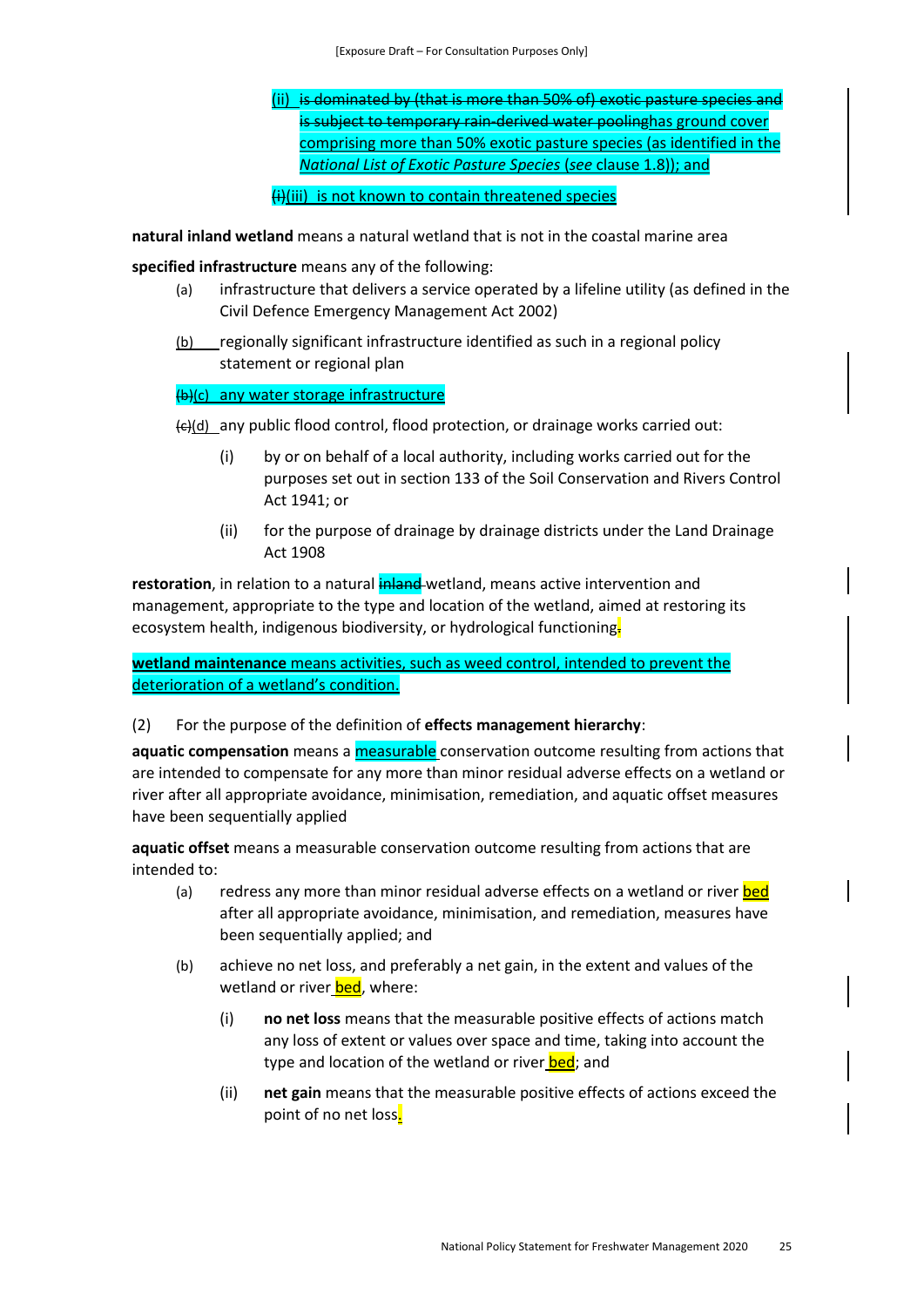### <span id="page-26-0"></span>**3.22 Natural inland wetlands**

(1) Every regional council must include the following policy (or words to the same effect) in its regional plan $\frac{1}{5}$ :

"The loss of extent of natural inland wetlands is avoided, their values are protected, and their restoration is promoted, except where:

- (a) the loss of extent or values arises from **activities for** any of the following **purposes**:
	- (i) the customary harvest of food or resources undertaken in accordance with tikanga Māori
	- (ii) wetland maintenance, restoration, or biosecurity
	- (iii) scientific research
	- (iv) the sustainable harvest of sphagnum moss
	- (v) the construction or maintenance of wetland utility structures (as defined in the Resource Management (National Environmental Standards for Freshwater) Regulations 2020)
	- (vi) the maintenance or operation of specified infrastructure, or other infrastructure (as defined in the Resource Management (National Environmental Standards for Freshwater) Regulations 2020
	- (vii) natural hazard works (as defined in the Resource Management (National Environmental Standards for Freshwater) Regulations 2020); or
- (b) the regional council is satisfied that:
	- (i) the activity is necessary for the **purpose of the** construction or upgrade of specified infrastructure; and
	- (ii) the specified infrastructure will provide significant national or regional benefits; and
	- (iii) there is a functional need for the specified infrastructure in that location; and
	- (iv) the effects of the activity are managed through applying the effects management hierarchy<mark>."; or</mark>
- (c) the regional council is satisfied that:
	- the activity is necessary for the purpose of urban development that contributes to a well-functioning urban environment (as defined in the National Policy Statement on Urban Development); and
	- (ii) the activity occurs on land identified for urban development in an operative regional or district plan; and
	- (iii) the activity does not occur on land that is zoned in a district plan as general rural, rural production, or rural lifestyle; and
	- (iv) there is either no practicable alternative location for the activity, or every other practicable location would have equal or greater adverse effects on a natural inland wetland; and
	- (v) the effects of the activity are managed through applying the effects management hierarchy and, if aquatic offsetting or aquatic compensation is applied, the offsetting or compensation will be maintained and managed over time; or
- (d) the regional council is satisfied that:
	- $(i)$  the activity is for the purpose of expanding an existing, or developing a new, quarry for the extraction of aggregate; and
	- extraction of the aggregate will provide significant national or regional benefits; and
	- (iii) there is a functional need for the extraction to be done in that location; and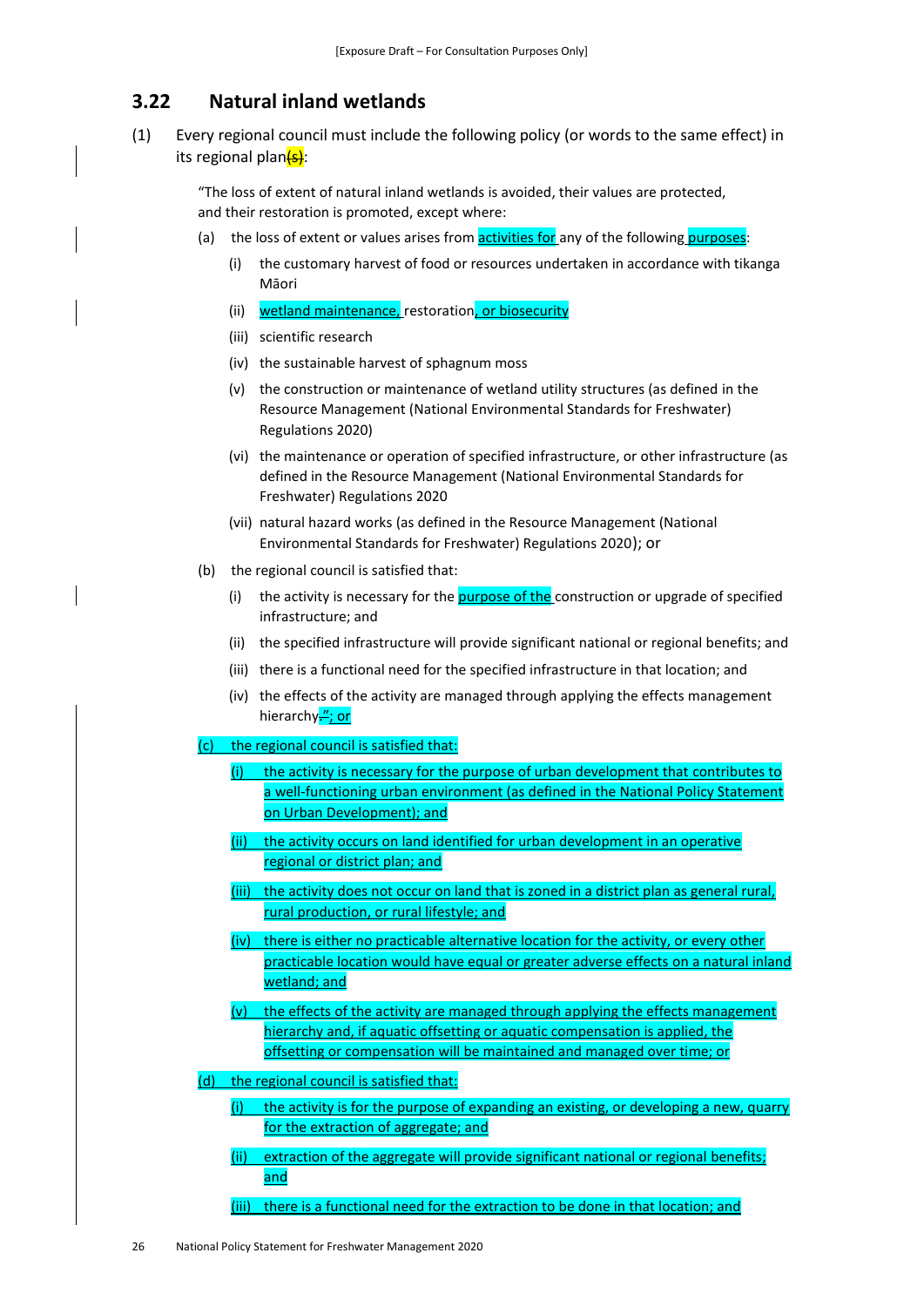- (iv) the effects of the activity are managed through applying the effects management hierarchy; or
- (e) the regional council is satisfied that:
	- (i) the activity is for the purpose of extracting any mineral in its natural state from the land; and
	- extraction of the mineral will provide significant national or regional benefits; and
	- (iii) there is a functional need for the activity to be done in that location; and
	- (iv) the effects of the activity are managed through applying the effects management hierarchy; or
- $(f)$  the regional council is satisfied that:
	- (i) the activity is necessary for the purpose of expanding an existing, or developing a new, landfill or cleanfill; and
	- (ii) the new or expanded landfill or cleanfill will provide significant national or regional benefits; and
	- (iii) there is either no practicable alternative location, or every other practicable alternative location would have equal or greater adverse effects on a natural inland wetland; and
	- (iv) the effects of the activity will be managed through applying the effects management hierarchy."
- (2) Subclause (3) applies to an application for a consent for an activity that:
	- (a) is for a purpose that falls within any exception referred to in subclause  $(1)(a)$  to (f), other than the exception in paragraph (a)(i)(ii) to (vii) or (b) of the policy in subclause (1); and
	- (b) would result (directly or indirectly) in the loss of extent or values of a natural inland wetland.
- (3) Every regional council must make or change its regional plan $\left( \frac{1}{5} \right)$  to ensure that an application referred to in subclause (2) is not granted unless:
	- (a) the council is satisfied that the applicant has demonstrated how each step of the effects management hierarchy will be applied to any loss of extent or values of the wetland (including cumulative effects and loss of potential value), particularly (without limitation) in relation to the values of: ecosystem health, indigenous biodiversity, hydrological functioning, Māori freshwater values, and amenity values; and
	- (b) the council is satisfied that, if aquatic offsetting or aquatic compensation is applied, the applicant has had regard to the principles in Appendix 6 or 7, as appropriate; and

(b)(c) any consent is granted is subject to:

- (i) conditions that apply the effects management hierarchy; and
- (ii) a condition requiring monitoring of the wetland at a scale commensurate with the risk of the loss of extent or values of the wetland-; and
- $(iii)$  if the consent is granted in relation to urban development, the conditions specify who will monitor the condition of the wetland over time, and how.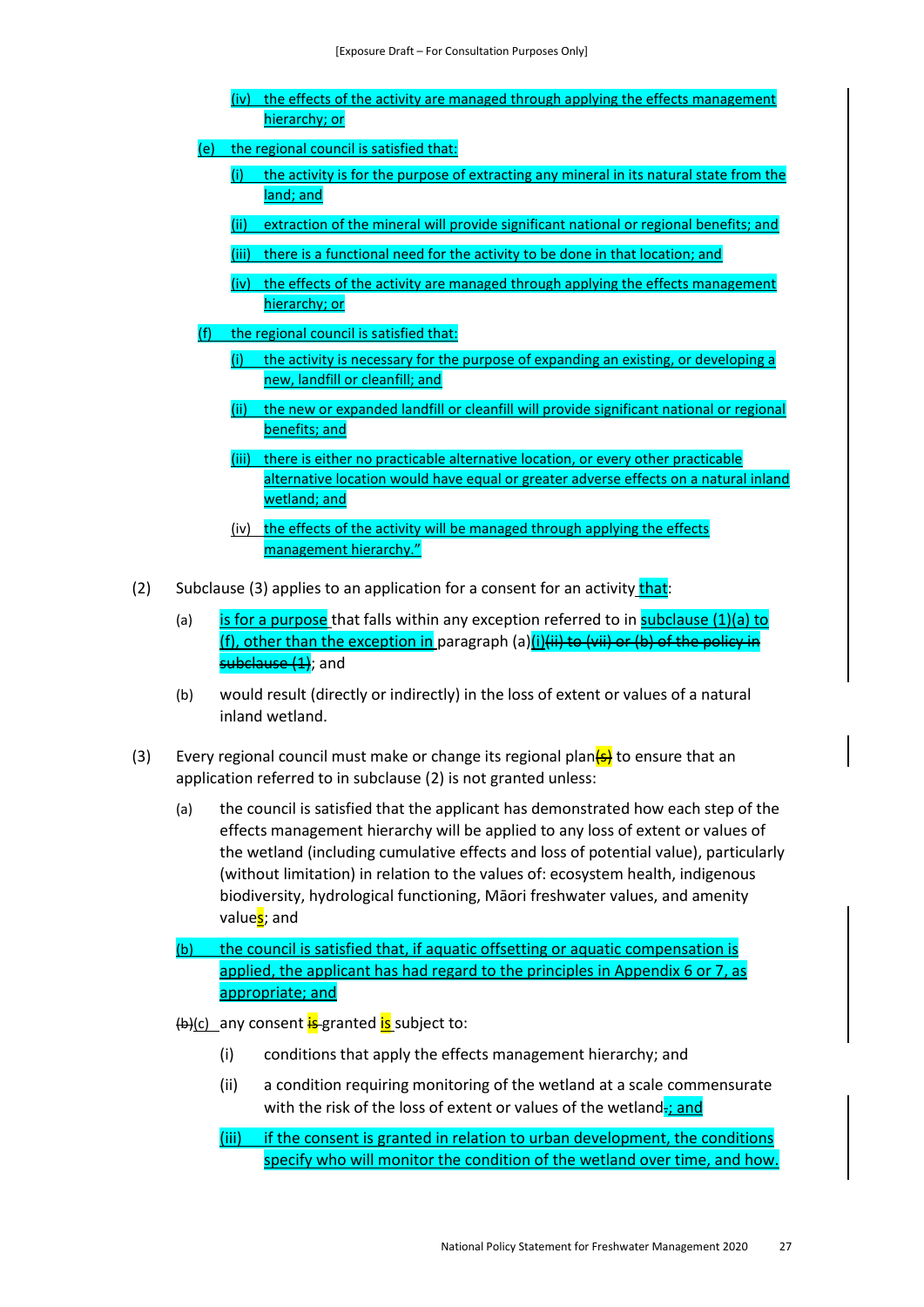(4) Every regional council must make or change its regional plan $\overline{43}$  to include objectives, policies, and methods that provide for and promote the restoration of natural inland wetlands in its region, with a particular focus on restoring the values of ecosystem health, indigenous biodiversity, hydrological functioning, Māori freshwater values, and amenity values.

## <span id="page-28-0"></span>**3.23 Mapping and monitoring natural inland wetlands**

- (1) Every regional council must identify and map every natural inland wetland in its region that is:
	- (a) 0.05 hectares or greater in extent; or
	- (b) of a type that is naturally less than 0.05 hectares in extent (such as an ephemeral wetland) and known to contain threatened species.
- (2) However, a regional council need not identify and map natural inland wetlands located in public conservation lands or waters (as that term is defined in the Conservation General Policy 2005 issued under the Conservation Act 1987).
- (3) In case of uncertainty or dispute about the existence or extent of a natural inland wetland, a regional council must have regard to the *Wetland Ddelineation Pprotocols* (*see* clause 1.8).
- (4) The mapping of natural inland wetlands must be completed within 10 years of the commencement date, and the regional council must prioritise its mapping, for example by:
	- (a) first, mapping any wetland at risk of loss of extent or values; then
	- (b) mapping any wetland identified in a farm environment plan, or that may be affected by an application for, or review of, a resource consent; then
	- (c) mapping all other natural inland wetlands.
- (5) Every regional council must establish and maintain an inventory of all natural inland wetlands mapped under this clause, and the inventory:
	- (a) must include, at a minimum, the following information about each wetland:
		- (i) identifier and location
		- (ii) area and GIS polygon
		- (iii) classification of wetland type
		- (iv) any existing monitoring information; and
	- (b) may include any other information (such as an assessment of the values applying to the wetland and any new information obtained from monitoring).
- (6) Every regional council must:
	- (a) develop and undertake a monitoring plan that:
		- (i) monitors the condition of its natural inland wetlands (including, if the council chooses, wetlands referred to in subclause (2)); and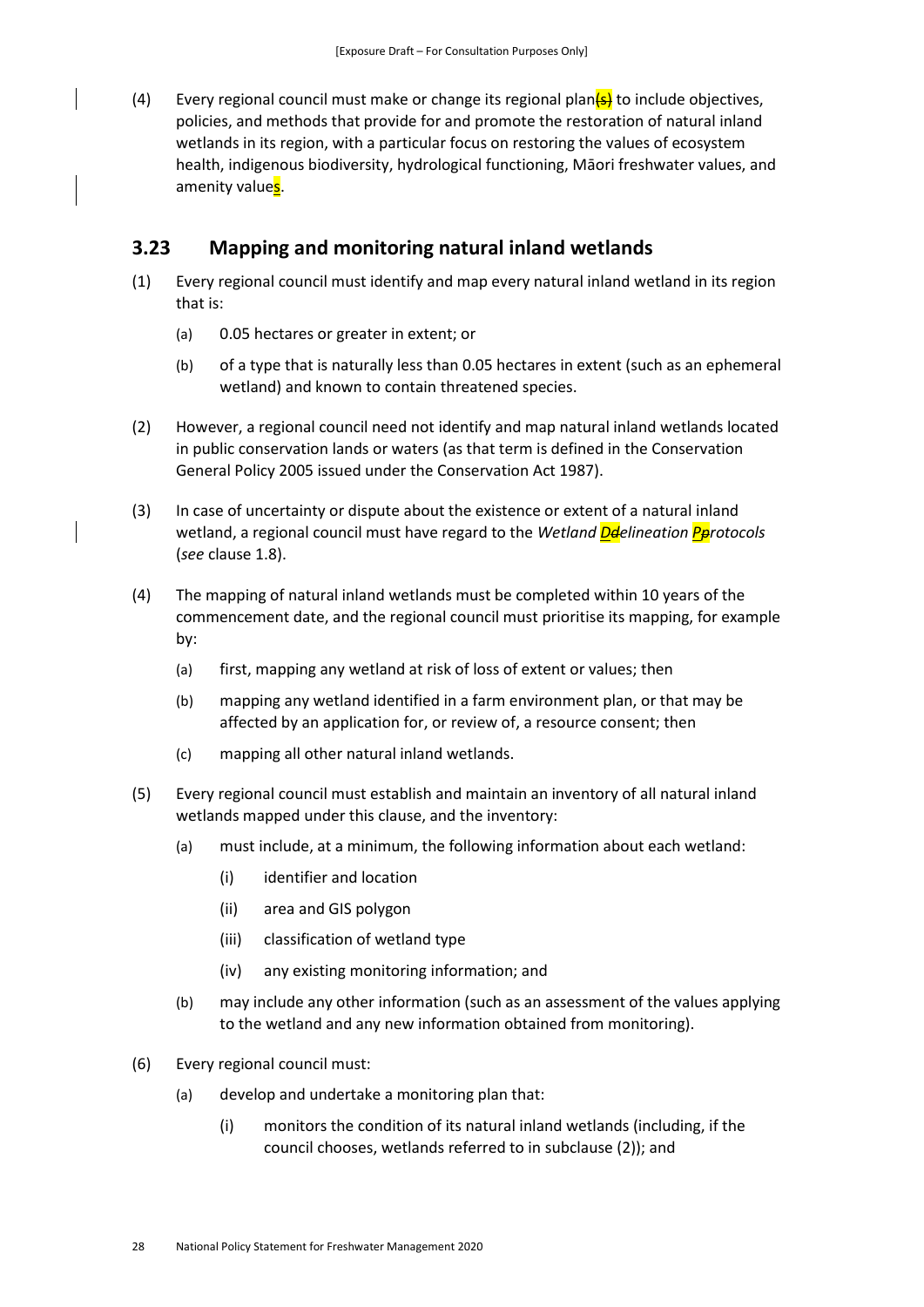- (ii) contains sufficient information to enable the council to assess whether its policies, rules, and methods are ensuring no loss of extent or values of those wetlands; and
- (b) have methods to respond if loss of extent or values is detected.

## <span id="page-29-0"></span>**3.24 Rivers beds**

(1) Every regional council must include the following policy (or words to the same effect) in its regional plan $\frac{1}{5}$ :

"The loss of river bed extent and values is avoided, unless the council is satisfied that:

- (a)  $that$  there is a functional need for the activity in that location; and
- (b) the effects of the activity are managed by applying the effects management hierarchy."
- (2) Subclause (3) applies to an application for a consent for an activity:
	- (a) that falls within the exception to the policy described in subclause (1); and
	- (b) would result (directly or indirectly) in the loss of extent or values of a river bed.
- (3) Every regional council must make or change its regional plan $\left( \frac{c}{\sigma} \right)$  to ensure that an application referred to in subclause (2) is not granted unless:
	- (a) the council is satisfied that the applicant has demonstrated how each step in the effects management hierarchy will be applied to any loss of extent or values of the river bed (including cumulative effects and loss of potential value), particularly (without limitation) in relation to the values of: ecosystem health, indigenous biodiversity, hydrological functioning, Māori freshwater values, and amenity; and
	- (b) any consent granted is subject to conditions that apply the effects management hierarchy.
- (4) Every regional council must:
	- (a) develop and undertake a monitoring plan-that:
		- (i)  $t_0$  monitors the condition of its rivers beds; and
		- (ii) that contains sufficient information to enable the council to assess whether its policies, rules, and methods are ensuring no loss of extent or values of the rivers beds; and
	- (b) have methods to respond if loss of extent or values is detected.

### <span id="page-29-1"></span>**3.25 Deposited sediment in rivers**

- (1) If a site to which a target attribute state for deposited fine sediment applies (*see* Table 16 in Appendix 2B) is soft-bottomed, the regional council must determine whether the site is naturally soft-bottomed or is naturally hard-bottomed.
- (2) If a regional council determines that a site that is currently soft-bottomed is naturally hard-bottomed, the council must:
	- (a) monitor deposited sediment at the site using the SAM2 method at least once a year (instead of at the frequency required by Table 16 in Appendix 2B); and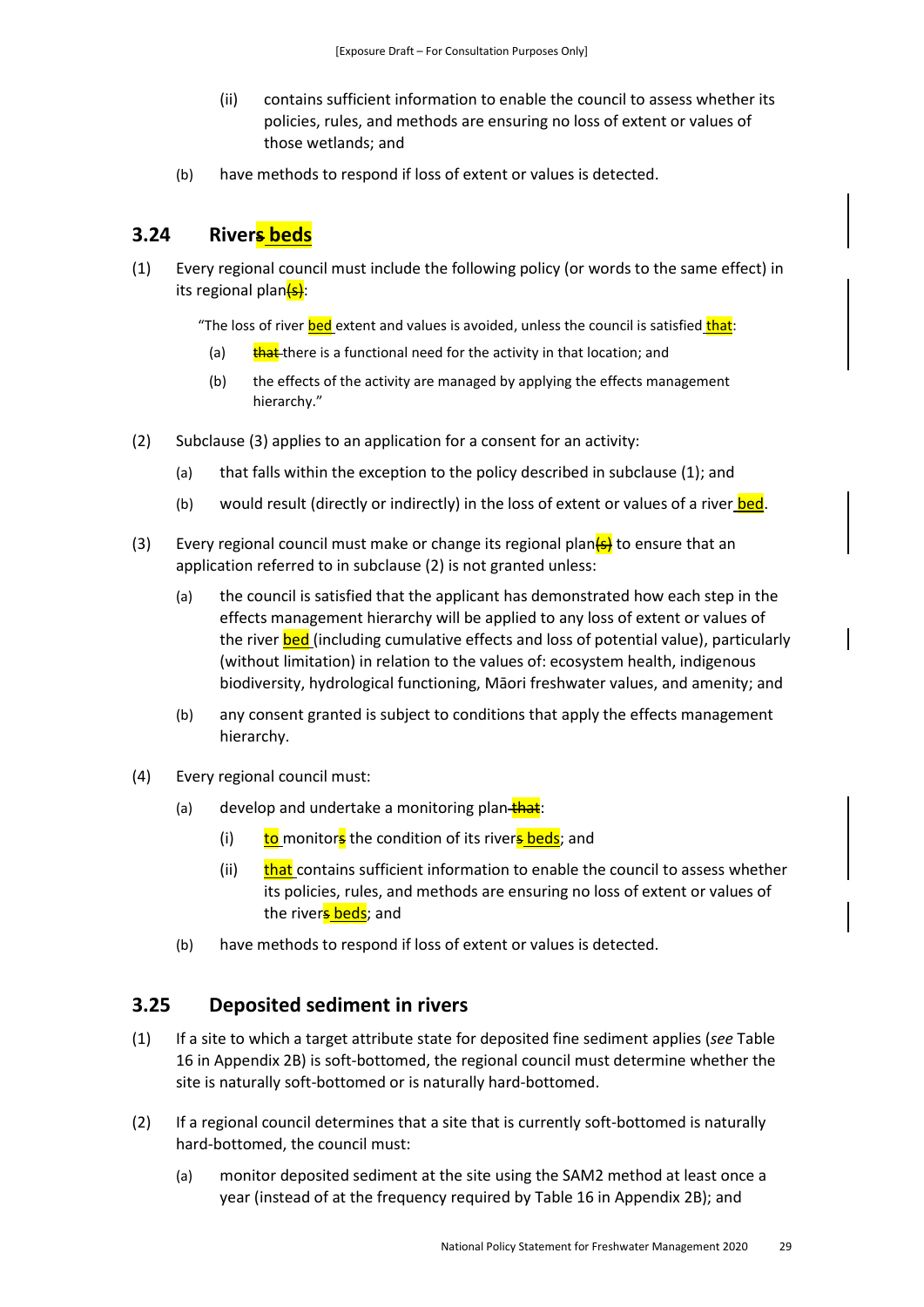- (b) monitor freshwater habitat in a manner suitable to the current state of the site (that is, as soft-bottomed); and
- (c) determine whether, having regard to the relevant long-term vision, it is appropriate to return the site to a hard-bottomed state; and
- (d) if it is appropriate to return the site to a hard-bottomed state, prepare an action plan for how to do that.
- (3) In this clause:

**soft-bottomed** means a site where the river bed has a greater than 50% coverage of deposited fine sediment (grain size less than 2 mm in diameter) as determined using the SAM2 method

**hard-bottomed** means a site that is not soft-bottomed

**naturally**, in relation to a site, means its state before the arrival of humans in New Zealand

**SAM2 method** means the method described at p 17 – 20 of Clapcott JE, Young RG, Harding JS, Matthaei CD, Quinn JM, and Death RG. 2011. *Sediment Assessment Methods: Protocols and guidelines for assessing the effects of deposited fine sediment on in-stream values*. Cawthron Institute: Nelson, New Zealand (*see* clause 1.8).

## <span id="page-30-0"></span>**3.26 Fish passage**

(1) Every regional council must include the following fish passage objective (or words to the same effect) in its regional plan(s):

"The passage of fish is maintained, or is improved, by instream structures, except where it is desirable to prevent the passage of some fish species in order to protect desired fish species, their life stages, or their habitats."

- (2) Every regional council must make or change its regional plan $\left( s \right)$  to include policies that:
	- (a) identify the desired fish species, and their relevant life stages, for which instream structures must provide passage; and
	- (b) identify the undesirable fish species whose passage can or should be prevented; and
	- (c) identify rivers and receiving environments where desired fish species have been identified; and
	- (d) identify rivers and receiving environments where fish passage for undesirable fish species is to be impeded in order to manage their adverse effects on fish populations upstream or downstream of any barrier.
- (3) When developing the policies required by subclause (2) a regional council must:
	- (a) take into account any Freshwater Fisheries Management Plans and Sports Fish and Game Management Plans approved by the Minister of Conservation under the Conservation Act 1987; and
	- (b) seek advice from the Department of Conservation and statutory fisheries managers regarding fish habitat and population management.
- (4) Every regional council must make or change its regional plan $\left( s \right)$  to require that regard is had to at least the following when considering an application for a consent relating to an instream structure: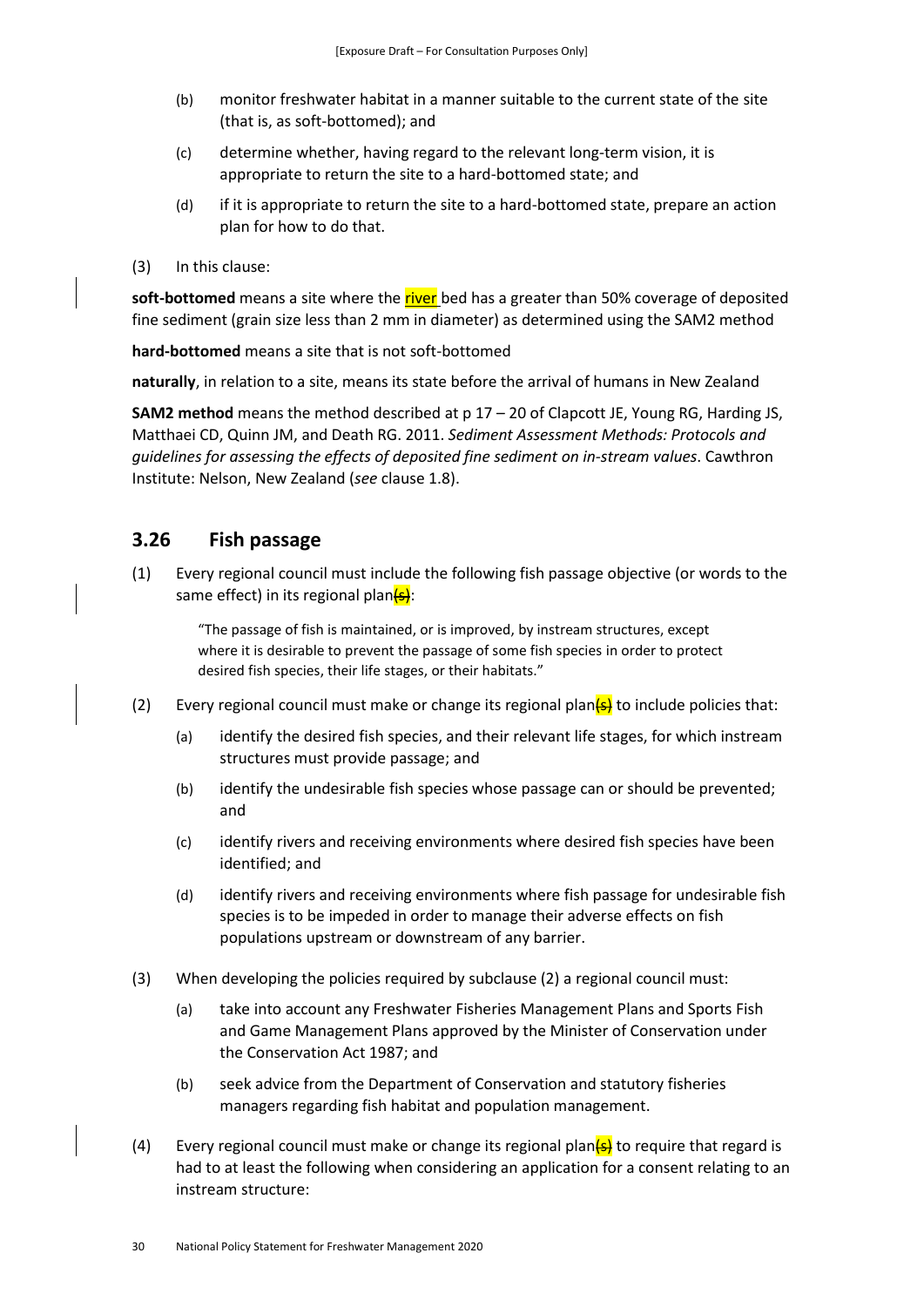- (a) the extent to which it provides, and will continue to provide for the foreseeable life of the structure, for the fish passage objective in subclause (1)
- (b) the extent to which it does not cause a greater impediment to fish movements than occurs in adjoining river reaches and receiving environments
- (c) the extent to which it provides efficient and safe passage for fish, other than undesirable fish species, at all their life stages
- (d) the extent to which it provides the physical and hydraulic conditions necessary for the passage of fish
- (e) any proposed monitoring and maintenance plan for ensuring that the structure meets the fish passage objective in subclause  $(1)$  for fish-now and in the future.
- (5) Every regional council must make or change its regional plan $\left( s \right)$  to promote the remediation of existing structures and the provision of fish passage (other than for undesirable fish species) where practicable.
- (6) Every regional council must prepare an action plan to support the achievement of the fish passage objective in subclause (1), and the action plan must, at a minimum:
	- (a) set out a work programme to improve the extent to which existing instream structures achieve the fish passage objective; and
	- (b) set targets for remediation of existing instream structures; and
	- (c) achieve any environmental outcomes and target attribute states relating to the abundance and diversity of fish.
- (7) The work programme in an action plan must, at a minimum:
	- (a) identify instream structures in the region by recording, for each structure:
		- (i) all the information in Part 1 of Appendix 4; and
		- (ii) any other information about the structure, such as the information in Part 2 of Appendix 4; and
	- (b) evaluate the risks that instream structures present as an undesirable barrier to fish passage; and
	- (c) prioritise structures for remediation, applying the ecological criteria described in table 5.1, of the *New Zealand Fish Passage Guidelines* (*see* clause 1.8); and
	- (d) document the structures or locations that have been prioritised, the remediation that is required to achieve the desired outcome, and how and when this will be achieved; and
	- (e) identify the structures that have been remediated since the commencement date; and
	- (f) specify how the ongoing performance of remediated structures will be monitored and evaluated, including the effects of the structure on the abundance and diversity of desired fish species.
- (8) An action plan for fish passage may be part of, or separate from, an action plan prepared for any purpose under this Part, but clause 3.15, about preparing action plans, applies in either case.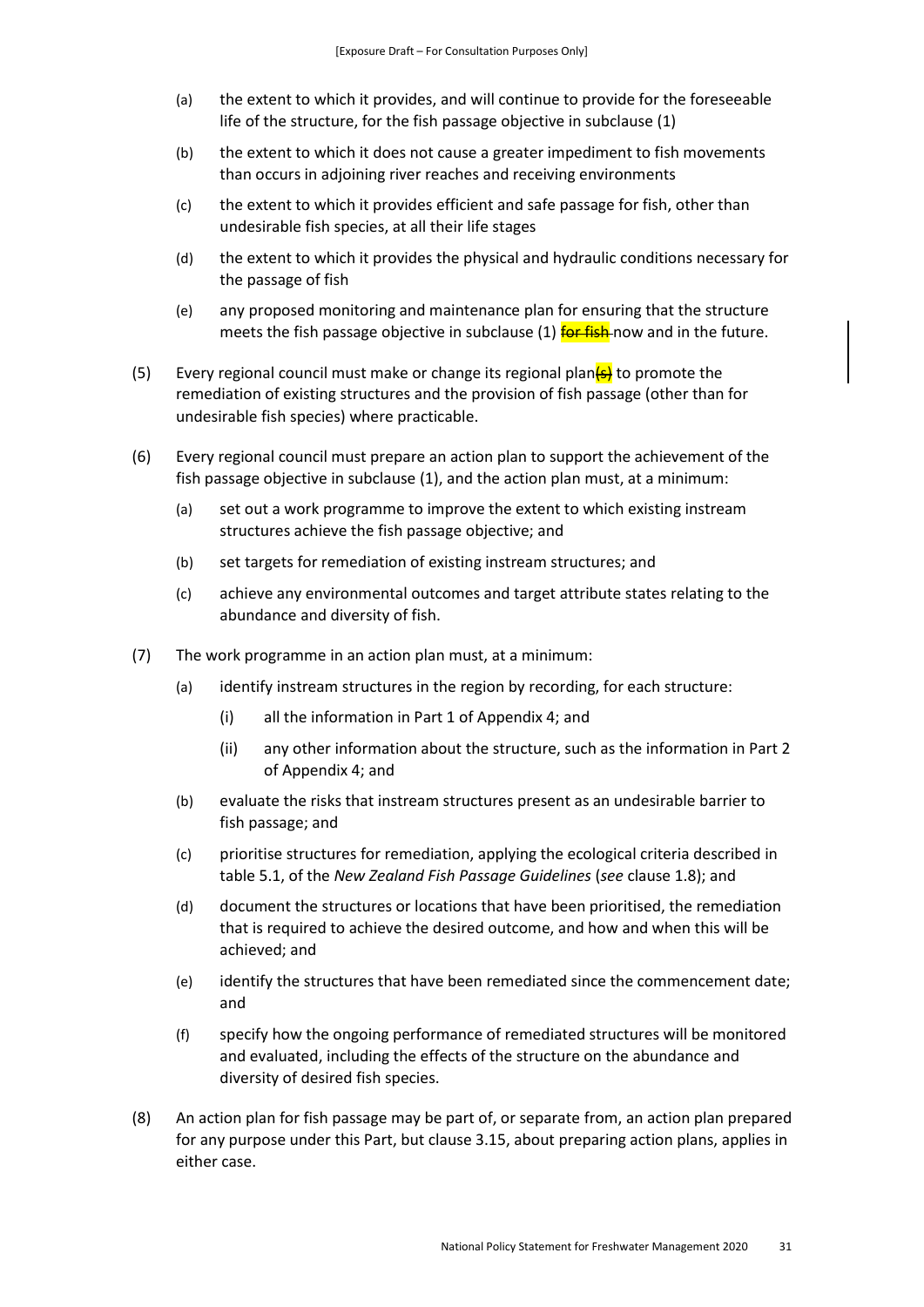## <span id="page-32-0"></span>**3.27 Primary contact sites**

- (1) Every regional council must monitor primary contact sites for:
	- (a) their risk to human health; and
	- (b) their suitability for the activities that take place in them (for example, by monitoring whether there is slippery or unpleasant weed growth, and the visual clarity of the water).
- (2) For every primary contact site in an FMU, the regional council must identify one or more monitoring sites representative of the primary contact site or a number of primary contact sites.
- (3) Every regional council must identify, for each primary contact site in its region, a time period (a **bathing season**) during the year when the regional council considers that the site is regularly used, or would be regularly used but for existing freshwater quality, for recreational activities.
- (4) During the bathing season for primary contact sites, every regional council must undertake weekly sampling for *E. coli* at each relevant monitoring site.
- (5) However, if a single sample taken during the bathing season from a monitoring site is greater than 260 *E. coli* per 100 mL, the regional council must (unless the council is satisfied that the elevated result is temporary or the cause is being addressed):
	- (a) increase sampling frequency to daily, where practicable; and
	- (b) take all practicable steps to identify potential causes of microbial contamination.
- (6) If a single sample from a monitoring site is greater than 540 *E. coli* per 100 mL, the regional council must, as soon as practicable, take all practicable steps to notify the public and keep the public informed that the site is unsuitable for primary contact, until further sampling shows a result of 540 *E. coli* per 100 mL or less.
- (7) A regional council may comply with subclause (6) by, for example, erecting signs and publicising the situation, or liaising with an environmental health officer or other relevant body or person to co-ordinate how to inform the public about the situation.

## <span id="page-32-1"></span>**3.28 Water allocation**

- (1) Every regional council must make or change its regional plan $\left( s \right)$  to include criteria for:
	- (a) deciding applications to approve transfers of water take permits; and
	- (b) deciding how to improve and maximise the efficient allocation of water (which includes economic, technical, and dynamic efficiency).
- (2) Every regional council must include methods in its regional plan $\left\{\leftarrow\right\}$  to encourage the efficient use of water.

## <span id="page-32-2"></span>**3.29 Freshwater accounting systems**

- (1) Every regional council must operate and maintain, for every FMU:
	- (a) a freshwater quality accounting system; and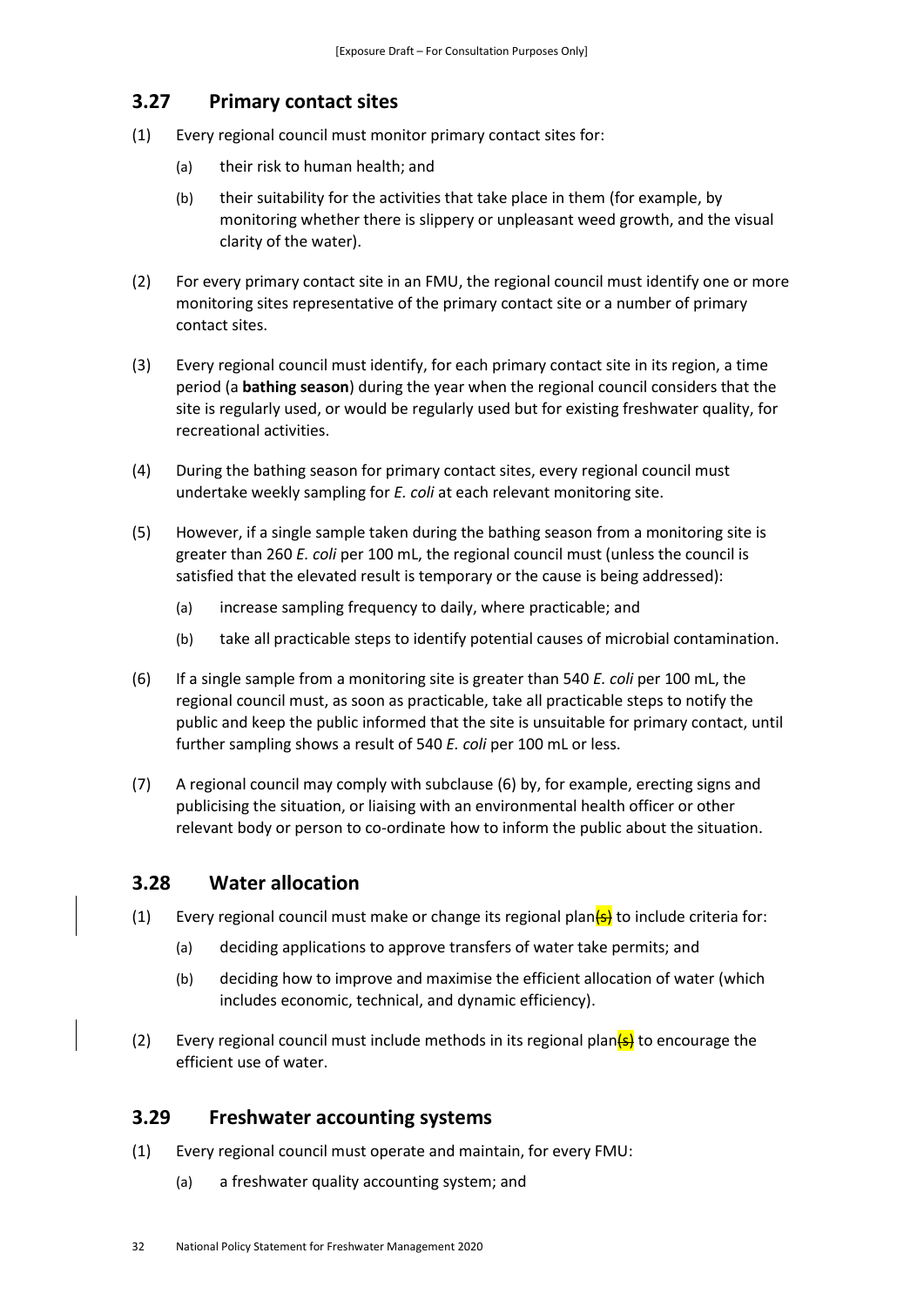- (b) a freshwater quantity accounting system.
- (2) The purpose of the accounting systems is to provide the baseline information required:
	- (a) for setting target attribute states, environmental flows and levels, and limits; and
	- (b) to assess whether an FMU is, or is expected to be, over-allocated; and
	- (c) to track over time the cumulative effects of activities (such as increases in discharges and changes in land use).
- (3) The accounting systems must be maintained at a level of detail commensurate with the significance of the water quality or quantity issues applicable to each FMU or part of an FMU.
- (4) Every regional council must publish information from those systems regularly and in a suitable form.
- (5) The freshwater quality accounting system must (where practicable) record, aggregate, and regularly update, for each FMU, information on the measured, modelled, or estimated:
	- (a) loads and concentrations of relevant contaminants; and
	- (b) where a **desired** contaminant load has been set as part of a limit on resource use, or identified as necessary to achieve a target attribute state, the proportion of the contaminant load that has been allocated; and
	- (c) sources of relevant contaminants; and
	- (d) the amount of each contaminant attributable to each source.
- (6) The freshwater quantity accounting system must record, aggregate, and regularly update, for each FMU, information on the measured, modelled, or estimated:
	- (a) amount of freshwater take; and
	- (b) the proportion of freshwater taken by each major category of use; and
	- (c) where a take limit has been set, the proportion of the take limit that has been allocated.
- (7) In this clause, **freshwater take** refers to all takes and forms of water consumption, whether metered or not, whether subject to a consent or not, and whether authorised or not.

## <span id="page-33-0"></span>**3.30 Assessing and reporting**

- (1) Every regional council must publish the following annually:
	- (a) actual data, or a link to those data, about each component of the value ecosystem health and the value human contact, as obtained from monitoring sites for the relevant attributes; and if no data has been collected in relation to any attribute, this must be identified
	- (b) actual data, or a link to those data, from any other monitoring done for the purpose of freshwater management
	- (c) a description of any uncertainties associated with the data.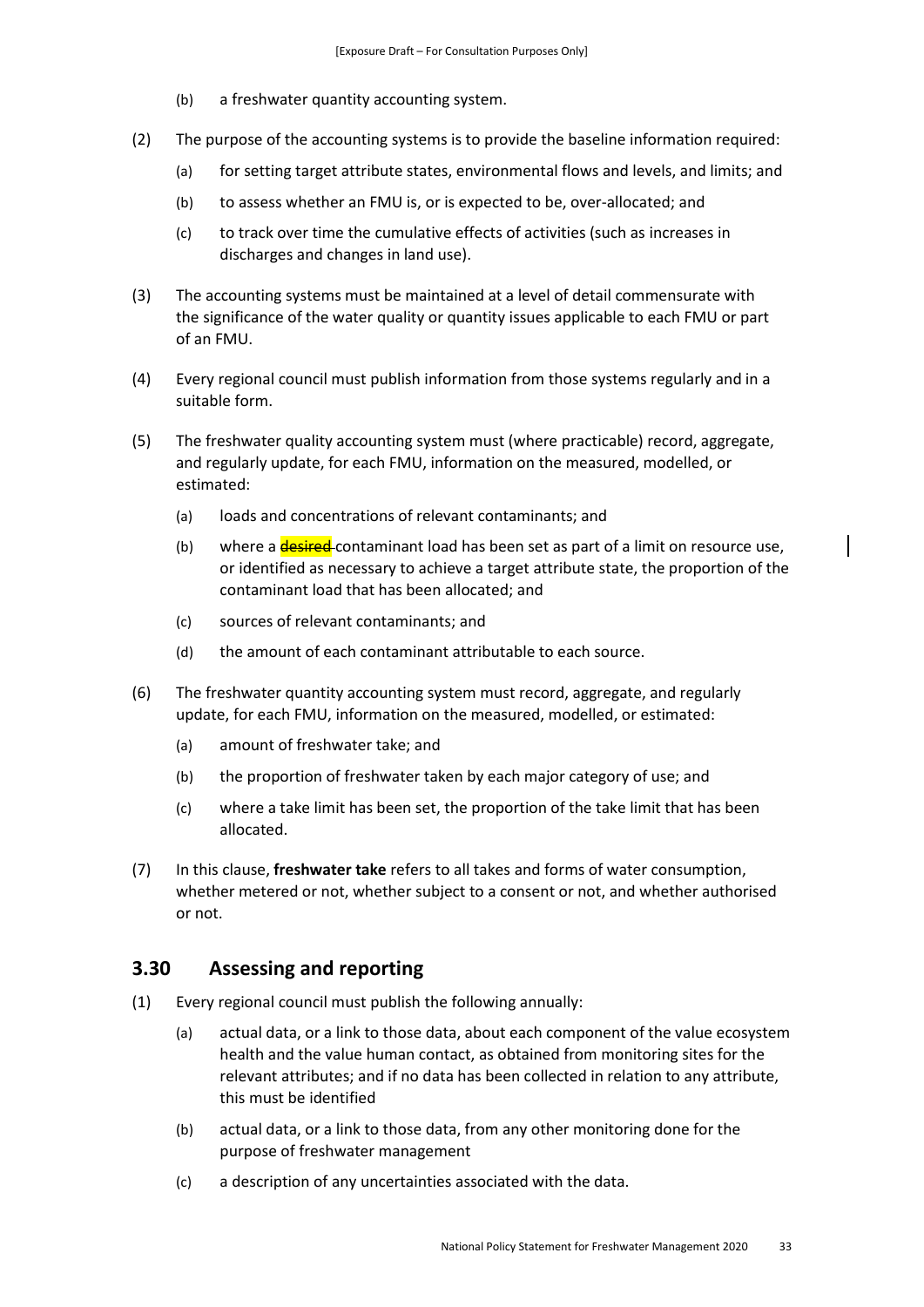- (2) As part of each review required by section 35(2A) of the Act (which is required at least every 5 years), every regional council must prepare and publish the following:
	- (a) an assessment of the extent to which, in the region:
		- (i) the long-term visions, as identified under clause 3.3, are being achieved; and
		- (ii) this National Policy Statement is being given effect to
	- (b) a comparison of the current state of attributes as compared with target attribute states
	- (c) an assessment of whether the target attribute states and environmental outcomes for each FMU or part of an FMU in the region are being achieved and, if not, whether and when they are likely to be
	- (d) if monitoring shows that an FMU or part of an FMU is degraded or degrading, information on the known or likely causes
	- (e) a description of the environmental pressures on each FMU (such as water takes, sources of contaminants, or water body modification) as indicated by information from the freshwater accounting systems referred to in clause 3.29
	- (f) an assessment of the cumulative effect of changes across multiple sites within an FMU and multiple attributes during the period covered by the assessment
	- (g) predictions of changes, including the foreseeable effects of climate change, that are likely to affect water bodies and freshwater ecosystems in the region
	- (h) an assessment of the actions taken over the past 5 years in the region, whether regulatory or non-regulatory and whether by local authorities or others, that contribute to the implementation of this National Policy Statement.
- (3) At the same time that a regional council publishes the review required by section 35(2A) of the Act, the regional council must publish an ecosystem health scorecard that:
	- (a) reports on and gives a score for the state of each component of the value ecosystem health (as described in Appendix 1A) in each FMU in the region; and
	- (b) identifies where any data or information is missing; and
	- (c) provides a single overall score for ecosystem health for each FMU in the region.
- (4) The ecosystem health scorecard must:
	- (a) be written and presented in a way that members of the public are likely to understand easily; and
	- (b) include specific data, or a link to where those data may be viewed.

## <span id="page-34-0"></span>**3.31 Large hydro-electric generation schemes**

- (1) This clause applies to the following 5 hydro-electricity generation schemes (referred to as **Schemes**):
	- (a) Waikato Scheme
	- (b) Tongariro Scheme
	- (c) Waitaki Scheme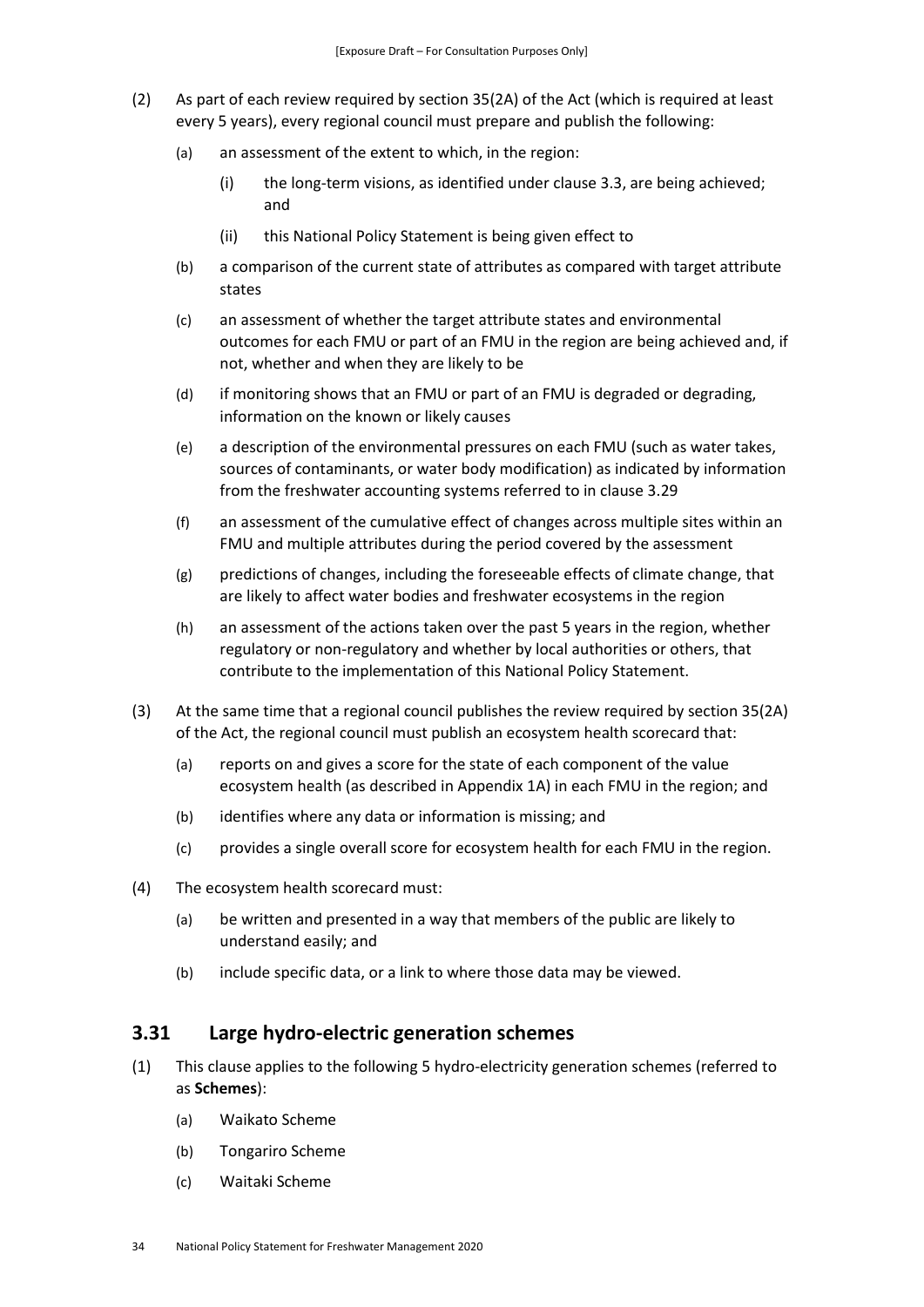- (d) Manapouri Scheme
- (e) Clutha Scheme.
- (2) When implementing any part of this National Policy Statement as it applies to an FMU or part of an FMU affected by a Scheme, a regional council must have regard to the importance of the Scheme's:
	- (a) contribution to meeting New Zealand's greenhouse gas emission targets; and
	- (b) contribution to maintaining the security of New Zealand's electricity supply; and
	- (c) generation capacity, storage, and operational flexibility.
- (3) Subclause (4) applies if:
	- (a) an FMU or part of an FMU is adversely affected by an existing structure that forms part of a Scheme; and
	- (b) the baseline state of an attribute in the FMU or part of the FMU is below the national bottom line for the attribute; and
	- (c) achieving the national bottom line for the attribute would have a significant adverse effect on the Scheme, having regard to the matters in subclause (2).
- (4) When this subclause applies, the regional council:
	- (a) may set a target attribute state that is below the national bottom line for the attribute, despite clause 3.11(4); but
	- (b) must still, as required by clause 3.11(2) and (3), set the target attribute state to achieve an improved attribute state to the extent practicable without having a significant adverse effect on the Scheme, having regard to the matters in subclause (2) of this clause.
- (5) In this clause, **existing structure** means a structure that was operational on or before 1 August 2019, and includes any structure that replaces it, provided the effects of the replacement are the same or similar in character, intensity and scale, or have a lesser impact.

## <span id="page-35-0"></span>**3.32 Naturally occurring processes**

- (1) If all or part of a water body is affected by naturally occurring processes that mean that the current state is below the national bottom line, and a target attribute state at or above the national bottom line cannot be achieved, the regional council:
	- (a) may set a target attribute state that is below the national bottom line for the attribute, despite clause 3.11(4); but
	- (b) must still, as required by clause 3.11(2) and (3), set the target attribute state to achieve an improved attribute state, to the extent practicable given the naturally occurring processes.
- (2) In any dispute about whether this exception should apply, the onus is on the relevant regional council to demonstrate that it is naturally occurring processes that prevents the national bottom line being achieved.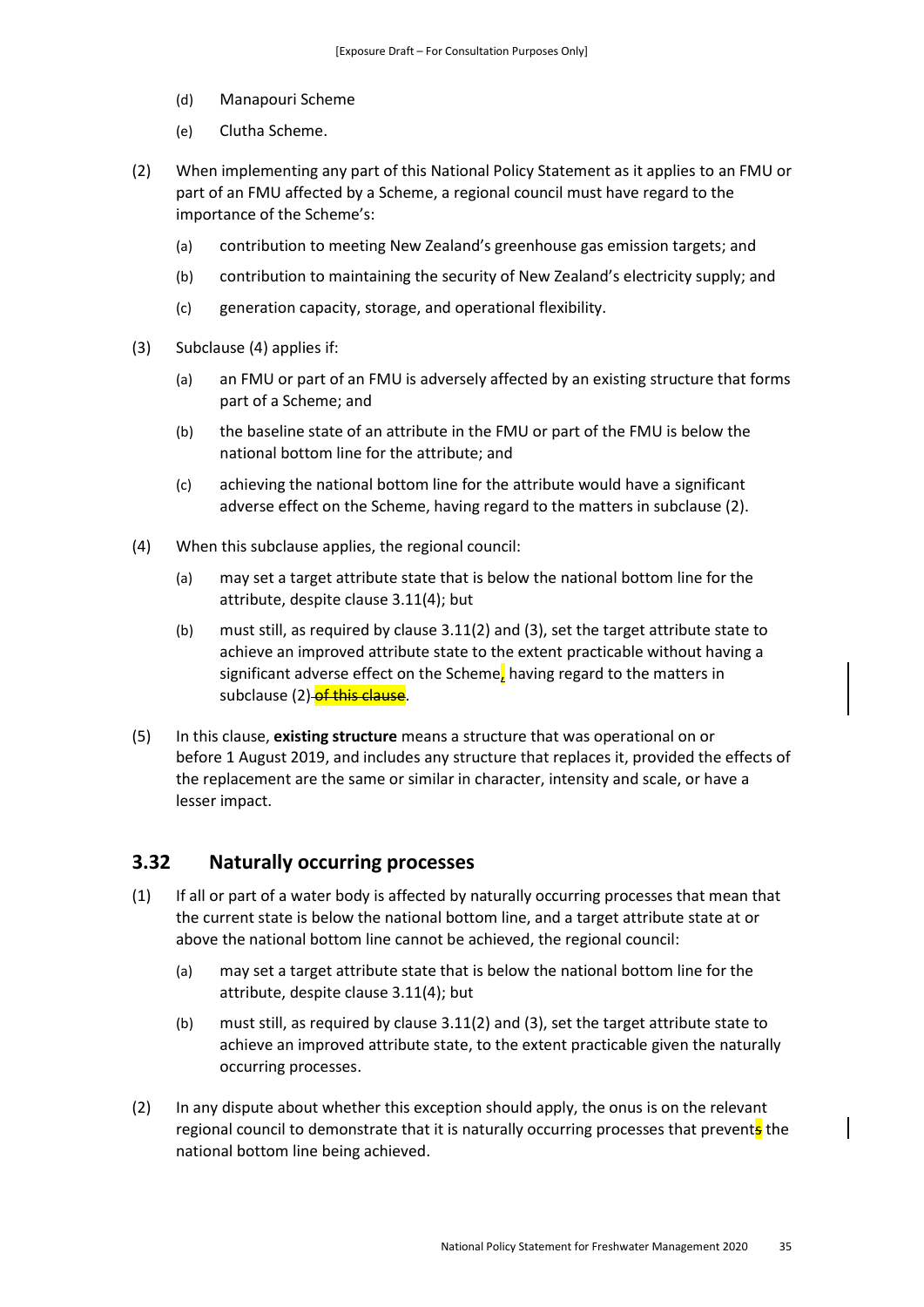### **3.33 Specified vegetable growing areas**

- (1) This clause applies only to the 2 **specified vegetable growing areas** identified in Part 1 of Appendix 5.
- (2) When implementing any part of this National Policy Statement as it applies to an FMU or part of an FMU that is in, or includes, all or part of a specified vegetable growing area, a regional council must have regard to the importance of the contribution of the specified growing area to:
	- (a) the domestic supply of fresh vegetables; and
	- (b) maintaining food security for New Zealanders.
- (3) Subclause (4) applies if:
	- (a) an FMU or part of an FMU is adversely affected by vegetable growing in a specified vegetable growing area; and
	- (b) the baseline state of an attribute specified in Part 2 of Appendix 5 in the FMU or part of the FMU where all or part of the specified vegetable growing area is located is below the national bottom line for the attribute; and
	- (c) achieving the national bottom line for the attribute would compromise the matters in subclause (2).
- (4) When this subclause applies, the regional council:
	- (a) may set a target attribute state that is below the national bottom line for the attribute, despite clause 3.11(4); but
	- (b) must still, as required by clause 3.11(2) and (3), set the target attribute state to achieve an improved attribute state without compromising the matters in subclause (2) of this clause.
- (5) When implementing clauses 3.12 to 3.14 in relation to FMUs that include all or part of a specified vegetable growing area, a regional council must ensure that vegetable growers in the area are not exempt from any requirements (such as in limits, action plans, and conditions on resource consents) aimed at achieving target attribute states.
- (6) This clause ceases to apply to a specified vegetable growing area on the earlier of the following dates:
	- (a) 10 years after the commencement date; or
	- (b) the date National Environmental Standards (or other regulations under the Act) come into force that:
		- (i) apply to the specified vegetable growing area; and
		- (ii) are made for the purpose of avoiding, remedying, or mitigating the adverse effects of vegetable growing on freshwater.

### **3.34 Urban development in Tauranga**

(1) When inserting the policy described in clause 3.22(1) into its regional plan, the Bay of Plenty Regional Council may include the following additional exception:

(a) "the regional council is satisfied that: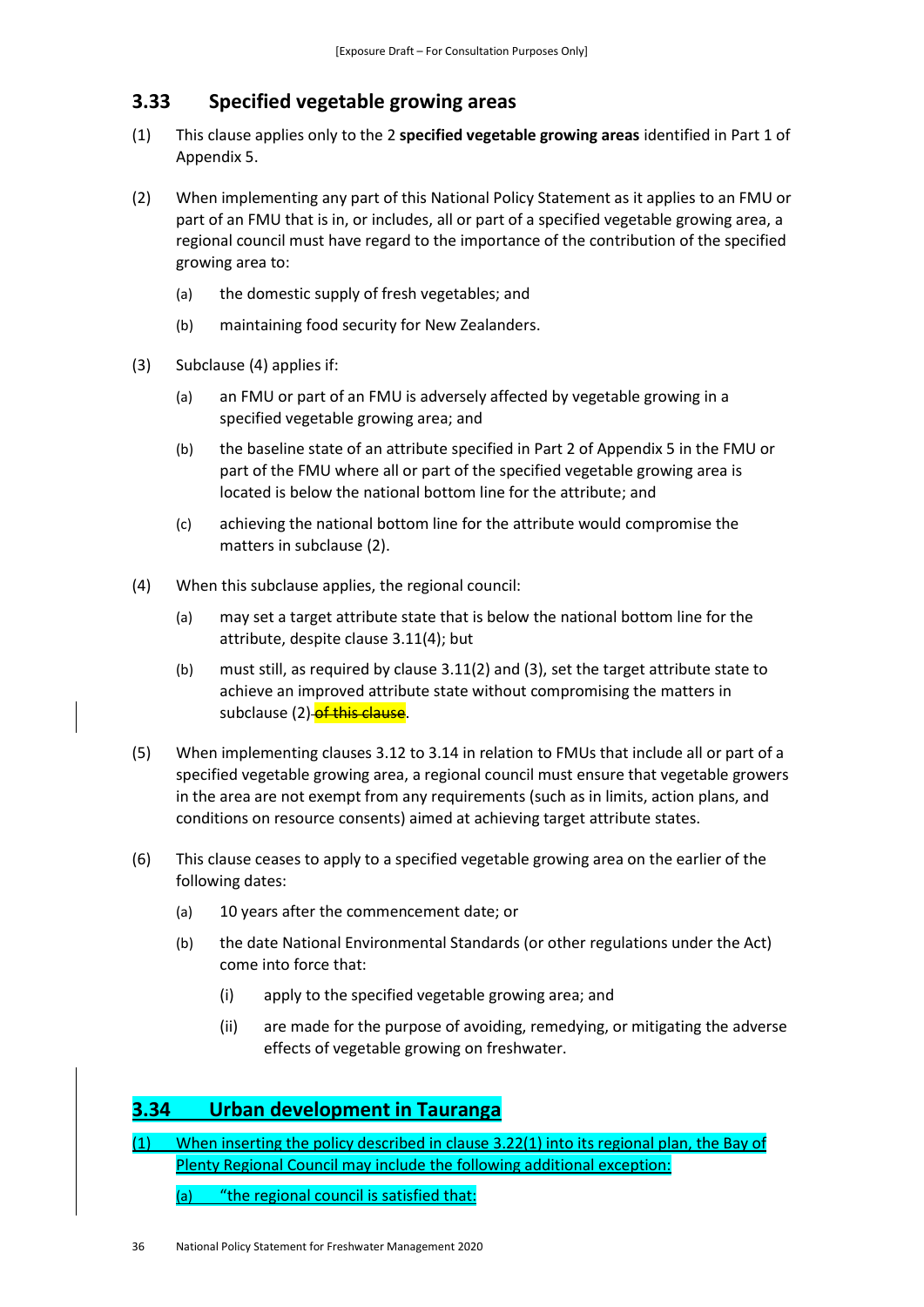- $(i)$  the activity is necessary for the purpose of urban development specifically identified in the SmartGrowth Urban Form and Transport Initiative Connected Centres Programme; and
- (ii) the effects of the activity are managed through applying the effects management hierarchy."
- (2) The policy described in subclause (1) must no longer be applied on the date that is 5 years after the date on which the National Policy Statement for Freshwater Management 2020 Amendment No. 1 comes into effect.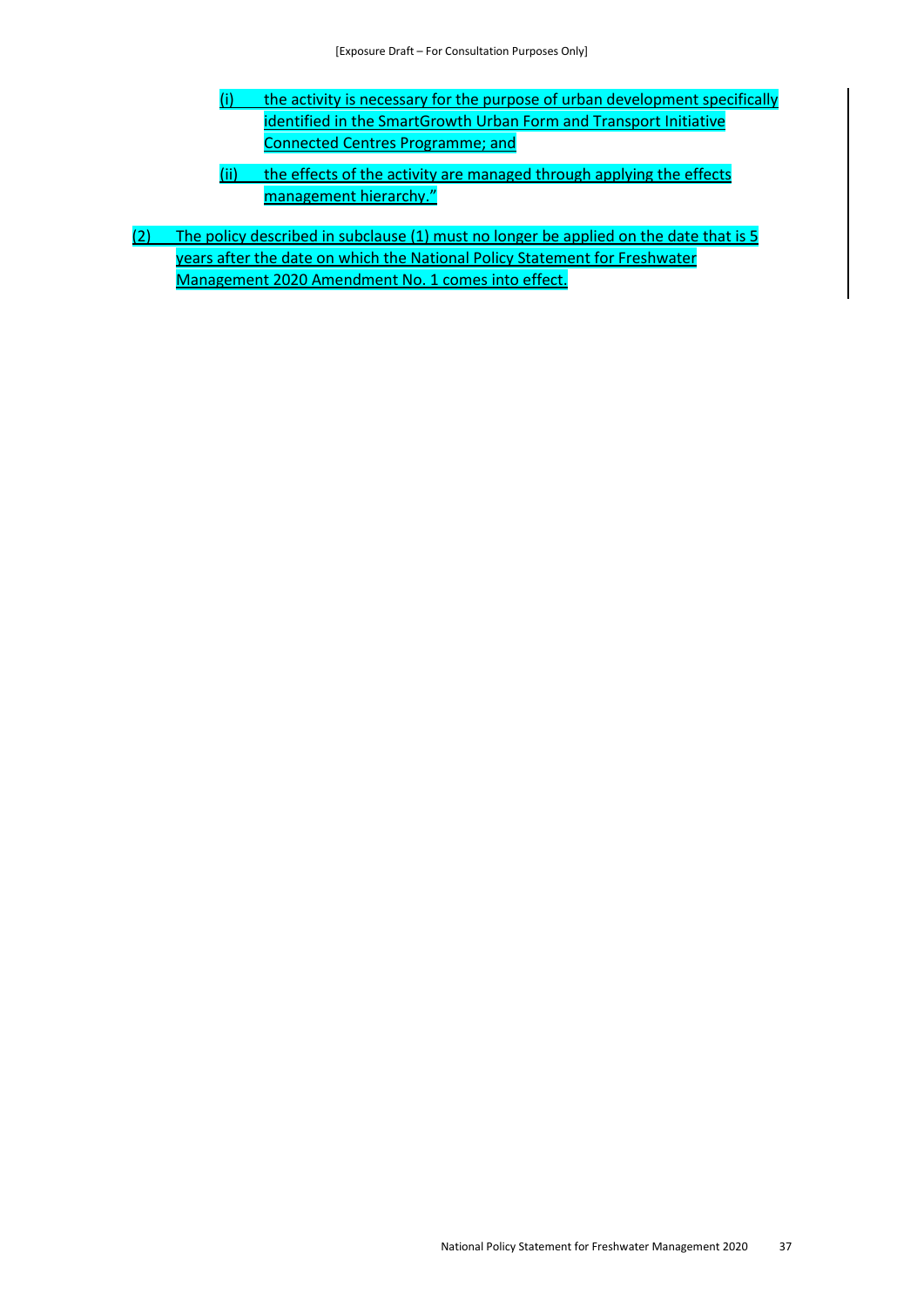# **Part 4: Timing and transitionals**

### **4.1 Timing**

- (1) Every local authority must give effect to this National Policy Statement as soon as reasonably practicable.
- (2) Local authorities must publicly notify any changes to their regional policy statements, regional plans, and district plans that are necessary to give effect to this National Policy Statement as required under the Act.

### **4.2 Keeping policy statements and plans up to date**

(1) Once a local authority has made the changes required by clause 4.1, it must continue to make whatever changes to its regional policy statement, regional plan, or district plan are necessary to respond to changes over time in the state of water bodies and freshwater ecosystems in its region or district.

### **4.3 Existing policy statements and plans**

- (1) To the extent that regional policy statements and regional and district plans already (at the commencement date) give effect to this National Policy Statement, local authorities are not obliged to make changes to wording or terminology merely for consistency with it.
- (2) In case of dispute, the onus is on the local authority to show that, despite the different wording or terminology used, their policy statement or plan does implement this National Policy Statement.
- (3) However, if a local authority chooses to amend an operative policy statement or plan by merely changing wording or terminology for consistency with this National Policy Statement, the amendment is to be treated as the correction of a minor error (and therefore, under clause 20A of Schedule 1 of the Act, the amendment can be made without using a process in that Schedule).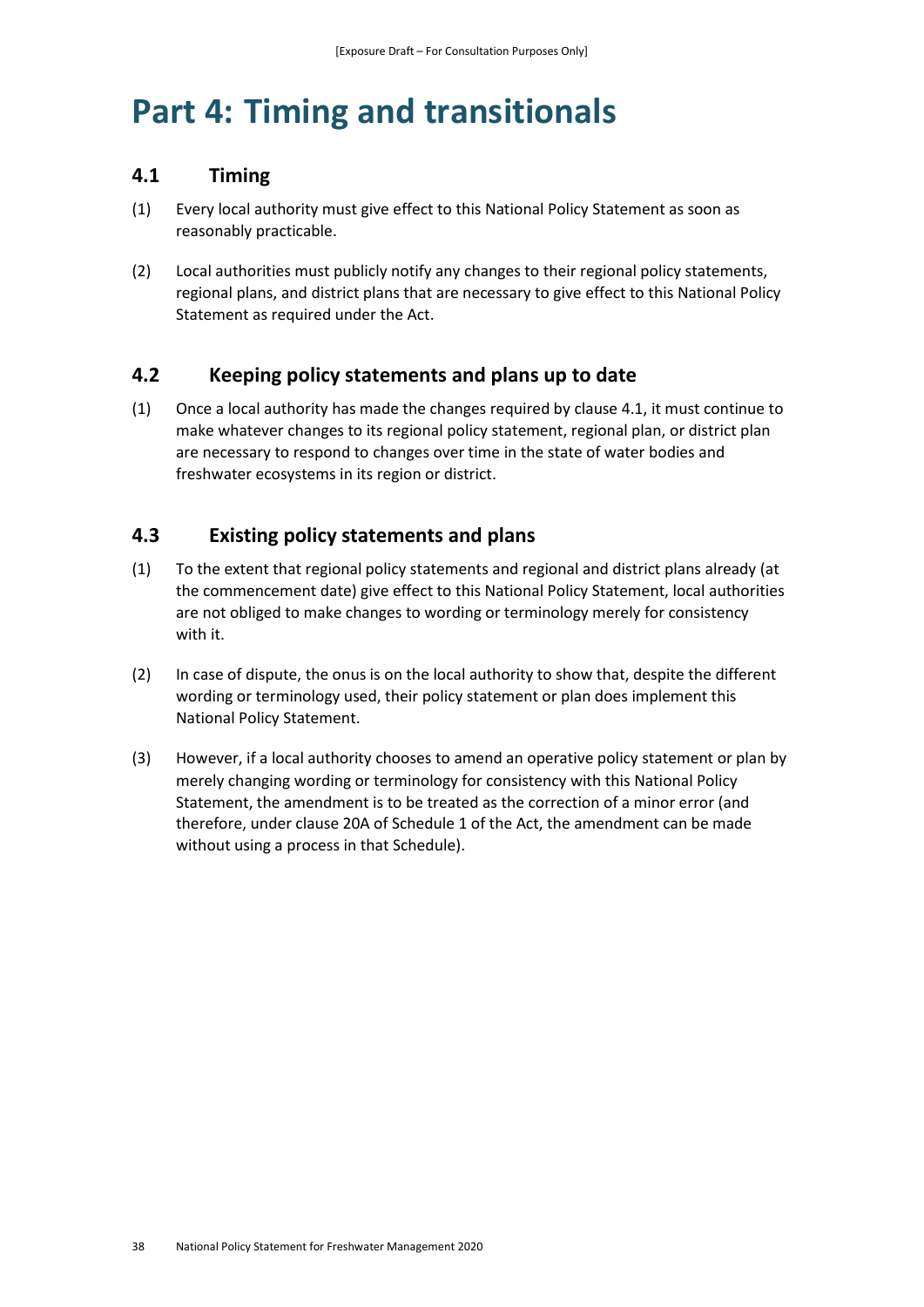# **Appendices**

## **Appendix 1A – Compulsory values**

### **1 Ecosystem health**

This refers to the extent to which an FMU or part of an FMU supports an ecosystem appropriate to the type of water body (for example, river, lake, wetland, or aquifer).

There are 5 biophysical components that contribute to freshwater ecosystem health, and it is necessary that all of them are managed. They are:

*Water quality* – the physical and chemical measures of the water, such as temperature, dissolved oxygen, pH, suspended sediment, nutrients and toxicants

*Water quantity* – the extent and variability in the level or flow of water

*Habitat* – the physical form, structure, and extent of the water body, its bed, banks and margins; its riparian vegetation; and its connections to the floodplain and to groundwater

*Aquatic life* – the abundance and diversity of biota including microbes, invertebrates, plants, fish and birds

*Ecological processes* – the interactions among biota and their physical and chemical environment such as primary production, decomposition, nutrient cycling and trophic connectivity.

In a healthy freshwater ecosystem, all 5 biophysical components are suitable to sustain the indigenous aquatic life expected in the absence of human disturbance or alteration (before providing for other values).

### **2 Human contact**

This refers to the extent to which an FMU or part of an FMU supports people being able to connect with the water through a range of activities such as swimming, waka, boating, fishing, mahinga kai, and water skiing, in a range of different flows or levels.

Matters to take into account include pathogens, water clarity, deposited sediment, plant growth (from macrophytes to periphyton to phytoplankton), cyanobacteria, other toxicants, and litter.

### **3 Threatened species**

This refers to the extent to which an FMU or part of an FMU that supports a population of threatened species has the critical habitats and conditions necessary to support the presence, abundance, survival, and recovery of the threatened species. All the components of ecosystem health must be managed, as well as (if appropriate) specialised habitat or conditions needed for only part of the life cycle of the threatened species.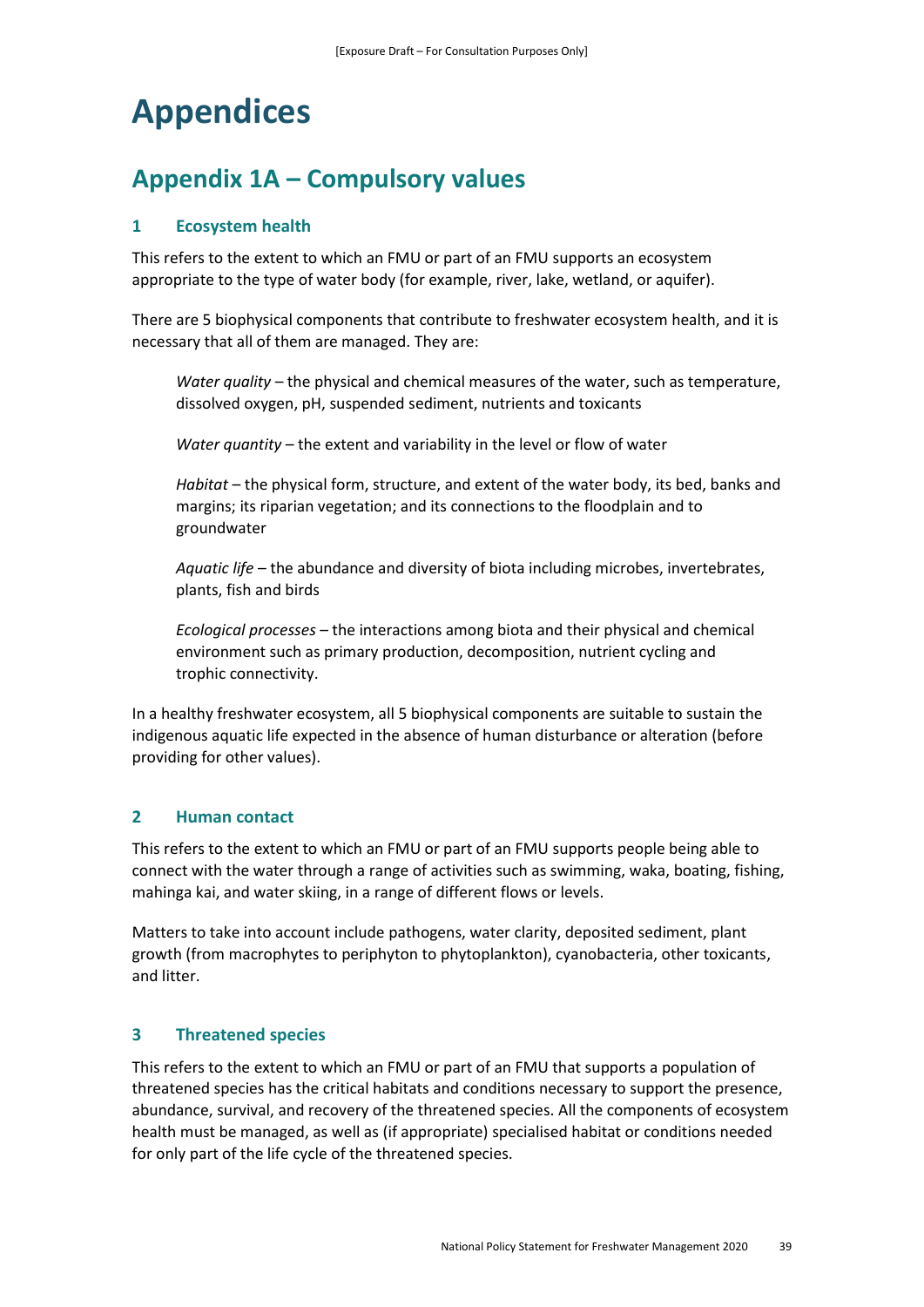#### **4 Mahinga kai**

Mahinga kai – kai is safe to harvest and eat.

Mahinga kai generally refers to freshwater species that have traditionally been used as food, tools, or other resources. It also refers to the places those species are found and to the act of catching or harvesting them. Mahinga kai provide food for the people of the rohe and these sites give an indication of the overall health of the water. For this value, kai would be safe to harvest and eat. Transfer of knowledge is able to occur about the preparation, storage and cooking of kai. In FMUs or parts of FMUs that are used for providing mahinga kai, the desired species are plentiful enough for long-term harvest and the range of desired species is present across all life stages.

Mahinga kai – Kei te ora te mauri (the mauri of the place is intact).

In FMUs or parts of FMUs that are valued for providing mahinga kai, customary resources are available for use, customary practices are able to be exercised to the extent desired, and tikanga and preferred methods are able to be practised.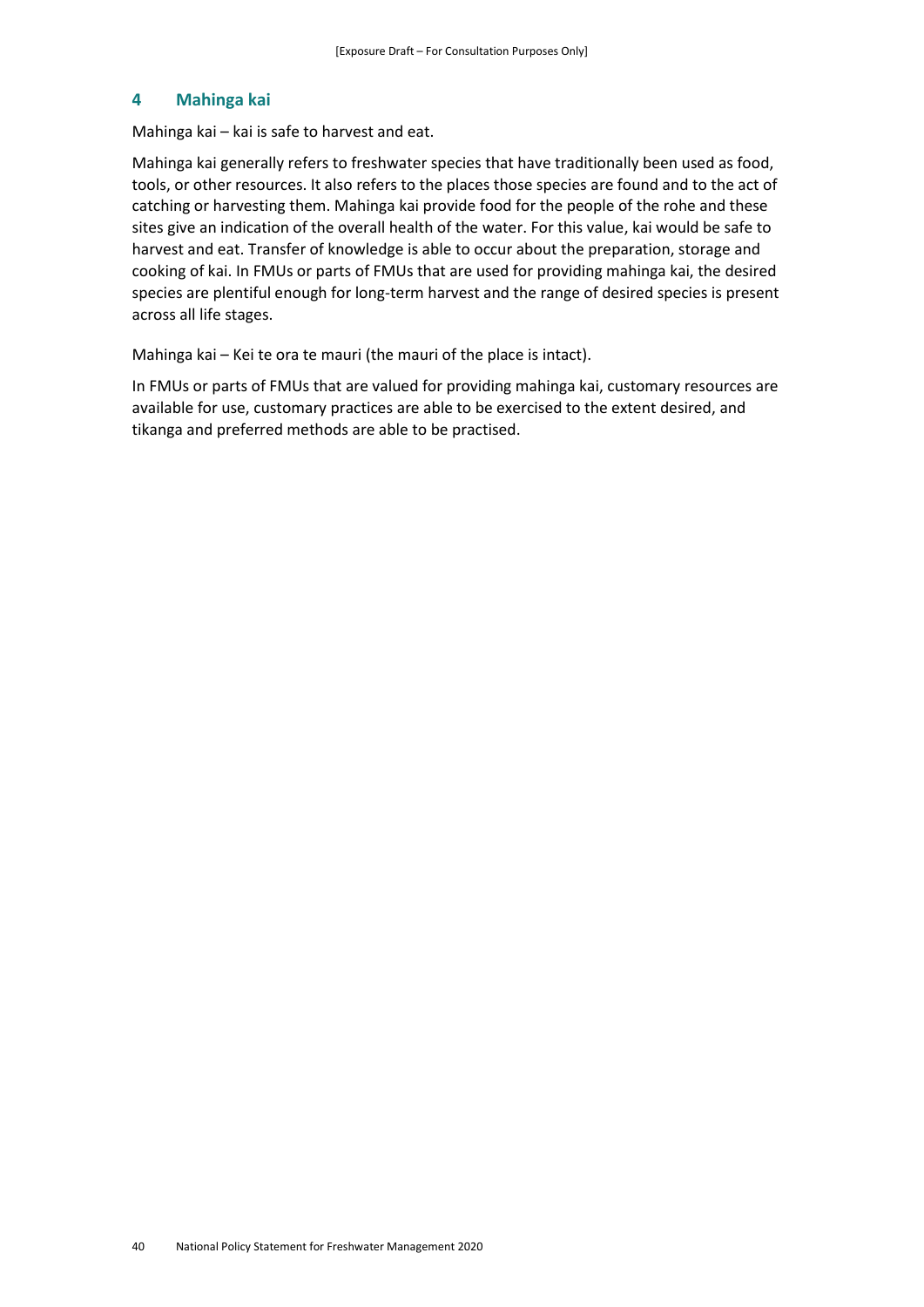## **Appendix 1B – Other values that must be considered**

#### **1 Natural form and character**

The FMU or part of the FMU has particular natural qualities that people value. Natural qualities may include exceptional, natural, or iconic aesthetic features.

Matters contributing to the natural form and character of an FMU are its biological, visual and physical characteristics that are valued by the community, including:

- a) its biophysical, ecological, geological, geomorphological and morphological aspects
- the natural movement of water and sediment including hydrological and fluvial processes
- the natural location of a water body and course of a river
- the relative dominance of indigenous flora and fauna
- e) the presence of culturally significant species
- f) the colour of the water
- g) the clarity of the water.

#### **2 Drinking water supply**

The FMU or part of the FMU can meet people's drinking water needs. Water quality and quantity is sufficient for water to be taken and used for drinking water supply.

Matters affecting the suitability of water for drinking include:

- physical, chemical, and microbiological contamination (for example, bacteria and cyanotoxins, viruses, protozoa and other pathogens)
- any other contaminants identified in drinking water standards issued under the Health Act 1956 or any other legislation
- the effects of contamination on drinking water treatment processes and the safety of drinking water, and its aesthetic value (that is, appearance, taste, and smell).

#### **3 Wai tapu**

Wai tapu represent the places in an FMU or part of an FMU where rituals and ceremonies are performed, or where there is special significance to tangata whenua.

Rituals and ceremonies include, but are not limited to, tohi (baptism), karakia (prayer), waerea (protective incantation), whakatapu (placing of rāhui), whakanoa (removal of rāhui), and tuku iho (gifting of knowledge and resources to future generations).

In providing for this value, the wai tapu are free from human and animal waste, contaminants and excess sediment, with valued features and unique properties of the wai protected. Other matters that may be important are that there is no artificial mixing of the wai tapu and identified taonga in the wai are protected.

#### **4 Transport and tauranga waka**

The FMU or part of the FMU is navigable for identified means of transport.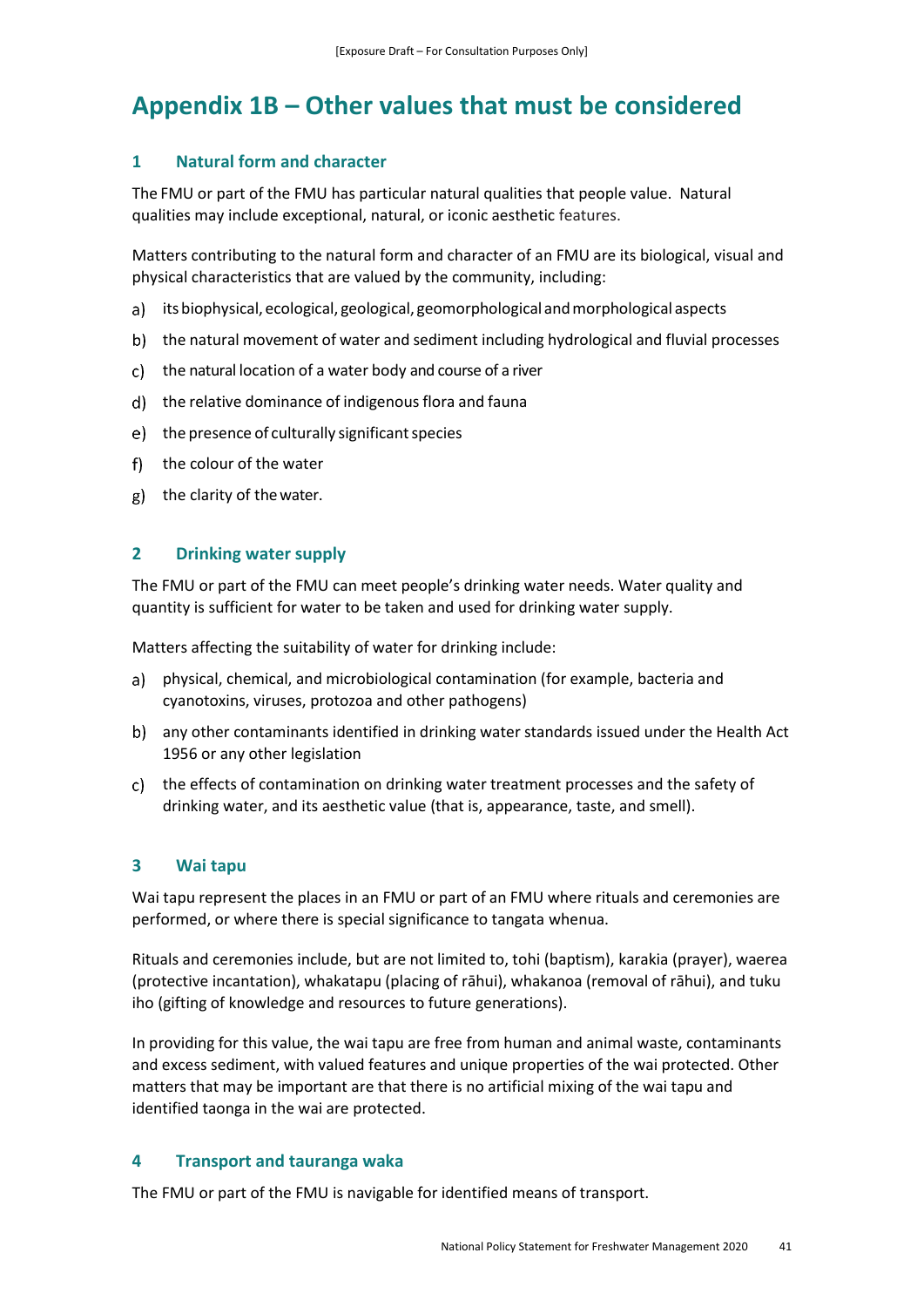Transport and tauranga waka generally refers to places to launch waka and water craft, and appropriate places for waka to land (tauranga waka).

### **5 Fishing**

The FMU or part of the FMU supports fisheries of species allowed to be caught and eaten.

For FMUs or parts of FMUs valued for fishing, the numbers of fish are sufficient and suitable for human consumption. In some areas, fish abundance and diversity provide a range in species and size of fish, and algal growth, water clarity and safety are satisfactory for fishers. Attributes will need to be specific to fish species such as salmon, trout, tuna, lamprey, or whitebait.

#### **6 Hydro-electric power generation**

The FMU or part of the FMU is suitable for hydro-electric power generation.

Water quality and quantity and the physical qualities of the FMU or part of the FMU, including hydraulic gradient and flow rate, can provide for hydro-electric power generation.

#### **7 Animal drinking water**

The FMU or part of the FMU meets the needs of farmed animals.

Water quality and quantity meets the needs of farmed animals, including whether it is palatable and safe.

#### **8 Irrigation, cultivation, and production of food and beverages**

The FMU or part of the FMU meets irrigation needs for any purpose.

Water quality and quantity is suitable for irrigation needs, including supporting the cultivation of food crops, the production of food from farmed animals, non-food crops such as fibre and timber, pasture, sports fields and recreational areas. Attributes will need to be specific to irrigation and food production requirements.

### **9 Commercial and industrial use**

The FMU or part of the FMU provides economic opportunities for people, businesses and industries.

Water quality and quantity can provide for commercial and industrial activities. Attributes will need to be specific to commercial or industrial requirements.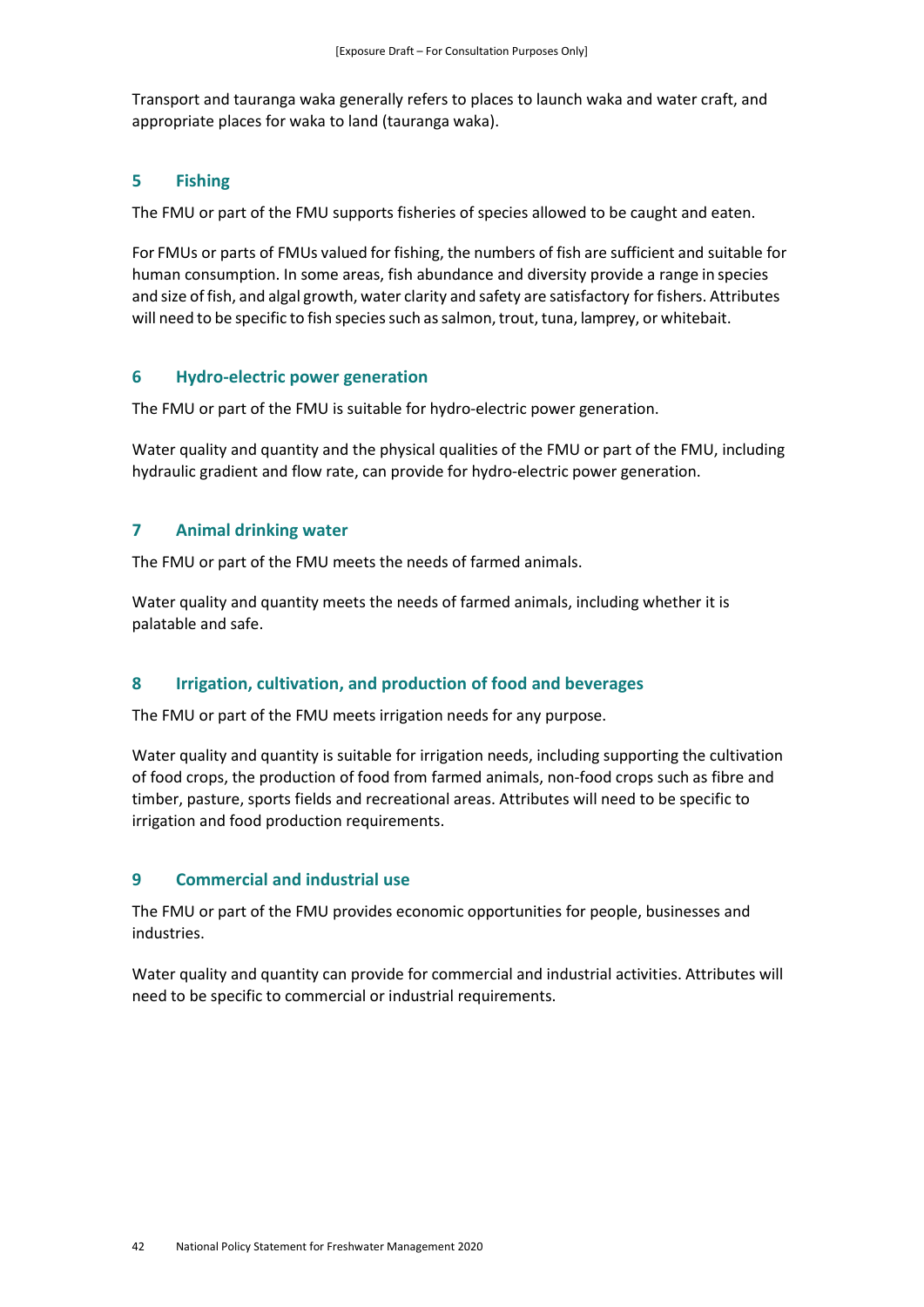## **Appendix 2A – Attributes requiring limits on resource use**

## **Table 1 – Phytoplankton (trophic state)**

| Value (and component)                                                                                                                                                                                                                                                                                                               | Ecosystem health (Aquatic Life)                                    |                     |
|-------------------------------------------------------------------------------------------------------------------------------------------------------------------------------------------------------------------------------------------------------------------------------------------------------------------------------------|--------------------------------------------------------------------|---------------------|
| Freshwater body type                                                                                                                                                                                                                                                                                                                | Lakes                                                              |                     |
| <b>Attribute unit</b>                                                                                                                                                                                                                                                                                                               | mg chl-a/m <sup>3</sup> (milligrams chlorophyll-a per cubic metre) |                     |
| <b>Attribute band and description</b>                                                                                                                                                                                                                                                                                               | <b>Numeric attribute state</b>                                     |                     |
|                                                                                                                                                                                                                                                                                                                                     | Annual median                                                      | Annual maximum      |
| A<br>Lake ecological communities are healthy and resilient,<br>similar to natural reference conditions.                                                                                                                                                                                                                             | $\leq$ 2                                                           | ≤10                 |
| B<br>Lake ecological communities are slightly impacted by<br>additional algal and/or plant growth arising from<br>nutrient levels that are elevated above natural<br>reference conditions.                                                                                                                                          | $>2$ and $\leq$ 5                                                  | $>10$ and $\leq 25$ |
| C<br>Lake ecological communities are moderately impacted<br>by additional algal and plant growth arising from<br>nutrient levels that are elevated well above natural<br>reference conditions. Reduced water clarity is likely to<br>affect habitat available for native macrophytes.                                               | $>5$ and $\leq 12$                                                 | $>25$ and $\leq 60$ |
| <b>National bottom line</b>                                                                                                                                                                                                                                                                                                         | 12                                                                 | 60                  |
| D<br>Lake ecological communities have undergone or are at<br>high risk of a regime shift to a persistent, degraded<br>state (without native macrophyte/seagrass cover), due<br>to impacts of elevated nutrients leading to excessive<br>algal and/or plant growth, as well as from losing oxygen<br>in bottom waters of deep lakes. | $>12$                                                              | >60                 |

For lakes and lagoons that are intermittently open to the sea, monitoring data should be analysed separately for closed periods and open periods.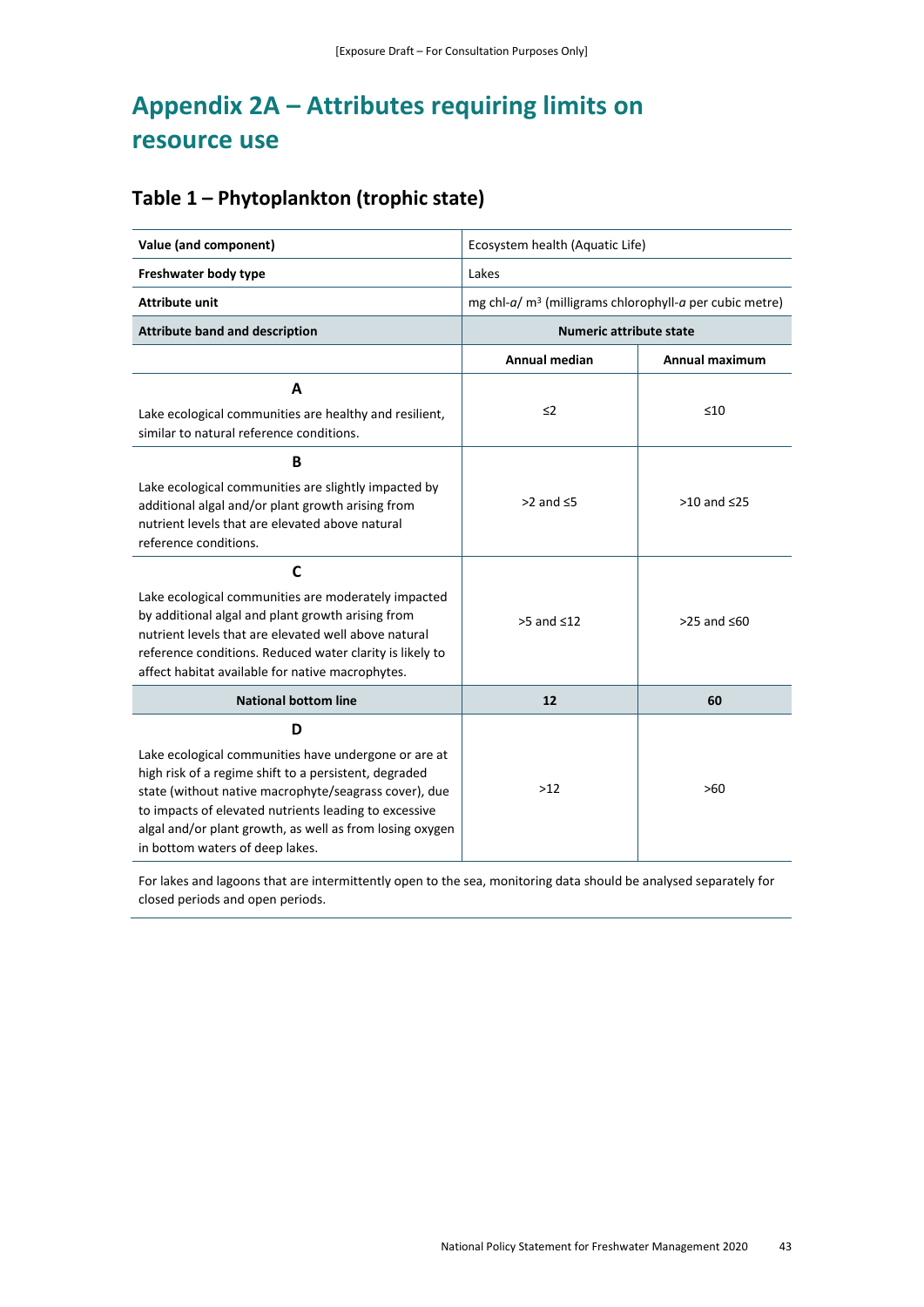## **Table 2 – Periphyton (trophic state)**

| Value (and component)                                                                                                                                                   | Ecosystem health (Aquatic Life)                                |                                               |
|-------------------------------------------------------------------------------------------------------------------------------------------------------------------------|----------------------------------------------------------------|-----------------------------------------------|
| Freshwater body type                                                                                                                                                    | <b>Rivers</b>                                                  |                                               |
| <b>Attribute unit</b>                                                                                                                                                   | mg chl- $a/m^2$ (milligrams chlorophyll- $a$ per square metre) |                                               |
| <b>Attribute band and description</b>                                                                                                                                   | <b>Numeric attribute state</b><br>(default class)              | Numeric attribute state<br>(productive class) |
|                                                                                                                                                                         | Exceeded no more than 8%<br>of samples                         | Exceeded no more than 17%<br>of samples       |
| A                                                                                                                                                                       |                                                                |                                               |
| Rare blooms reflecting negligible nutrient<br>enrichment and/or alteration of the natural flow<br>regime or habitat.                                                    | $\leq 50$                                                      | $\leq 50$                                     |
| B                                                                                                                                                                       |                                                                |                                               |
| Occasional blooms reflecting low nutrient<br>enrichment and/or alteration of the natural flow<br>regime or habitat.                                                     | >50 and ≤120                                                   | >50 and ≤120                                  |
| $\mathsf{C}$                                                                                                                                                            |                                                                |                                               |
| Periodic short-duration nuisance blooms<br>reflecting moderate nutrient enrichment and/or<br>moderate alteration of the natural flow regime<br>or habitat.              | $>120$ and $\leq 200$                                          | $>120$ and $\leq 200$                         |
| <b>National bottom line</b>                                                                                                                                             | 200                                                            | 200                                           |
| D<br>Regular and/or extended-duration nuisance<br>blooms reflecting high nutrient enrichment<br>and/or significant alteration of the natural flow<br>regime or habitat. | >200                                                           | >200                                          |

At low risk sites monitoring may be conducted using visual estimates of periphyton cover. Should monitoring based on visual cover estimates indicate that a site is approaching the relevant periphyton abundance threshold, monitoring should then be upgraded to include measurement of chlorophyll-*a*.

Classes are streams and rivers defined according to types in the River Environment Classification (REC). The Productive periphyton class is defined by the combination of REC "Dry" Climate categories (that is, Warm-Dry (WD) and Cool-Dry (CD)) and REC Geology categories that have naturally high levels of nutrient enrichment due to their catchment geology (that is, Soft-Sedimentary (SS), Volcanic Acidic (VA) and Volcanic Basic (VB)). Therefore the productive category is defined by the following REC defined types: WD/SS, WD/VB, WD/VA, CD/SS, CD/VB, CD/VA. The Default class includes all REC types not in the Productive class.

Based on a monthly monitoring regime. The minimum record length for grading a site based on periphyton (chlorophyll-*a*) is 3 years.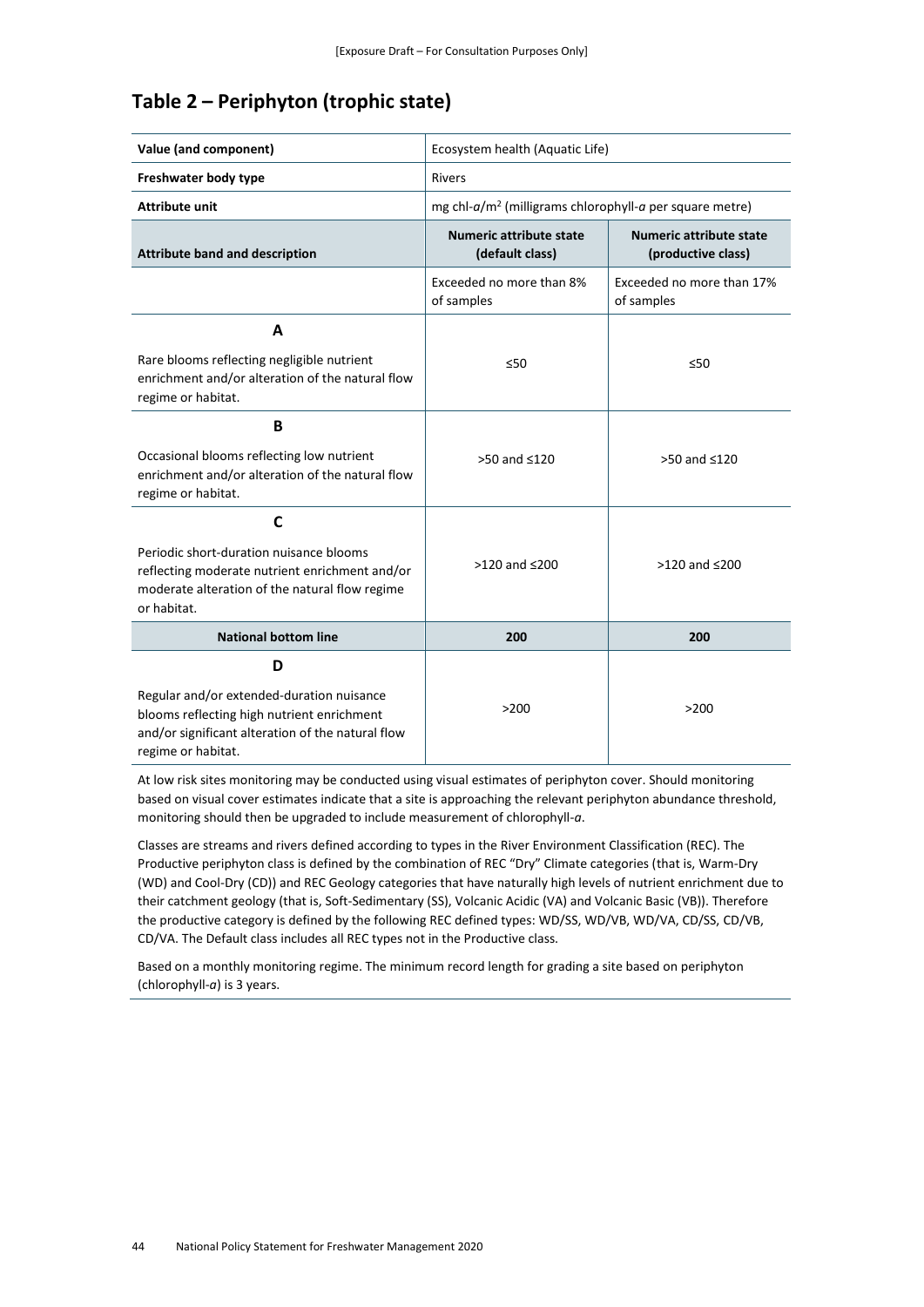## **Table 3 – Total nitrogen (trophic state)**

| Value (and component)                                                                                                                                                                                                                                                                                                                  | Ecosystem health (Water quality)               |                                |
|----------------------------------------------------------------------------------------------------------------------------------------------------------------------------------------------------------------------------------------------------------------------------------------------------------------------------------------|------------------------------------------------|--------------------------------|
| Freshwater body type                                                                                                                                                                                                                                                                                                                   | Lakes                                          |                                |
| <b>Attribute unit</b>                                                                                                                                                                                                                                                                                                                  | mg/m <sup>3</sup> (milligrams per cubic metre) |                                |
| <b>Attribute band and description</b>                                                                                                                                                                                                                                                                                                  |                                                | <b>Numeric attribute state</b> |
|                                                                                                                                                                                                                                                                                                                                        | <b>Annual median</b>                           | <b>Annual median</b>           |
|                                                                                                                                                                                                                                                                                                                                        | Seasonally stratified and<br>brackish          | Polymictic                     |
| A<br>Lake ecological communities are healthy and<br>resilient, similar to natural reference conditions.                                                                                                                                                                                                                                | ≤160                                           | ≤300                           |
| B<br>Lake ecological communities are slightly impacted<br>by additional algal and/or plant growth arising from<br>nutrient levels that are elevated above natural<br>reference conditions.                                                                                                                                             | $>160$ and $\leq 350$                          | >300 and ≤500                  |
| C<br>Lake ecological communities are moderately<br>impacted by additional algal and plant growth<br>arising from nutrient levels that are elevated well<br>above natural reference conditions.                                                                                                                                         | >350 and ≤750                                  | >500 and ≤800                  |
| <b>National bottom line</b>                                                                                                                                                                                                                                                                                                            | 750                                            | 800                            |
| D<br>Lake ecological communities have undergone or are<br>at high risk of a regime shift to a persistent,<br>degraded state (without native<br>macrophyte/seagrass cover), due to impacts of<br>elevated nutrients leading to excessive algal and/or<br>plant growth, as well as from losing oxygen in<br>bottom waters of deep lakes. | >750                                           | >800                           |

For lakes and lagoons that are intermittently open to the sea, monitoring data should be analysed separately for closed periods and open periods.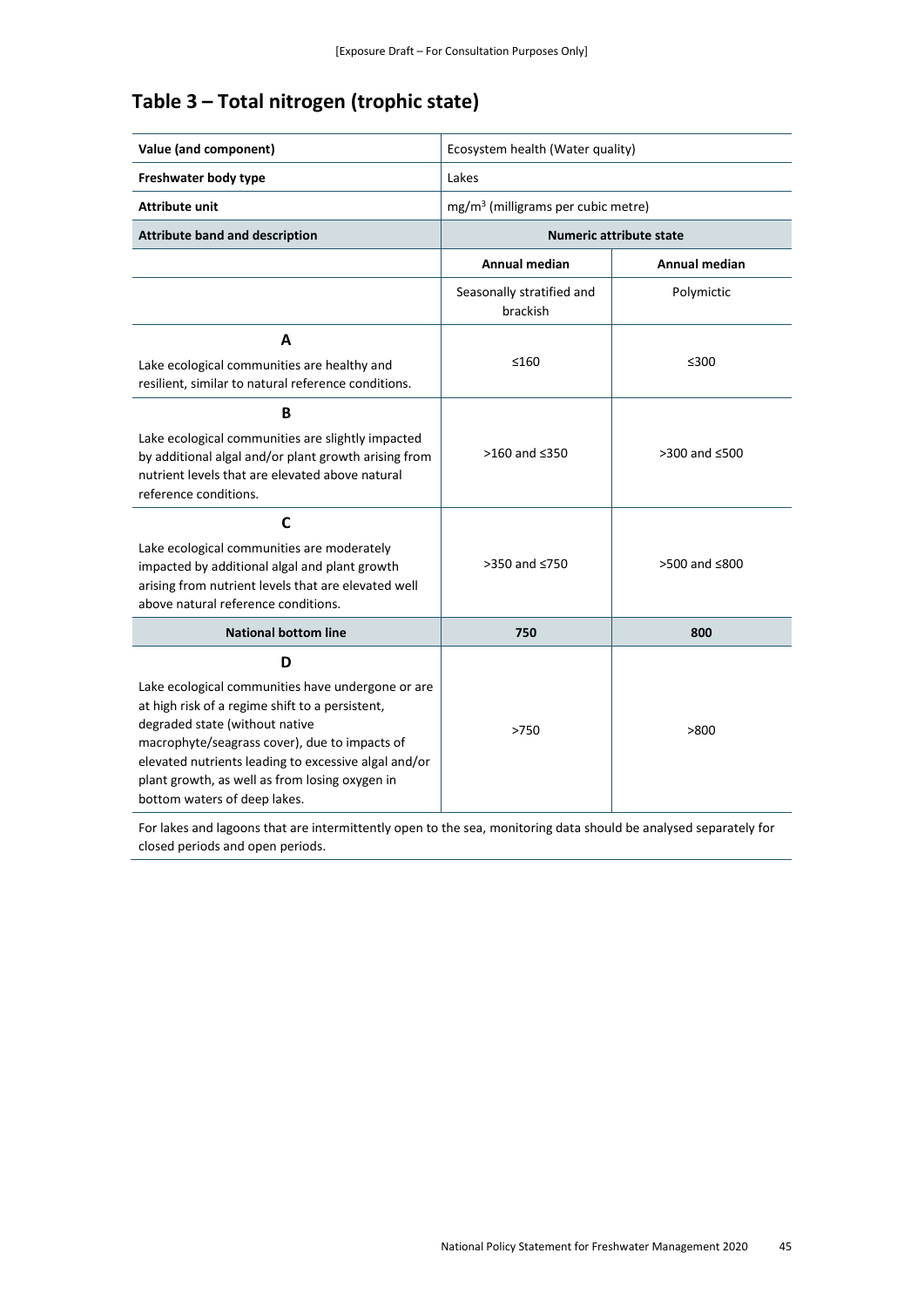## **Table 4 – Total phosphorus (trophic state)**

| Value (and component)                                                                                                                                                                                                                                                                                                       | Ecosystem health (Water quality)               |
|-----------------------------------------------------------------------------------------------------------------------------------------------------------------------------------------------------------------------------------------------------------------------------------------------------------------------------|------------------------------------------------|
| Freshwater body type                                                                                                                                                                                                                                                                                                        | Lakes                                          |
| <b>Attribute unit</b>                                                                                                                                                                                                                                                                                                       | mg/m <sup>3</sup> (milligrams per cubic metre) |
| <b>Attribute band and description</b>                                                                                                                                                                                                                                                                                       | <b>Numeric attribute state</b>                 |
|                                                                                                                                                                                                                                                                                                                             | Annual median                                  |
| A                                                                                                                                                                                                                                                                                                                           | ≤10                                            |
| Lake ecological communities are healthy and resilient, similar to<br>natural reference conditions.                                                                                                                                                                                                                          |                                                |
| B                                                                                                                                                                                                                                                                                                                           | $>10$ and $\leq 20$                            |
| Lake ecological communities are slightly impacted by additional<br>algal and plant growth arising from nutrient levels that are elevated<br>above natural reference conditions.                                                                                                                                             |                                                |
| $\mathsf{C}$                                                                                                                                                                                                                                                                                                                | $>20$ and $\leq 50$                            |
| Lake ecological communities are moderately impacted by additional<br>algal and plant growth arising from nutrient levels that are elevated<br>well above natural reference conditions.                                                                                                                                      |                                                |
| <b>National bottom line</b>                                                                                                                                                                                                                                                                                                 | 50                                             |
| D                                                                                                                                                                                                                                                                                                                           | >50                                            |
| Lake ecological communities have undergone or are at high risk of<br>a regime shift to a persistent, degraded state (without native<br>macrophyte/seagrass cover), due to impacts of elevated nutrients<br>leading to excessive algal and/or plant growth, as well as from<br>losing oxygen in bottom waters of deep lakes. |                                                |

For lakes and lagoons that are intermittently open to the sea, monitoring data should be analysed separately for closed periods and open periods.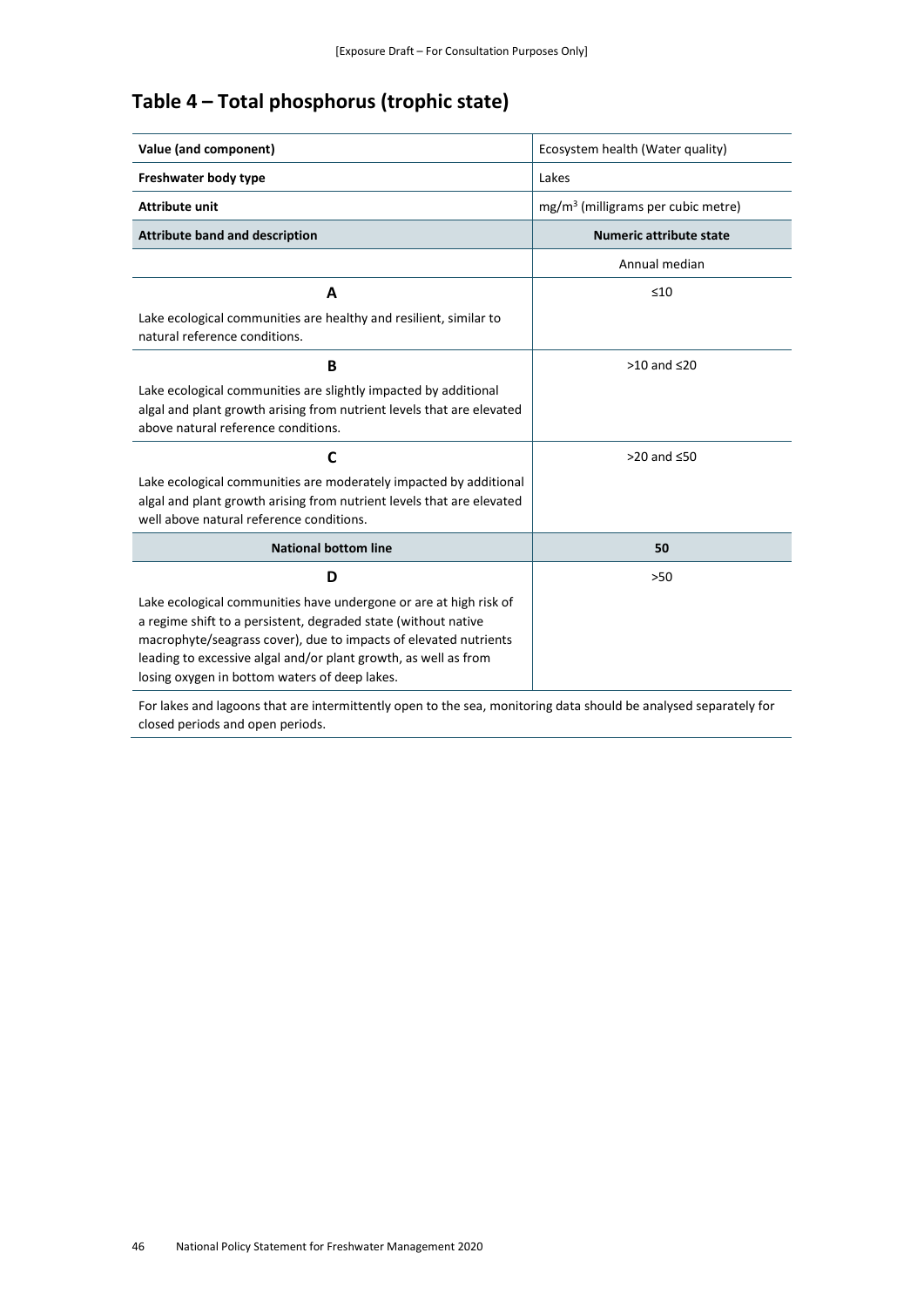## **Table 5 – Ammonia (toxicity)**

| Value (and component)                                                                                                                               | Ecosystem health (Water quality)                                   |                         |
|-----------------------------------------------------------------------------------------------------------------------------------------------------|--------------------------------------------------------------------|-------------------------|
| Freshwater body type                                                                                                                                | <b>Rivers and lakes</b>                                            |                         |
| <b>Attribute unit</b>                                                                                                                               | mg NH <sub>4</sub> -N/L (milligrams ammoniacal-nitrogen per litre) |                         |
| <b>Attribute band and description</b>                                                                                                               | <b>Numeric attribute state</b>                                     |                         |
|                                                                                                                                                     | Annual median                                                      | Annual maximum          |
| A<br>99% species protection level: No observed effect                                                                                               | ≤0.03                                                              | $≤0.05$                 |
| on any species tested.                                                                                                                              |                                                                    |                         |
| B                                                                                                                                                   |                                                                    |                         |
| 95% species protection level: Starts impacting<br>occasionally on the 5% most sensitive species.                                                    | $>0.03$ and $\leq 0.24$                                            | $>0.05$ and $\leq 0.40$ |
| <b>National bottom line</b>                                                                                                                         | 0.24                                                               | 0.40                    |
| C<br>80% species protection level: Starts impacting<br>regularly on the 20% most sensitive species<br>(reduced survival of most sensitive species). | $>0.24$ and $\leq 1.30$                                            | $>0.40$ and $\leq 2.20$ |
| D<br>Starts approaching acute impact level (that is, risk<br>of death) for sensitive species.                                                       | >1.30                                                              | >2.20                   |

Numeric attribute state is based on pH 8 and temperature of 20°C. Compliance with the numeric attribute states should be undertaken after pH adjustment.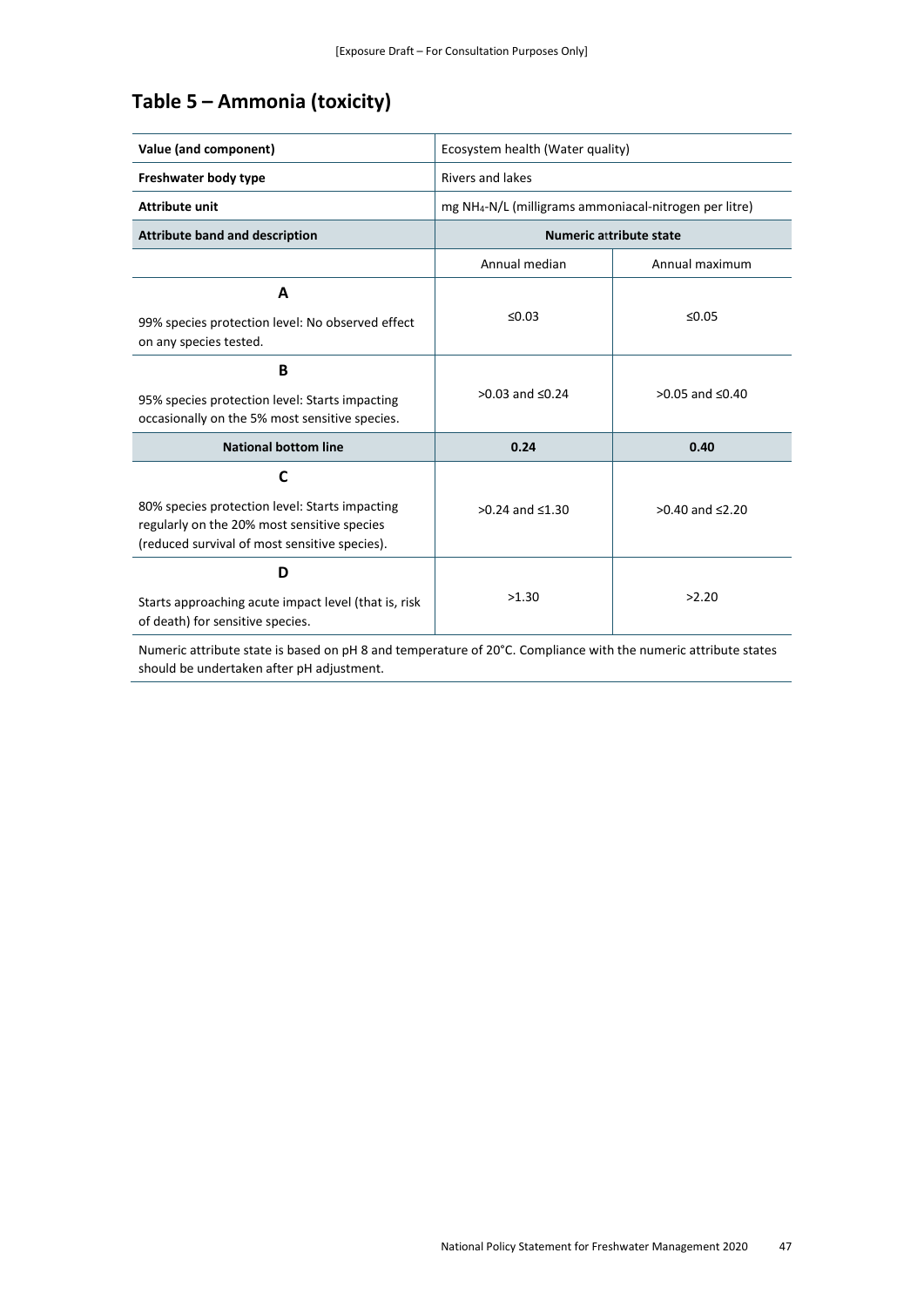## **Table 6 – Nitrate (toxicity)**

| Value (and component)                                                                                                                                                           | Ecosystem health (Water quality)                                 |                        |
|---------------------------------------------------------------------------------------------------------------------------------------------------------------------------------|------------------------------------------------------------------|------------------------|
| Freshwater body type                                                                                                                                                            | <b>Rivers</b>                                                    |                        |
| <b>Attribute unit</b>                                                                                                                                                           | mg NO <sub>3</sub> - N/L (milligrams nitrate-nitrogen per litre) |                        |
| <b>Attribute band and description</b>                                                                                                                                           | <b>Numeric attribute state</b>                                   |                        |
|                                                                                                                                                                                 | Annual median                                                    | Annual 95th percentile |
| A<br>High conservation value system. Unlikely to be effects even<br>on sensitive species.                                                                                       | $\leq 1.0$                                                       | $\leq 1.5$             |
| B<br>Some growth effect on up to 5% of species.                                                                                                                                 | $>1.0$ and $\leq 2.4$                                            | $>1.5$ and $\leq 3.5$  |
| <b>National bottom line</b>                                                                                                                                                     | 2.4                                                              | 3.5                    |
| C<br>Growth effects on up to 20% of species (mainly sensitive<br>species such as fish). No acute effects.                                                                       | >2.4 and ≤6.9                                                    | $>3.5$ and $\leq 9.8$  |
| D<br>Impacts on growth of multiple species, and starts<br>approaching acute impact level (that is, risk of death) for<br>sensitive species at higher concentrations (>20 mg/L). | >6.9                                                             | >9.8                   |

This attribute measures the toxic effects of nitrate, not the trophic state. Where other attributes measure trophic state, for example periphyton, freshwater objectives, limits and/or methods for those attributes may be more stringent.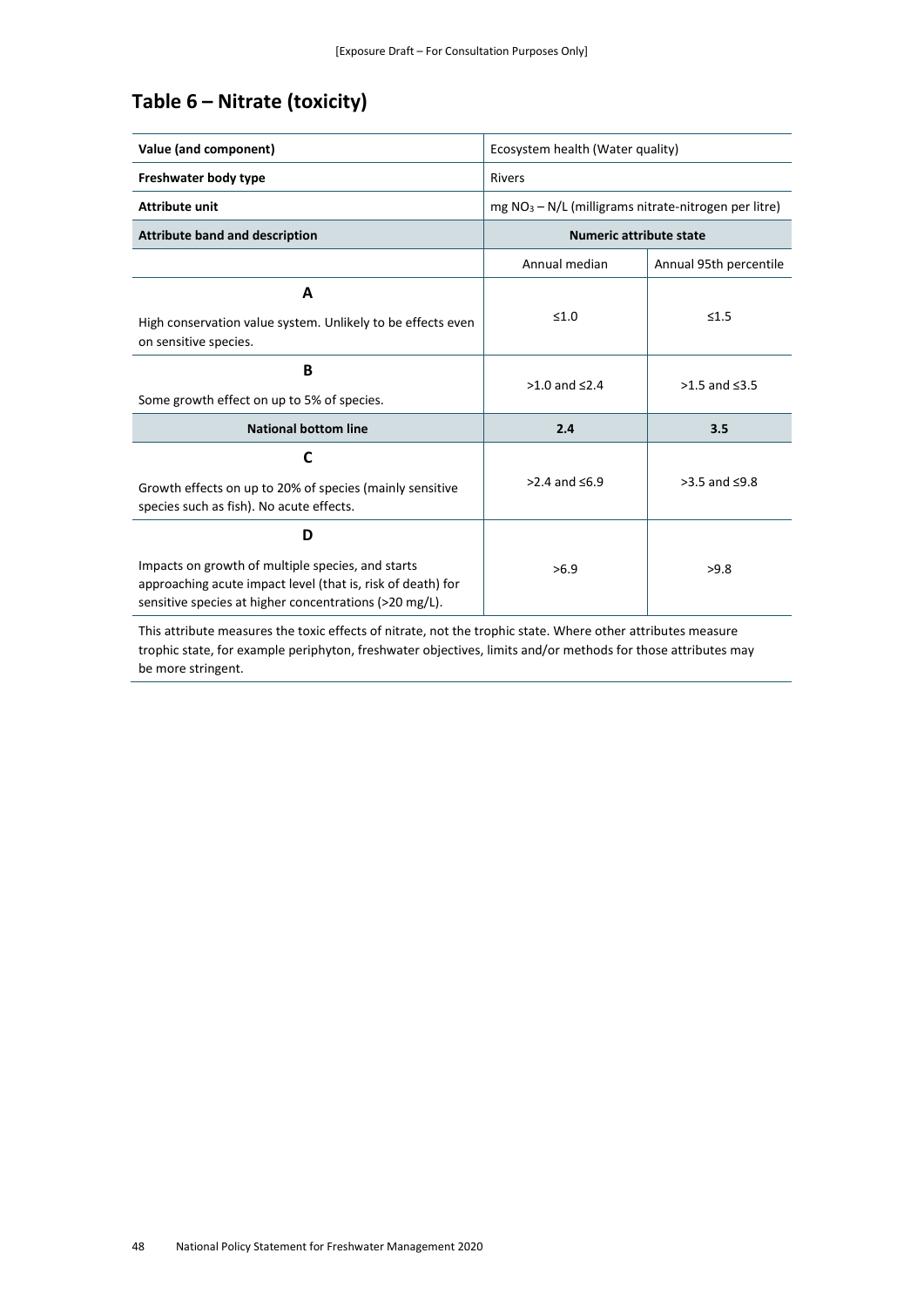## **Table 7 – Dissolved oxygen**

| Value (and component)                                                                                                                                                                                                              | Ecosystem health (Water quality)                                   |                                                               |
|------------------------------------------------------------------------------------------------------------------------------------------------------------------------------------------------------------------------------------|--------------------------------------------------------------------|---------------------------------------------------------------|
| Freshwater body type                                                                                                                                                                                                               | Rivers (below point sources only)                                  |                                                               |
| <b>Attribute unit</b>                                                                                                                                                                                                              | mg/L (milligrams per litre)                                        |                                                               |
| <b>Attribute band and description</b>                                                                                                                                                                                              |                                                                    | <b>Numeric attribute state</b>                                |
|                                                                                                                                                                                                                                    | 7-day mean minimum<br>(summer period:<br>1 November to 30th April) | 1-day minimum (summer<br>period: 1 November to 30th<br>April) |
| A                                                                                                                                                                                                                                  | $\geq 8.0$                                                         | $\geq 7.5$                                                    |
| No stress caused by low dissolved oxygen on any<br>aquatic organisms that are present at matched<br>reference (near-pristine) sites.                                                                                               |                                                                    |                                                               |
| B                                                                                                                                                                                                                                  | $≥7.0$ and $< 8.0$                                                 | $≥5.0$ and <7.5                                               |
| Occasional minor stress on sensitive organisms<br>caused by short periods (a few hours each day) of<br>lower dissolved oxygen. Risk of reduced abundance<br>of sensitive fish and macroinvertebrate species.                       |                                                                    |                                                               |
| $\mathsf{C}$                                                                                                                                                                                                                       | $≥5.0$ and <7.0                                                    | $≥4.0$ and $< 5.0$                                            |
| Moderate stress on a number of aquatic organisms<br>caused by dissolved oxygen levels exceeding<br>preference levels for periods of several hours each<br>day. Risk of sensitive fish and macroinvertebrate<br>species being lost. |                                                                    |                                                               |
| <b>National bottom line</b>                                                                                                                                                                                                        | 5.0                                                                | 4.0                                                           |
| D                                                                                                                                                                                                                                  | 5.0                                                                | < 4.0                                                         |
| Significant, persistent stress on a range of aquatic<br>organisms caused by dissolved oxygen exceeding<br>tolerance levels. Likelihood of local extinctions of<br>keystone species and loss of ecological integrity.               |                                                                    |                                                               |

The 7-day mean minimum is the mean value of seven consecutive daily minimum values.

The 1-day minimum is the lowest daily minimum across the whole summer period.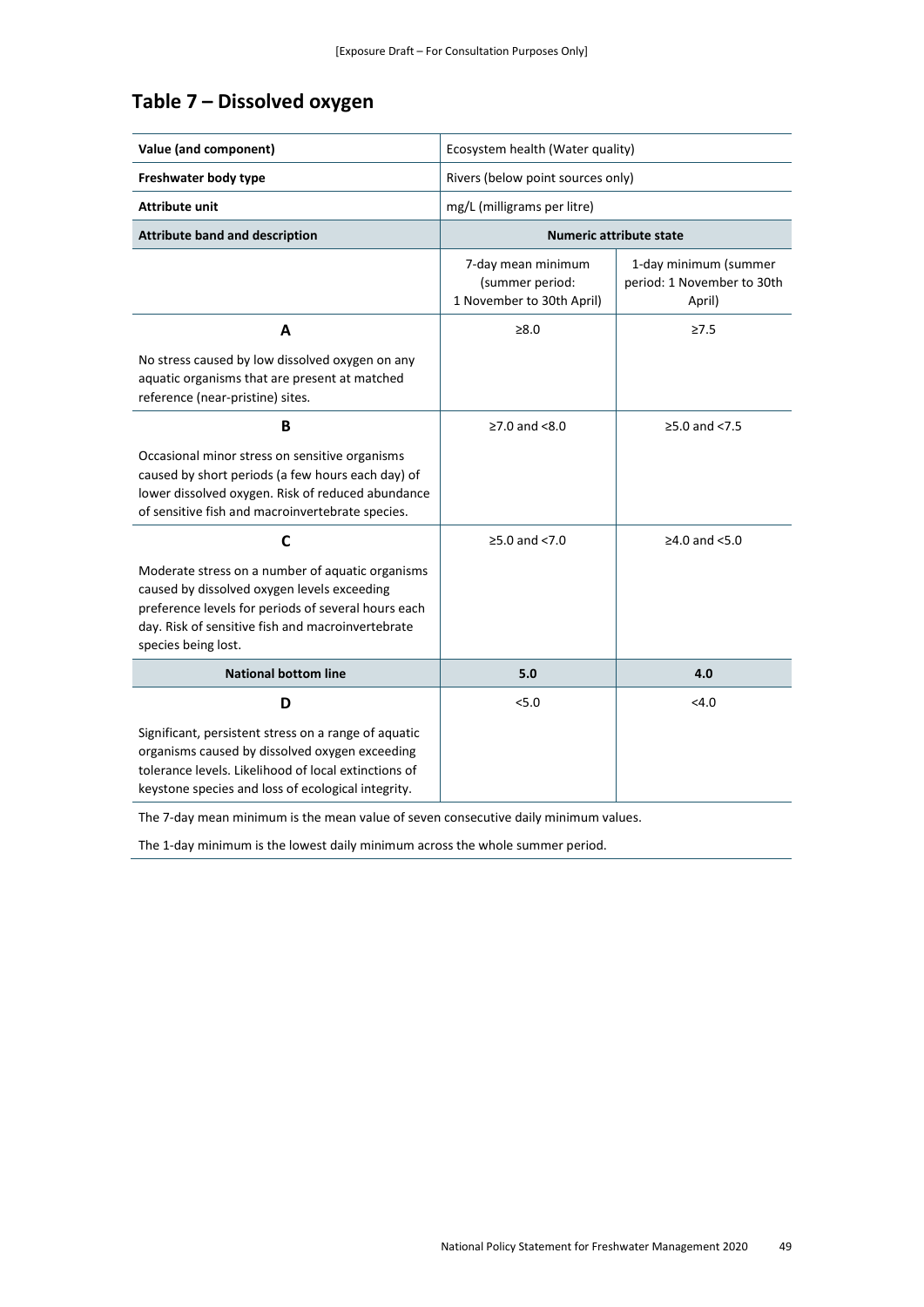### **Table 8 – Suspended fine sediment**

| Value (and component)                                                                                                                                                                                     | Ecosystem health (Water quality) |                                                        |                              |                              |
|-----------------------------------------------------------------------------------------------------------------------------------------------------------------------------------------------------------|----------------------------------|--------------------------------------------------------|------------------------------|------------------------------|
| Freshwater body type                                                                                                                                                                                      | <b>Rivers</b>                    |                                                        |                              |                              |
| <b>Attribute unit</b>                                                                                                                                                                                     |                                  | Visual clarity (metres)                                |                              |                              |
| <b>Attribute band and description</b>                                                                                                                                                                     |                                  | Numeric attribute state by suspended<br>sediment class |                              |                              |
|                                                                                                                                                                                                           | $\mathbf{1}$                     | $\overline{2}$                                         | 3                            | 4                            |
| A<br>Minimal impact of suspended sediment on instream biota. Ecological<br>communities are similar to those observed in natural reference<br>conditions.                                                  | $\geq 1.78$                      | $\geq 0.93$                                            | $\geq 2.95$                  | $\geq 1.38$                  |
| B<br>Low to moderate impact of suspended sediment on instream biota.<br>Abundance of sensitive fish species may be reduced.                                                                               | < 1.78<br>and<br>$\geq 1.55$     | < 0.93<br>and<br>≥0.76                                 | < 2.95<br>and<br>$\geq 2.57$ | < 1.38<br>and<br>$\geq 1.17$ |
| C<br>Moderate to high impact of suspended sediment on instream biota.<br>Sensitive fish species may be lost.                                                                                              | < 1.55<br>and<br>>1.34           | < 0.76<br>and<br>>0.61                                 | 2.57<br>and<br>>2.22         | < 1.17<br>and<br>>0.98       |
| <b>National bottom line</b>                                                                                                                                                                               | 1.34                             | 0.61                                                   | 2.22                         | 0.98                         |
| D<br>High impact of suspended sediment on instream biota. Ecological<br>communities are significantly altered and sensitive fish and<br>macroinvertebrate species are lost or at high risk of being lost. | < 1.34                           | < 0.61                                                 | 2.22                         | < 0.98                       |

The minimum record length for grading a site is the median of 5 years of at least monthly samples (at least 60 samples).

Councils may monitor turbidity and convert the measures to visual clarity.

*See* Appendix 2C Tables 23 and 26 for the definition of suspended sediment classes and their composition.

The following are examples of **naturally occurring processes** relevant for suspended sediment:

- naturally highly coloured brown-water streams
- glacial flour affected streams and rivers
- selected lake-fed REC classes (particularly warm climate classes) where low visual clarity may reflect autochthonous phytoplankton production.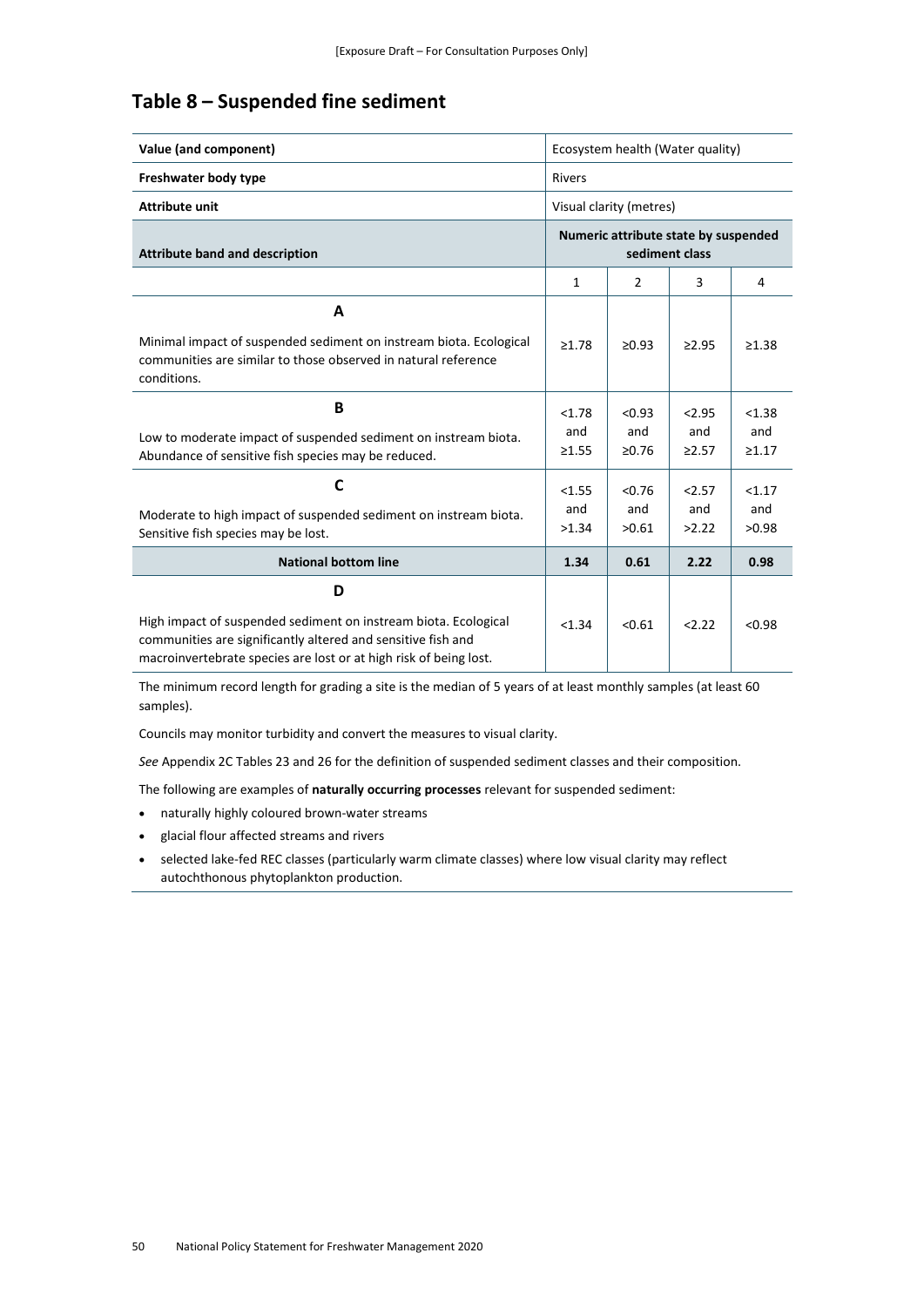### **Table 9 –** *Escherichia coli* **(***E. coli***)**

| Value                                                                              | Human contact                                              |                                     |                                      |                                      |
|------------------------------------------------------------------------------------|------------------------------------------------------------|-------------------------------------|--------------------------------------|--------------------------------------|
| Freshwater body type                                                               | Lakes and rivers                                           |                                     |                                      |                                      |
| <b>Attribute unit</b>                                                              | E. coli/100 mL (number of E. coli per hundred millilitres) |                                     |                                      |                                      |
| <b>Attribute band and description</b>                                              |                                                            |                                     | <b>Numeric attribute state</b>       |                                      |
| Description of risk of Campylobacter<br>infection (based on E. coli indicator)     | % exceedances<br>over<br>540/100 mL                        | % exceedances<br>over<br>260/100 mL | Median<br>concentration<br>$/100$ mL | 95th percentile<br>of E. coli/100 mL |
| A (Blue)                                                                           |                                                            |                                     |                                      |                                      |
| For at least half the time, the<br>estimated risk is <1 in 1,000<br>(0.1% risk).   | <5%                                                        | $<$ 20%                             | ≤130                                 | ≤540                                 |
| The predicted average infection risk is<br>1%.                                     |                                                            |                                     |                                      |                                      |
| <b>B</b> (Green)                                                                   |                                                            |                                     |                                      |                                      |
| For at least half the time, the<br>estimated risk is <1 in 1,000<br>(0.1% risk).   | 5-10%                                                      | 20-30%                              | $\leq 130$                           | ≤1000                                |
| The predicted average infection risk<br>is 2%.                                     |                                                            |                                     |                                      |                                      |
| C (Yellow)                                                                         |                                                            |                                     |                                      |                                      |
| For at least half the time, the<br>estimated risk is <1 in 1,000<br>(0.1% risk).   | 10-20%                                                     | 20-34%                              | $\leq 130$                           | ≤1200                                |
| The predicted average infection risk<br>is 3%.                                     |                                                            |                                     |                                      |                                      |
| D (Orange)                                                                         |                                                            |                                     |                                      |                                      |
| 20-30% of the time the estimated risk<br>is ≥50 in 1,000 (>5% risk).               | 20-30%                                                     | $>34\%$                             | >130                                 | >1200                                |
| The predicted average infection risk<br>is >3%.                                    |                                                            |                                     |                                      |                                      |
| E (Red)                                                                            |                                                            |                                     |                                      |                                      |
| For more than 30% of the time the<br>estimated risk is ≥50 in 1,000<br>(>5% risk). | >30%                                                       | >50%                                | >260                                 | >1200                                |
| The predicted average infection risk<br>is >7%.                                    |                                                            |                                     |                                      |                                      |

Attribute state should be determined by using a minimum of 60 samples over a maximum of 5 years, collected on a regular basis regardless of weather and flow conditions. However, where a sample has been missed due to adverse weather or error, attribute state may be determined using samples over a longer timeframe.

Attribute **state band** must be determined by satisfying all four numeric attribute states, or if that is not possible, according to the worst numeric attribute state.

The predicted average infection risk is the overall average infection to swimmers based on a random exposure on a random day, ignoring any possibility of not swimming during high flows or when a surveillance advisory is in place (assuming that the *E. coli* concentration follows a lognormal distribution). Actual risk will generally be less if a person does not swim during high flows.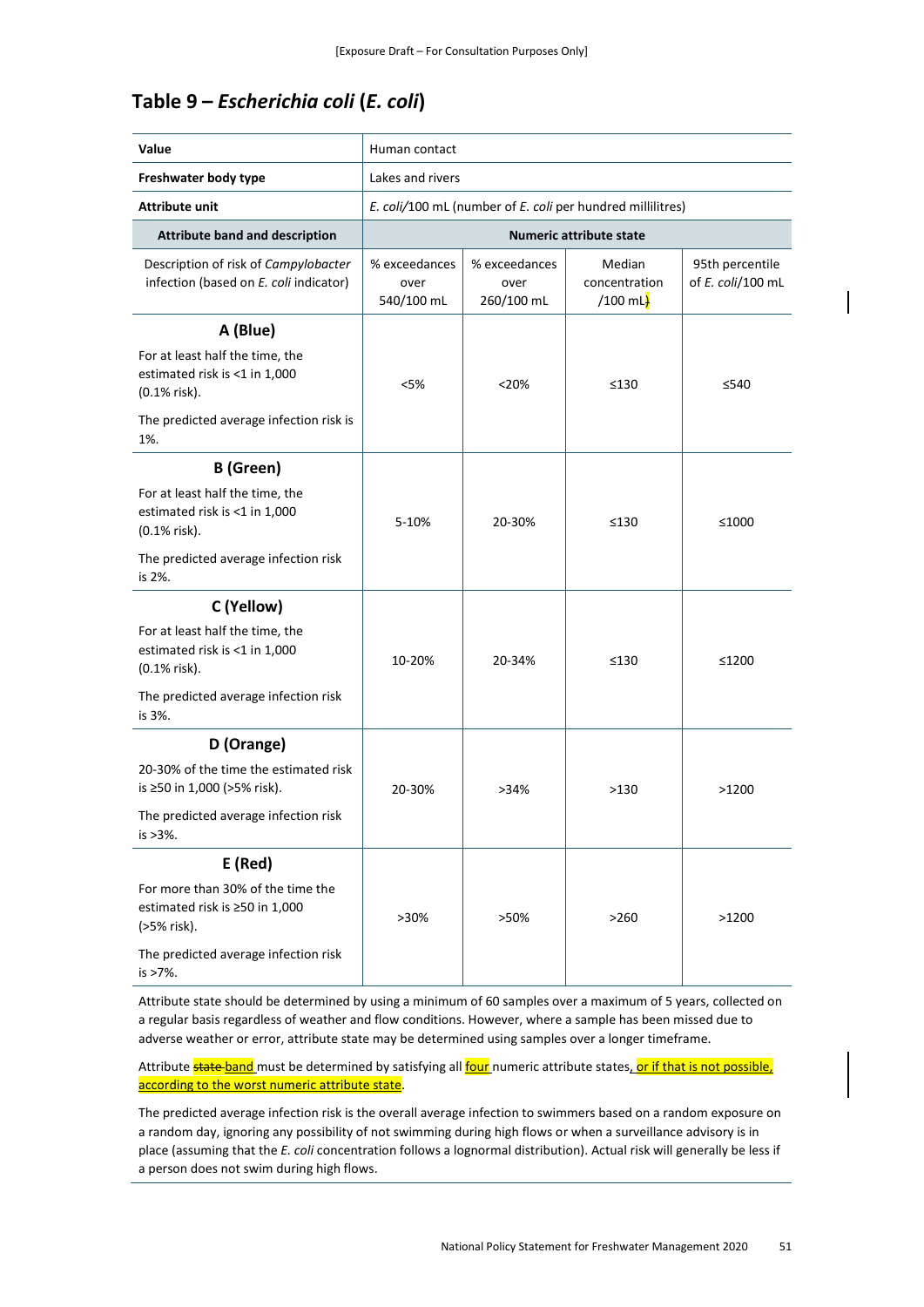## **Table 10 – Cyanobacteria (planktonic)**

| Value                                                                                                                                                                          | Human contact                                                                                                                                                                         |
|--------------------------------------------------------------------------------------------------------------------------------------------------------------------------------|---------------------------------------------------------------------------------------------------------------------------------------------------------------------------------------|
| Freshwater body type                                                                                                                                                           | Lakes and lake fed rivers                                                                                                                                                             |
| <b>Attribute unit</b>                                                                                                                                                          | Biovolume mm <sup>3</sup> /L (cubic millimetres per litre)                                                                                                                            |
| <b>Attribute band and description</b>                                                                                                                                          | <b>Numeric attribute state</b>                                                                                                                                                        |
|                                                                                                                                                                                | 80th percentile                                                                                                                                                                       |
| A (Blue)<br>Risk exposure from cyanobacteria is no different to that in<br>natural conditions (from any contact with freshwater).                                              | $\leq$ 0.5 mm <sup>3</sup> /L biovolume equivalent for the<br>combined total of all cyanobacteria                                                                                     |
| <b>B</b> (Green)<br>Low risk of health effects from exposure to cyanobacteria<br>(from any contact with freshwater).                                                           | >0.5 and $\leq$ 1.0 mm <sup>3</sup> /L biovolume equivalent for<br>the combined total of all cyanobacteria                                                                            |
| C (Yellow)<br>Moderate risk of health effects from exposure to<br>cyanobacteria (from any contact with freshwater).                                                            | >1.0 and $\leq$ 1.8 mm <sup>3</sup> /L biovolume equivalent of<br>potentially toxic cyanobacteria OR<br>>1.0 and $\leq$ 10 mm <sup>3</sup> /L total biovolume of all<br>cyanobacteria |
| <b>National bottom line</b>                                                                                                                                                    | 1.8 mm <sup>3</sup> /L biovolume equivalent of potentially<br>toxic cyanobacteria<br><b>OR</b><br>10 mm <sup>3</sup> /L total biovolume of all cyanobacteria                          |
| D (Orange/Red)<br>High health risks (for example, respiratory, irritation and<br>allergy symptoms) exist from exposure to cyanobacteria (from<br>any contact with freshwater). | $>1.8$ mm <sup>3</sup> /L biovolume equivalent of potentially<br>toxic cyanobacteria<br>OR<br>>10 mm <sup>3</sup> /L total biovolume of all cyanobacteria                             |

The 80th percentile must be calculated using a minimum of 12 samples collected over 3 years. Thirty samples collected over 3 years is recommended.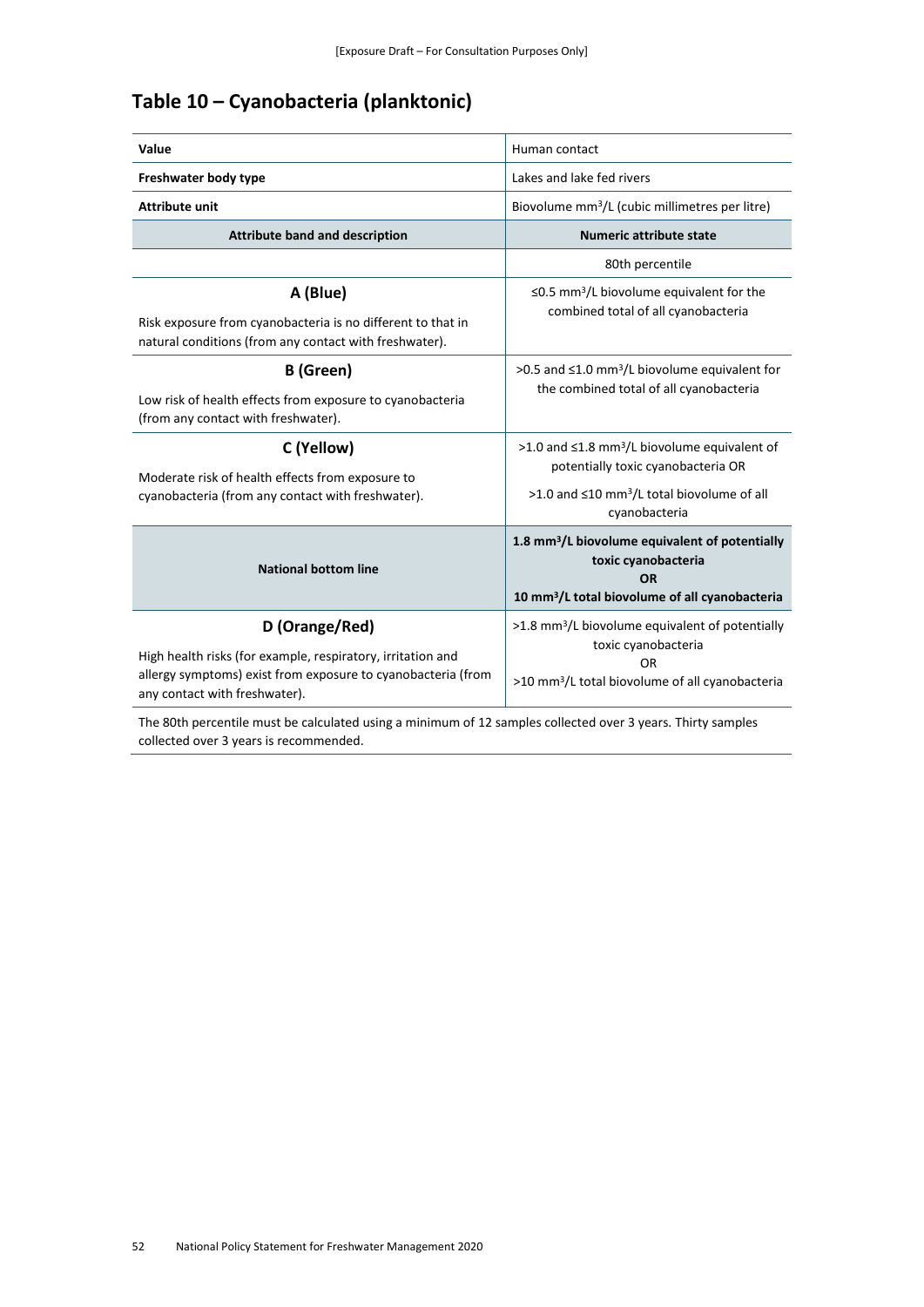## **Appendix 2B – Attributes requiring action plans**

## **Table 11 – Submerged plants (natives)**

| Value (and component)                                                                               | Ecosystem health (Aquatic life)                        |
|-----------------------------------------------------------------------------------------------------|--------------------------------------------------------|
| Freshwater body type                                                                                | Lakes                                                  |
| <b>Attribute unit</b>                                                                               | Lake Submerged Plant (Native Condition Index)          |
| <b>Attribute band and description</b>                                                               | Numeric attribute state (% of maximum potential score) |
| A                                                                                                   |                                                        |
| Excellent ecological condition. Native submerged<br>plant communities are almost completely intact. | >75%                                                   |
| B                                                                                                   |                                                        |
| High ecological condition. Native submerged plant<br>communities are largely intact.                | >50 and ≤75%                                           |
| C                                                                                                   |                                                        |
| Moderate ecological condition. Native submerged<br>plant communities are moderately impacted.       | ≥20 and $≤50%$                                         |
| <b>National bottom line</b>                                                                         | 20%                                                    |
| D                                                                                                   |                                                        |
| Poor ecological condition. Native submerged plant<br>communities are largely degraded or absent.    | < 20%                                                  |

Monitoring to be conducted at least once every three years, following the method described in Clayton J, and Edwards T. 2006. *LakeSPI: A method for monitoring ecological condition in New Zealand lakes. User Manual Version 2*. National Institute of Water & Atmospheric Research: Hamilton, New Zealand. (*see* clause 1.8)

Scores are reported as a percentage of maximum potential score (%) of the Native Condition Index, and lakes in a devegetated state receive scores of 0.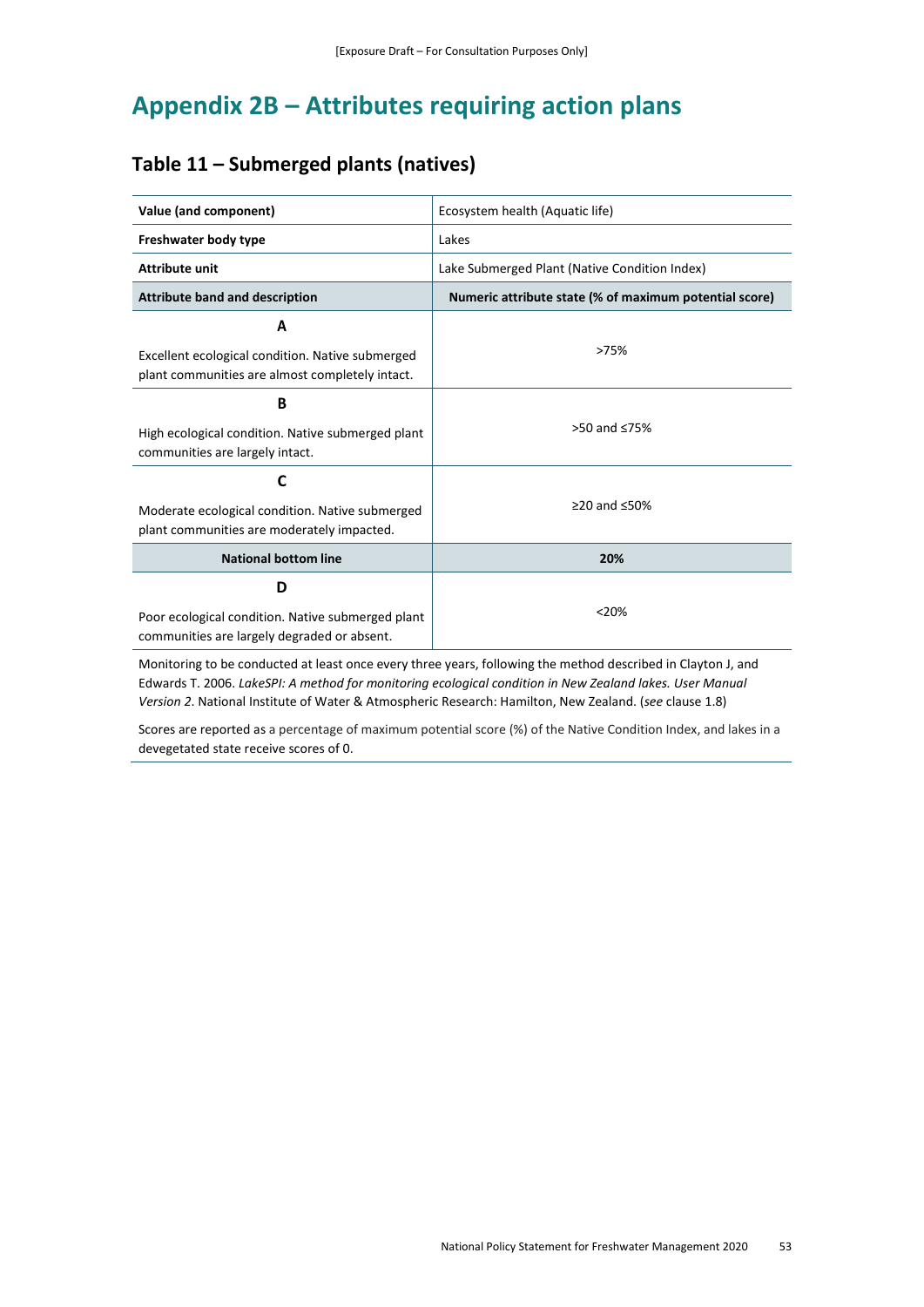## **Table 12 – Submerged plants (invasive species)**

| Value (and component)                                                                                                                                                                                                          | Ecosystem health (Aquatic life)                        |
|--------------------------------------------------------------------------------------------------------------------------------------------------------------------------------------------------------------------------------|--------------------------------------------------------|
| Freshwater body type                                                                                                                                                                                                           | Lakes                                                  |
| <b>Attribute unit</b>                                                                                                                                                                                                          | Lake Submerged Plant (Invasive Impact Index)           |
| <b>Attribute band and description</b>                                                                                                                                                                                          | Numeric attribute state (% of maximum potential score) |
| A                                                                                                                                                                                                                              | 0%                                                     |
| No invasive plants present in the lake. Native plant<br>communities remain intact.                                                                                                                                             |                                                        |
| B                                                                                                                                                                                                                              |                                                        |
| Invasive plants having only a minor impact on<br>native vegetation. Invasive plants will be patchy in<br>nature co-existing with native vegetation. Often<br>major weed species not present or in early stages<br>of invasion. | $>1$ and $\leq$ 25%                                    |
| C<br>Invasive plants having a moderate to high impact<br>on native vegetation. Native plant communities<br>likely displaced by invasive weed beds particularly<br>in the $2 - 8$ m depth range.                                | >25 and <90%                                           |
| <b>National bottom line</b>                                                                                                                                                                                                    | 90%                                                    |
| D                                                                                                                                                                                                                              |                                                        |
| Tall dense weed beds exclude native vegetation and<br>dominate entire depth range of plant growth. The<br>species concerned are likely hornwort and Egeria.                                                                    | $>90\%$                                                |

Numeric attribute state to be calculated **annually**at least once every 3 years following the method described in Clayton J, and Edwards T. 2006. *LakeSPI: A method for monitoring ecological condition in New Zealand lakes. User Manual Version 2*. National Institute of Water & Atmospheric Research: Hamilton, New Zealand. (*see* clause 1.8)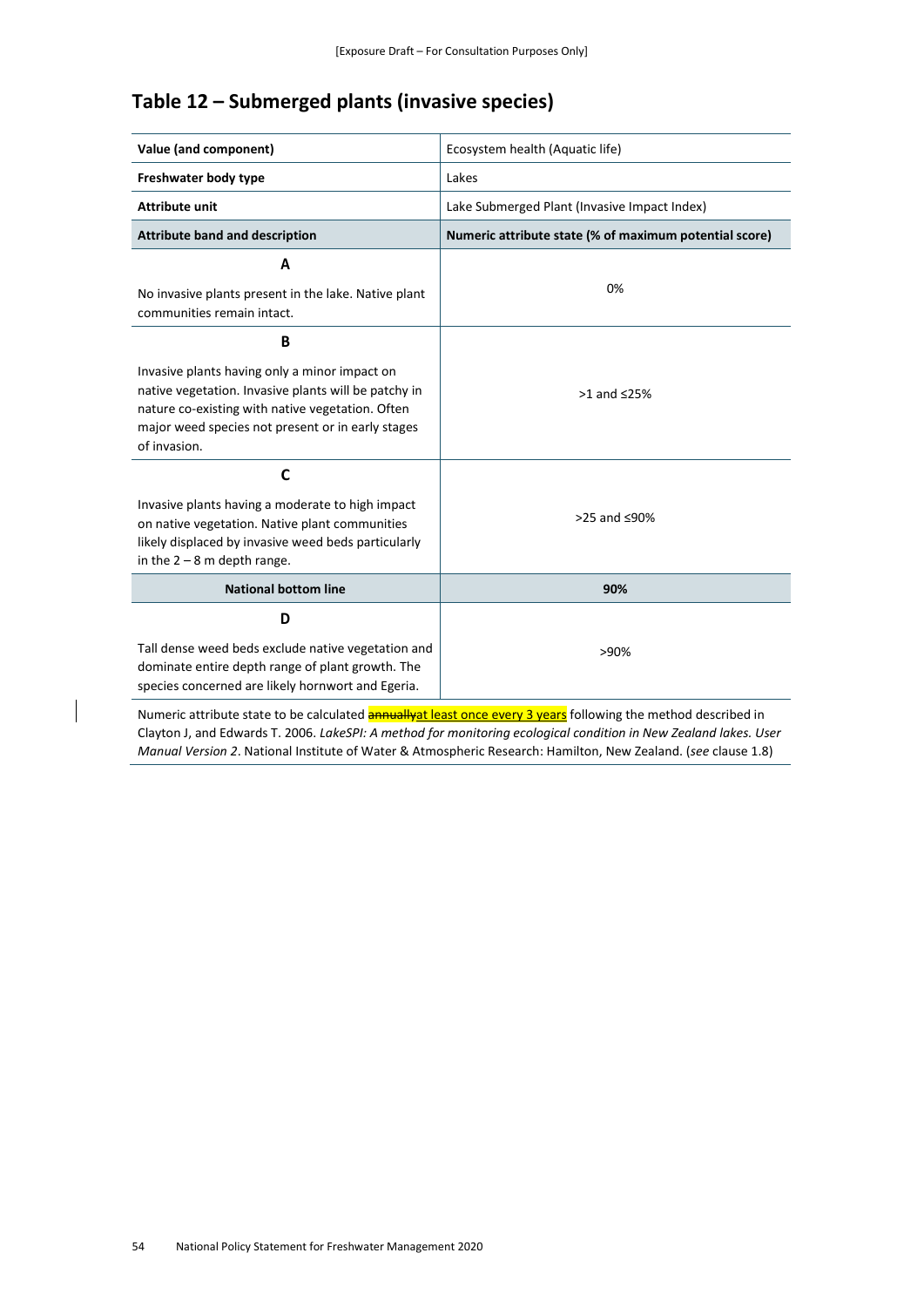### **Table 13 – Fish (rivers)**

| Value (and component)                                                                                                                                         | Ecosystem health (Aquatic life)        |
|---------------------------------------------------------------------------------------------------------------------------------------------------------------|----------------------------------------|
| Freshwater body type                                                                                                                                          | Wadeable rivers                        |
| <b>Attribute unit</b>                                                                                                                                         | Fish Index of Biotic Integrity (F-IBI) |
| <b>Attribute band and description</b>                                                                                                                         | Numeric attribute state (average)      |
| A                                                                                                                                                             |                                        |
| High integrity of fish community. Habitat and migratory<br>access have minimal degradation.                                                                   | $\geq$ 34                              |
| B                                                                                                                                                             |                                        |
| Moderate integrity of fish community. Habitat and/or<br>migratory access are reduced and show some signs of stress.                                           | $<$ 34 and $\geq$ 28                   |
| C                                                                                                                                                             |                                        |
| Low integrity of fish community. Habitat and/or migratory<br>access is considerably impairing and stressing the community.                                    | $<$ 28 and $\geq$ 18                   |
| D                                                                                                                                                             |                                        |
| Severe loss of fish community integrity. There is substantial<br>loss of habitat and/or migratory access, causing a high level of<br>stress on the community. | < 18                                   |
| للمربط والمواجعين وعاليميش بمالوك فيناس والمتاري والمساورة والمستحدد والمستحدث والمستحدث والمستحدث والمستقطع والمستحدث                                        |                                        |

Sampling is to occur at least annually between December and March (inclusive) following the protocols for at least one of the backpack electrofishing method, spotlighting method, or trapping method in Joy M, David B, and Lake M. 2013. *New Zealand Freshwater Fish Sampling Protocols (Part 1): Wadeable rivers and streams*. Massey University: Palmerston North, New Zealand. (*see* clause 1.8)

The F-IBI score is to be calculated using the general method defined by Joy, MK, and Death RG. 2004. Application of the Index of Biotic Integrity Methodology to New Zealand Freshwater Fish Communities. *Environmental Management*, 34(3), 415-428. (*see* clause 1.8)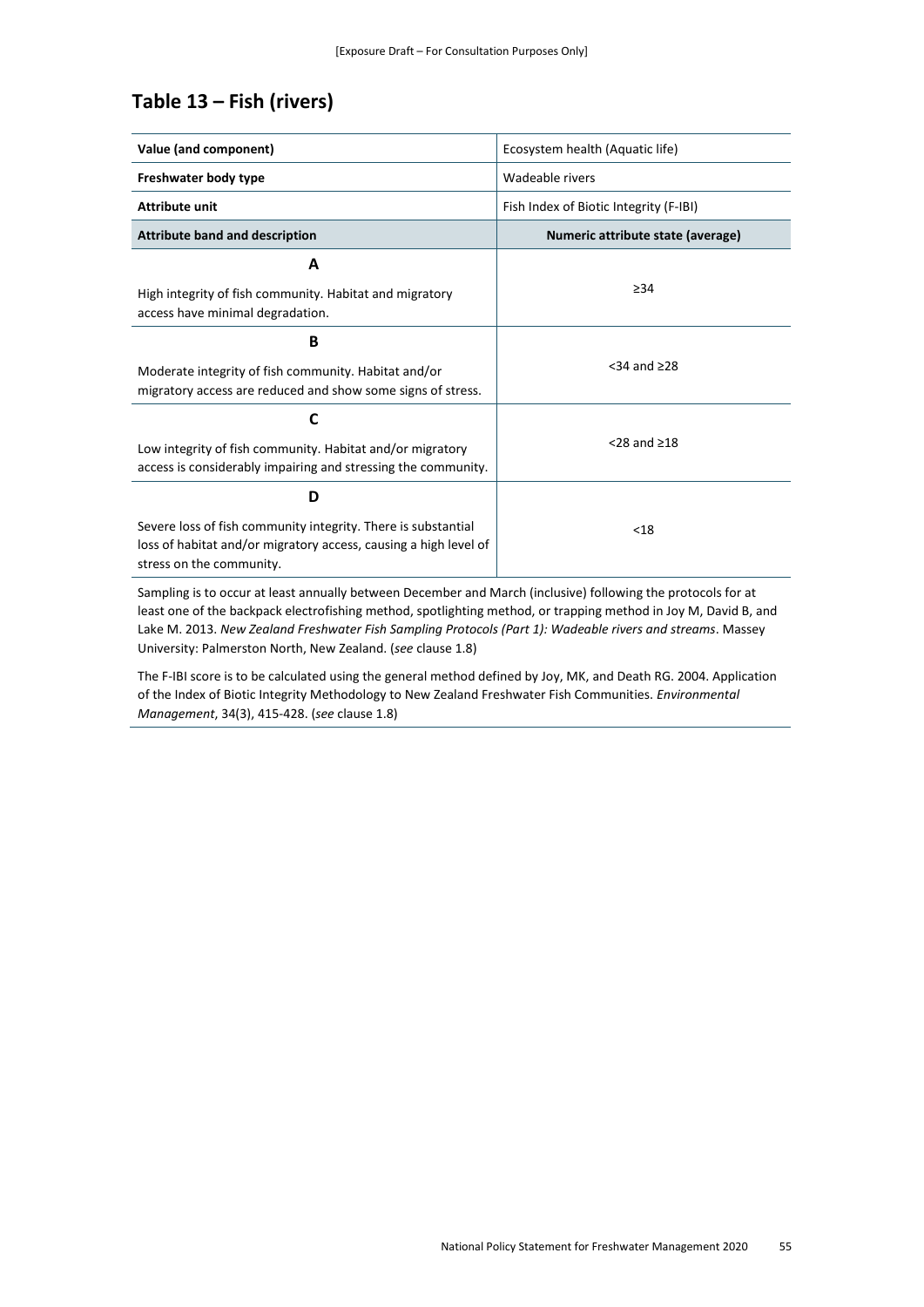### **Table 14 – Macroinvertebrates (1 of 2)**

| Value (and component)                                                                                                                                                                                     | Ecosystem health (Aquatic life)                                                                                  |                    |
|-----------------------------------------------------------------------------------------------------------------------------------------------------------------------------------------------------------|------------------------------------------------------------------------------------------------------------------|--------------------|
| Freshwater body type                                                                                                                                                                                      | Wadeable rivers                                                                                                  |                    |
| <b>Attribute unit</b>                                                                                                                                                                                     | Macroinvertebrate Community Index (MCI) score;<br>Quantitative Macroinvertebrate Community Index<br>(QMCI) score |                    |
| <b>Attribute band and description</b>                                                                                                                                                                     | <b>Numeric attribute states</b>                                                                                  |                    |
|                                                                                                                                                                                                           | QMCI                                                                                                             | <b>MCI</b>         |
| A                                                                                                                                                                                                         |                                                                                                                  |                    |
| Macroinvertebrate community, indicative of pristine<br>conditions with almost no organic pollution or nutrient<br>enrichment.                                                                             | $\geq 6.5$                                                                                                       | >130               |
| B                                                                                                                                                                                                         |                                                                                                                  |                    |
| Macroinvertebrate community indicative of mild organic<br>pollution or nutrient enrichment. Largely composed of taxa<br>sensitive to organic pollution/nutrient enrichment.                               | $≥5.5$ and <6.5                                                                                                  | $≥110$ and <130    |
| C                                                                                                                                                                                                         |                                                                                                                  |                    |
| Macroinvertebrate community indicative of moderate<br>organic pollution or nutrient enrichment. There is a mix of<br>taxa sensitive and insensitive to organic pollution/nutrient<br>enrichment.          | $≥4.5$ and $< 5.5$                                                                                               | $\geq$ 90 and <110 |
| <b>National bottom line</b>                                                                                                                                                                               | 4.5                                                                                                              | 90                 |
| D<br>Macroinvertebrate community indicative of severe organic<br>pollution or nutrient enrichment. Communities are largely<br>composed of taxa insensitive to inorganic<br>pollution/nutrient enrichment. | < 4.5                                                                                                            | $90$               |

MCI and QMCI scores to be determined using annual samples taken between December and March (inclusive) with either fixed counts with at least 200 individuals, or full counts, and with current state calculated as the fiveyear median score. All sites for which the deposited sediment attribute does not apply, whether because they are in river environment classes shown in Table 25 in Appendix 2C or because they require alternate habitat monitoring under clause 3.25 are to use soft sediment sensitivity scores and taxonomic resolution as defined in table A1.1 in Clapcott et al. 2017 *Macroinvertebrate metrics for the National Policy Statement for Freshwater Management*. Cawthron Institute: Nelson, New Zealand. (*see* clause 1.8)

MCI and QMCI to be assessed using the method defined in Stark JD, and Maxted, JR. 2007 *A user guide for the Macroinvertebrate Community Index*. Cawthron Institute: Nelson, New Zealand (*See* Clause 1.8), except for sites for which the deposited sediment attribute does not apply, which require use of the soft-sediment sensitivity scores and taxonomic resolution defined in table A1.1 in Clapcott et al. 2017 *Macroinvertebrate metrics for the National Policy Statement for Freshwater Management*. Cawthron Institute: Nelson, New Zealand. (*see* clause 1.8)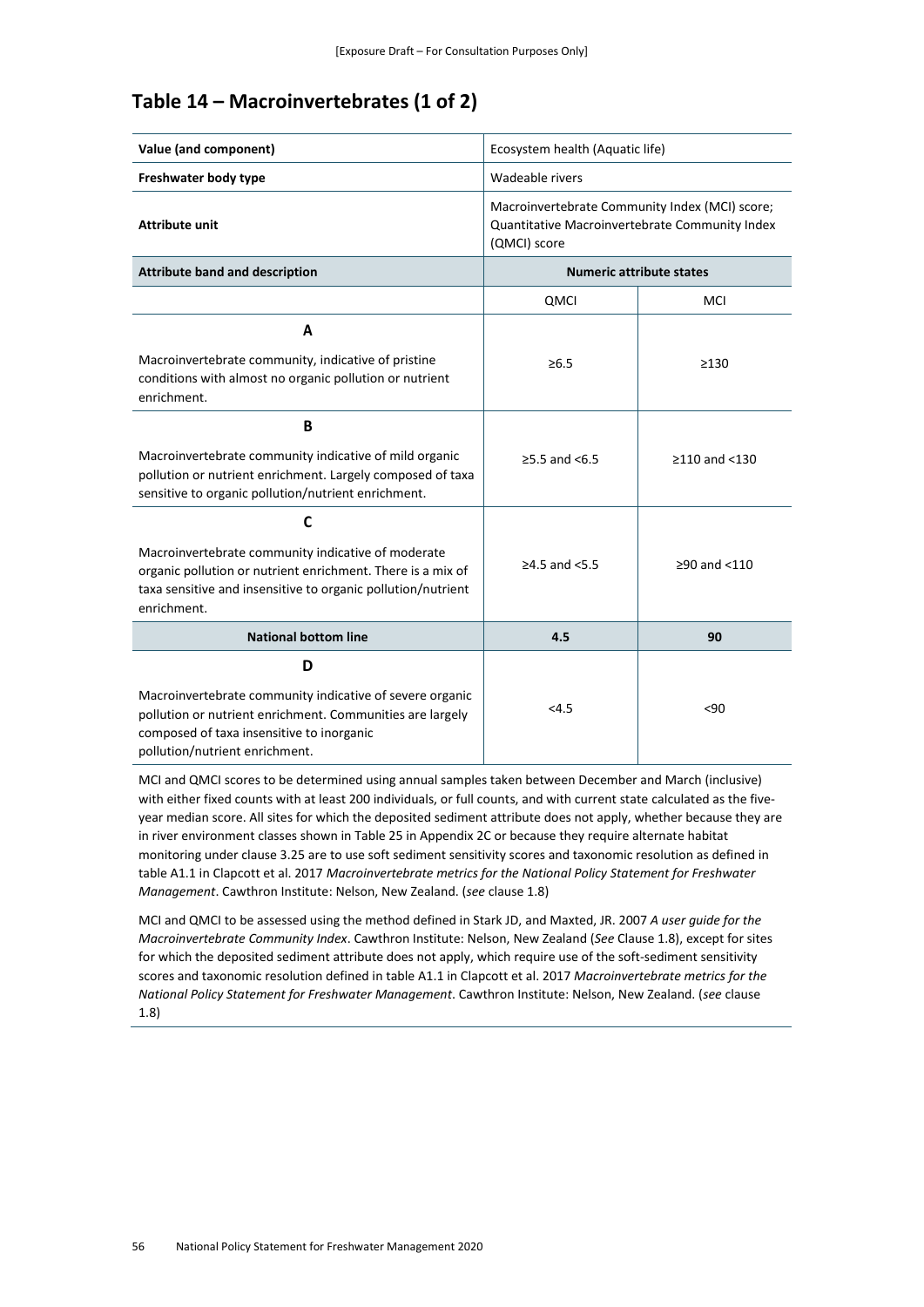### **Table 15 – Macroinvertebrates (2 of 2)**

| Value (and component)                                                                                              | Ecosystem health (Aquatic life)                   |
|--------------------------------------------------------------------------------------------------------------------|---------------------------------------------------|
| Freshwater body type                                                                                               | Wadeable rivers                                   |
| <b>Attribute unit</b>                                                                                              | Macroinvertebrate Average Score Per Metric (ASPM) |
| <b>Attribute band and description</b>                                                                              | <b>Numeric attribute states ASPM score</b>        |
| A                                                                                                                  |                                                   |
| Macroinvertebrate communities have high ecological<br>integrity, similar to that expected in reference conditions. | $\ge 0.6$                                         |
| B                                                                                                                  |                                                   |
| Macroinvertebrate communities have mild-to-moderate<br>loss of ecological integrity.                               | $< 0.6$ and $\ge 0.4$                             |
| C                                                                                                                  |                                                   |
| Macroinvertebrate communities have moderate-to-<br>severe loss of ecological integrity.                            | $< 0.4$ and $> 0.3$                               |
| <b>National bottom line</b>                                                                                        | 0.3                                               |
| D                                                                                                                  |                                                   |
| Macroinvertebrate communities have severe loss of<br>ecological integrity.                                         | < 0.3                                             |

ASPM scores to be determined using annual samples taken between December and March (inclusive) with either fixed counts with at least 200 individuals, or full counts, and with current state calculated as the five-year median score. All sites for which the deposited sediment attribute does not apply, whether because they are in river environment classes shown in Table 25 in Appendix 2C or because they require alternate habitat monitoring under clause 3.25, are to use soft-sediment sensitivity scores and taxonomic resolution as defined in table A1.1 in Clapcott et al. 2017. *Macroinvertebrate metrics for the National Policy Statement for Freshwater Management*. Cawthron Institute: Nelson, New Zealand. (*see* clause 1.8)

When normalising scores for the ASPM, use the following minimums and maximums: %EPT-abundance (0-100), EPT-richness (0-29), MCI (0-200) using the method of Kevin J Collier (2008). Average score per metric: An alternative metric aggregation method for assessing wadeable stream health. *New Zealand Journal of Marine and Freshwater Research*, 42:4, 367-378, DOI: [10.1080/00288330809509965.](https://doi.org/10.1080/00288330809509965) (*see* clause 1.8)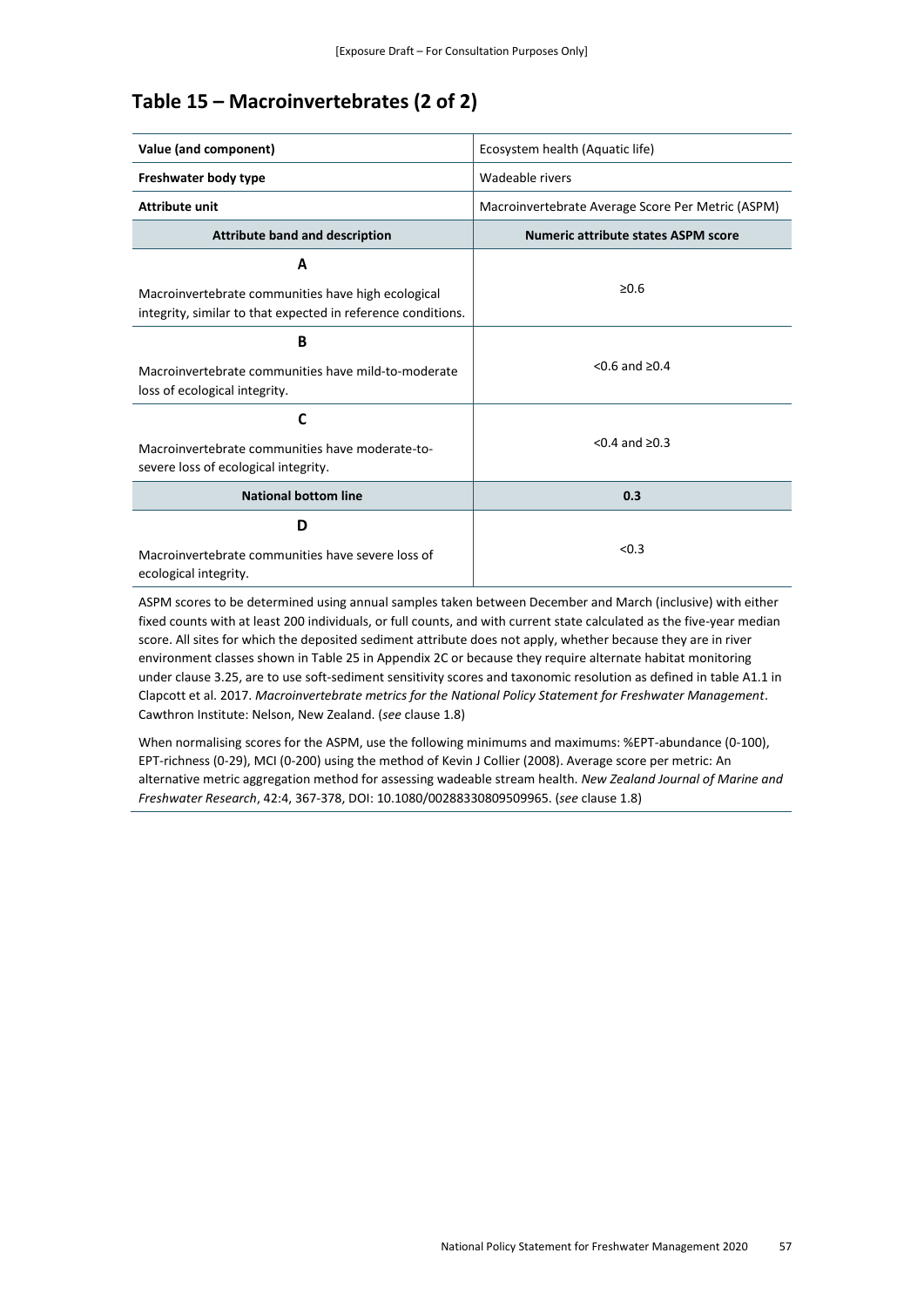### **Table 16 – Deposited fine sediment**

| Value (and component)                                                                                                                                                                                     | Ecosystem health (Physical habitat)                    |                        |                     |                        |
|-----------------------------------------------------------------------------------------------------------------------------------------------------------------------------------------------------------|--------------------------------------------------------|------------------------|---------------------|------------------------|
| Freshwater body type                                                                                                                                                                                      | Wadeable rivers                                        |                        |                     |                        |
| <b>Attribute unit</b>                                                                                                                                                                                     | % fine sediment cover                                  |                        |                     |                        |
| <b>Attribute band and description</b>                                                                                                                                                                     | Numeric attribute state by deposited<br>sediment class |                        |                     |                        |
|                                                                                                                                                                                                           | $\mathbf{1}$                                           | $\overline{2}$         | 3                   | 4                      |
| A                                                                                                                                                                                                         |                                                        |                        |                     |                        |
| Minimal impact of deposited fine sediment on instream biota.<br>Ecological communities are similar to those observed in natural<br>reference conditions.                                                  | $\leq 7$                                               | ≤10                    | $\leq$ 9            | $\leq 13$              |
| B                                                                                                                                                                                                         |                                                        |                        |                     |                        |
| Low to moderate impact of deposited fine sediment on instream<br>biota. Abundance of sensitive macroinvertebrate species may be<br>reduced.                                                               | >7 and<br>$\leq 14$                                    | $>10$ and<br>$\leq 19$ | >9 and<br>$\leq 18$ | $>13$ and<br>$\leq 19$ |
| $\mathsf{C}$                                                                                                                                                                                              |                                                        |                        |                     |                        |
| Moderate to high impact of deposited fine sediment on instream<br>biota. Sensitive macroinvertebrate species may be lost.                                                                                 | $>14$ and<br>$21$                                      | $>19$ and<br>$29$      | $>18$ and<br>$27$   | $>19$ and<br>$27$      |
| <b>National bottom line</b>                                                                                                                                                                               | 21                                                     | 29                     | 27                  | 27                     |
| D                                                                                                                                                                                                         |                                                        |                        |                     |                        |
| High impact of deposited fine sediment on instream biota. Ecological<br>communities are significantly altered and sensitive fish and<br>macroinvertebrate species are lost or at high risk of being lost. | $>21$                                                  | $>29$                  | $>27$               | >27                    |

The indicator score is percentage cover of the streambed in a run habitat determined by the instream visual method, SAM2 as defined in p. 17-20 of Clapcott JE, Young RG, Harding JS., Matthaei CD, Quinn JM. and Death RG. 2011. *Sediment Assessment Methods: Protocols and guidelines for assessing the effects of deposited fine sediment on in-stream values*. Cawthron Institute: Nelson, New Zealand. (*see* clause 1.8)

The minimum record length for grading a site is the median of 60 samples taken over 5 years of monthly monitoring, or longer for sites where flow conditions only permit monthly monitoring seasonally.

*See* Tables 24 and 26 in Appendix 2C for deposited sediment classes and their composition.

This attribute does not apply in river environment classes shown in Table 25 in Appendix 2C, or where clause 3.25 requires freshwater habitat monitoring.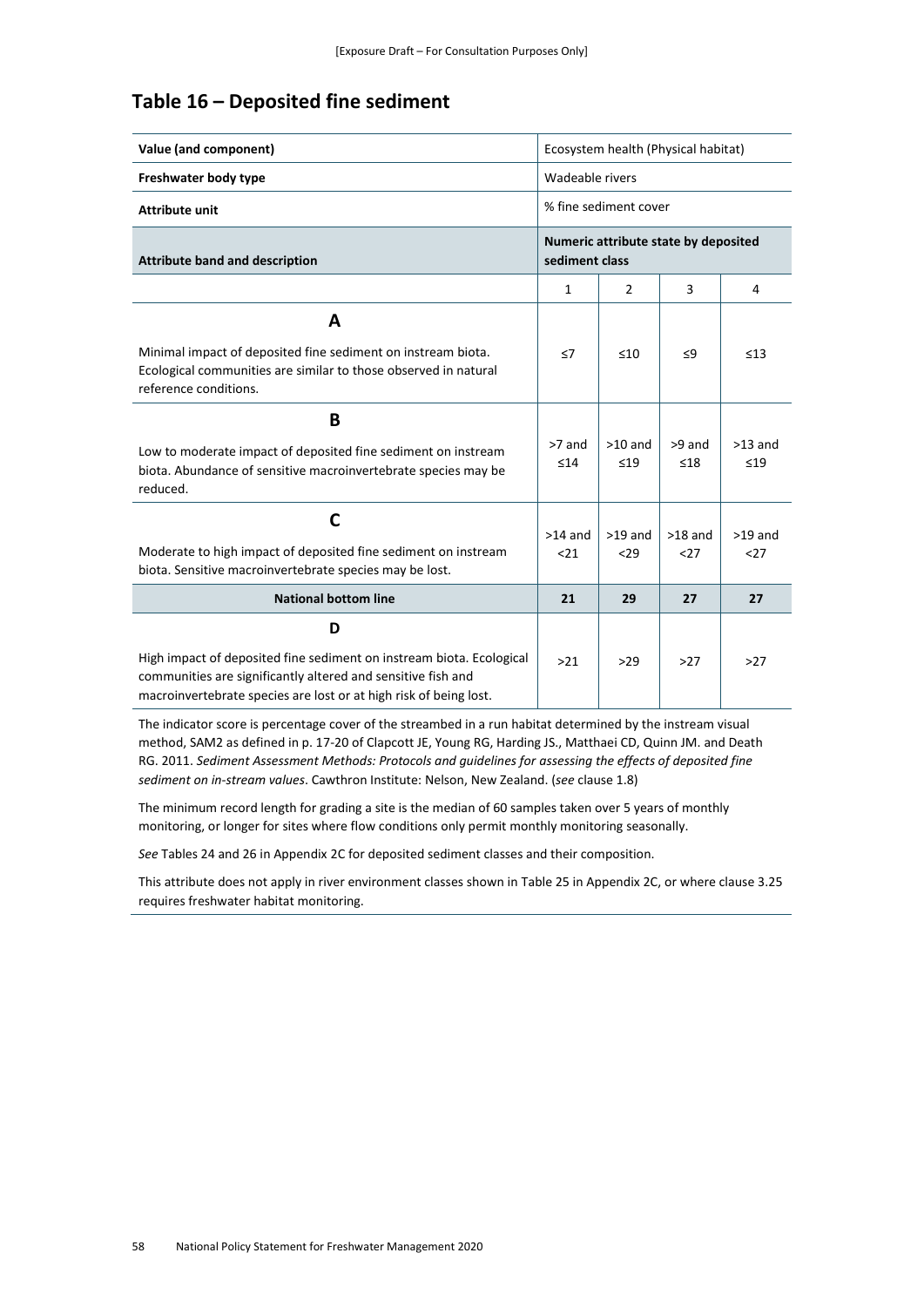## **Table 17 – Dissolved oxygen**

| Value (and component)                                                                                                                                                                                                           | Ecosystem health (Water quality) |                  |
|---------------------------------------------------------------------------------------------------------------------------------------------------------------------------------------------------------------------------------|----------------------------------|------------------|
| Freshwater body type                                                                                                                                                                                                            | <b>Rivers</b>                    |                  |
|                                                                                                                                                                                                                                 |                                  |                  |
| <b>Attribute unit</b>                                                                                                                                                                                                           | mg/L (milligrams per litre)      |                  |
| Attribute description band and description                                                                                                                                                                                      | <b>Numeric attribute state</b>   |                  |
|                                                                                                                                                                                                                                 | 7-day mean minimum               | 1-day minimum    |
| A                                                                                                                                                                                                                               | $\ge 8.0$                        | $\geq 7.5$       |
| No stress caused by low dissolved oxygen on any aquatic<br>organisms that are present at matched reference (near-<br>pristine) sites.                                                                                           |                                  |                  |
| B                                                                                                                                                                                                                               | $\geq 7.0$ and $< 8.0$           | $≥5.0$ and <7.5  |
| Occasional minor stress on sensitive organisms caused<br>by short periods (a few hours each day) of lower<br>dissolved oxygen. Risk of reduced abundance of sensitive<br>fish and macroinvertebrate species.                    |                                  |                  |
| C                                                                                                                                                                                                                               | $≥5.0$ and $< 7.0$               | ≥4.0 and $<$ 5.0 |
| Moderate stress on a number of aquatic organisms<br>caused by dissolved oxygen levels exceeding preference<br>levels for periods of several hours each day. Risk of<br>sensitive fish and macroinvertebrate species being lost. |                                  |                  |
| <b>National bottom line</b>                                                                                                                                                                                                     | 5.0                              | 4.0              |
| D                                                                                                                                                                                                                               | < 5.0                            | $<$ 4.0          |
| Significant, persistent stress on a range of aquatic<br>organisms caused by dissolved oxygen exceeding<br>tolerance levels. Likelihood of local extinctions of<br>keystone species and loss of ecological integrity.            |                                  |                  |

The 7-day mean minimum is the mean value of 7 consecutive daily minimum values.

The 1-day minimum is the lowest daily minimum across the whole summer period.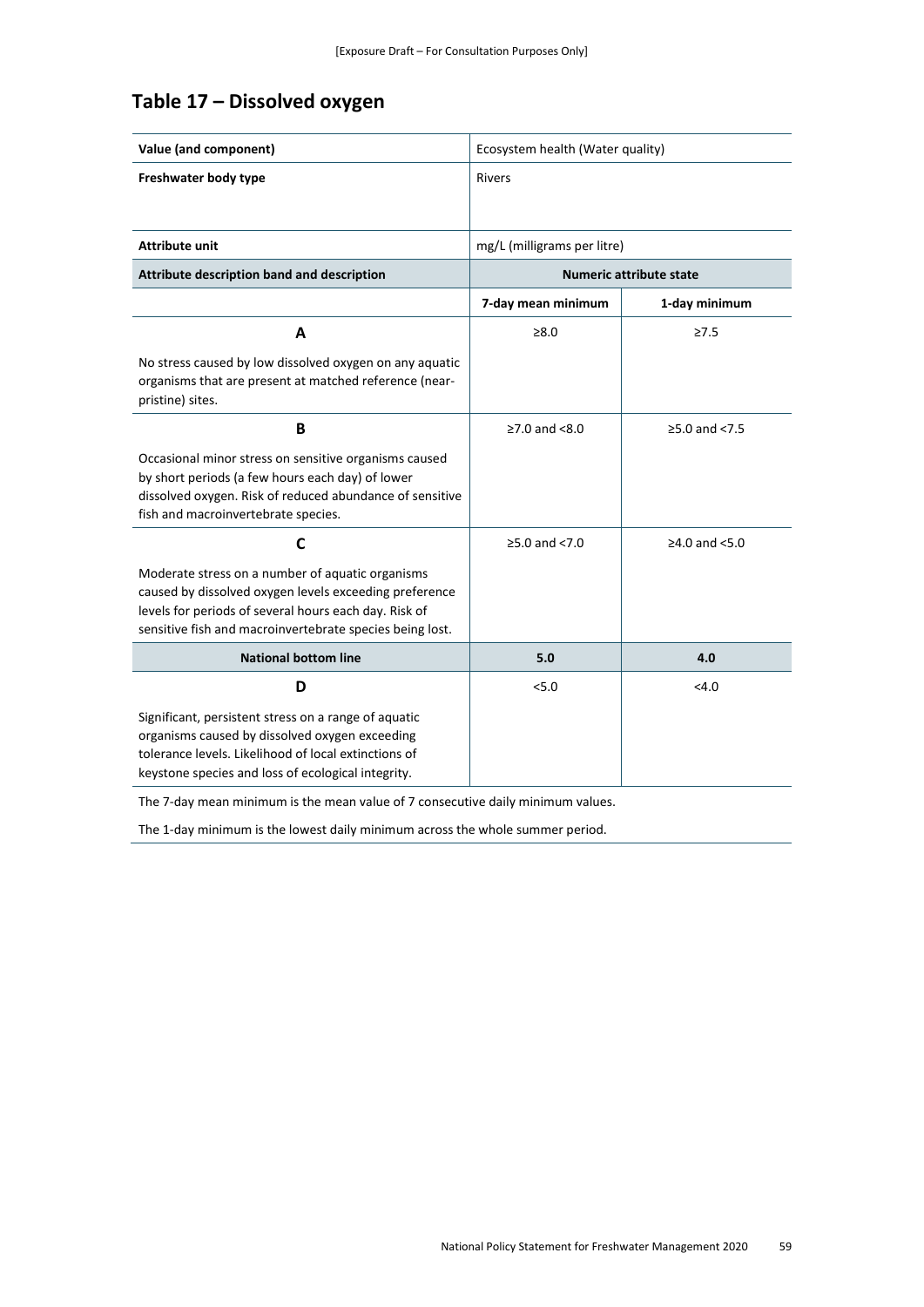## **Table 18 – Lake-bottom dissolved oxygen**

| Value (and component)                                                                                                         | Ecosystem health (Water quality)     |
|-------------------------------------------------------------------------------------------------------------------------------|--------------------------------------|
| Freshwater body type                                                                                                          | Lakes                                |
| <b>Attribute unit</b>                                                                                                         | mg/L (milligrams per litre)          |
| Attribute description band and description                                                                                    | <b>Numeric attribute state</b>       |
|                                                                                                                               | Measured or estimated annual minimum |
| A                                                                                                                             | $\geq 7.5$                           |
| No risk from lake-bottom dissolved oxygen of biogeochemical<br>conditions causing nutrient release from sediments.            |                                      |
| B                                                                                                                             | $≥2.0$ and < 7.5                     |
| Minimal risk from lake-bottom dissolved oxygen of<br>biogeochemical conditions causing nutrient release from<br>sediments.    |                                      |
| C                                                                                                                             | $≥0.5$ and < 2.0                     |
| Risk from lake-bottom dissolved oxygen of biogeochemical<br>conditions causing nutrient release from sediments.               |                                      |
| <b>National bottom line</b>                                                                                                   | 0.5                                  |
| D                                                                                                                             | < 0.5                                |
| Likelihood from lake-bottom dissolved oxygen of<br>biogeochemical conditions resulting in nutrient release from<br>sediments. |                                      |
|                                                                                                                               |                                      |

To be measured less than 1 metre above sediment surface at the deepest part of the lake using either continuous monitoring sensors or discrete dissolved oxygen profiles.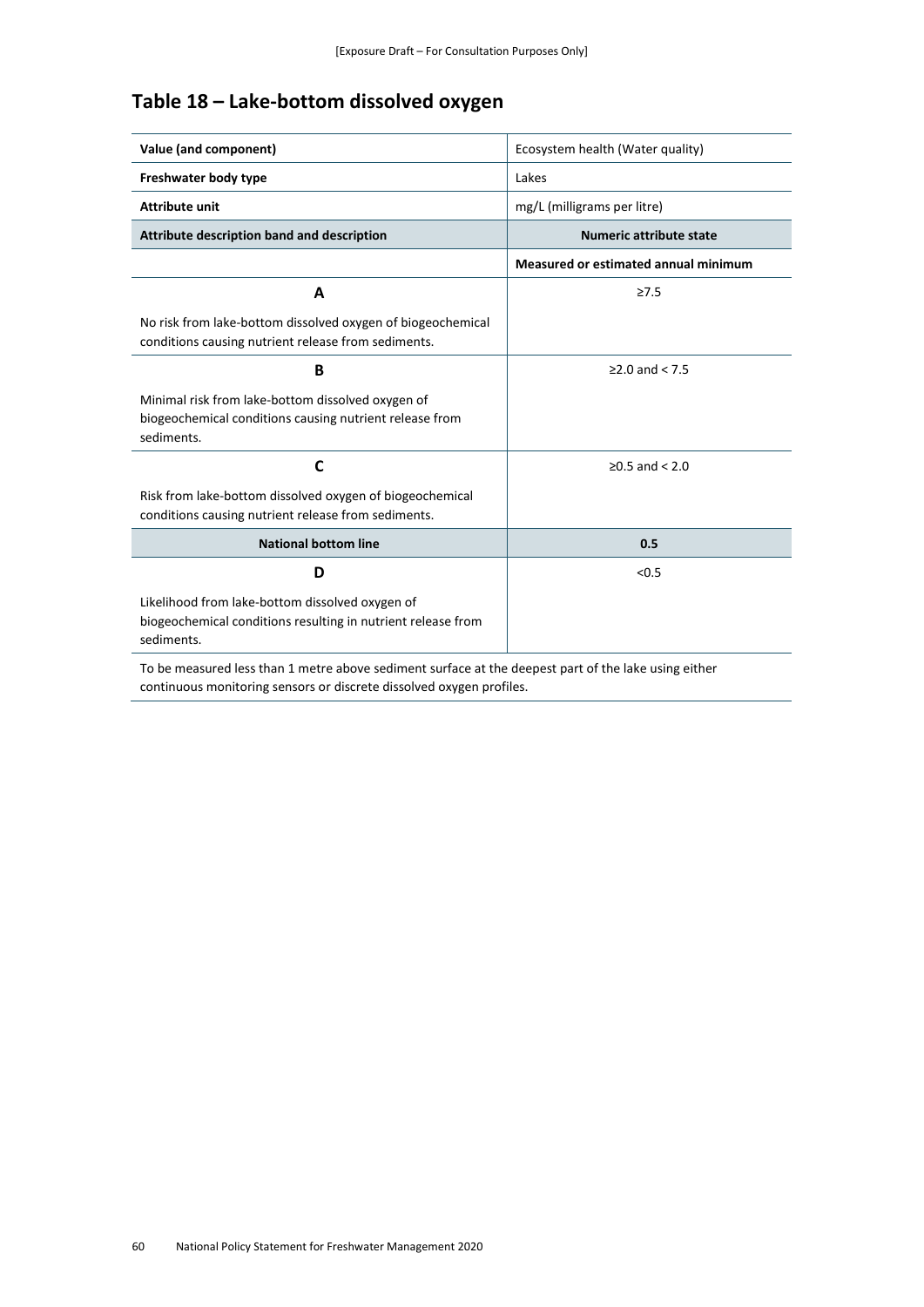## **Table 19 – Mid-hypolimnetic dissolved oxygen**

| Value (and component)                                                                                                                                                            | Ecosystem health (Water quality)     |
|----------------------------------------------------------------------------------------------------------------------------------------------------------------------------------|--------------------------------------|
| Freshwater body type                                                                                                                                                             | Seasonally stratifying lakes         |
| <b>Attribute unit</b>                                                                                                                                                            | mg/L (milligrams per litre)          |
| Attribute description band and description                                                                                                                                       | <b>Numeric attribute state</b>       |
|                                                                                                                                                                                  | Measured or estimated annual minimum |
| A                                                                                                                                                                                |                                      |
| No stress caused to any fish species by low dissolved<br>oxygen.                                                                                                                 | $\geq 7.5$                           |
| B                                                                                                                                                                                |                                      |
| Minor stress on sensitive fish seeking thermal refuge in the<br>hypolimnion. Minor risk of reduced abundance of sensitive<br>fish and macro-invertebrate species.                | $\ge$ 5.0 and <7.5                   |
| C<br>Moderate stress on sensitive fish seeking thermal refuge in<br>the hypolimnion. Risk of sensitive fish species being lost.                                                  | $\geq 4.0$ and <5.0                  |
| <b>National bottom line</b>                                                                                                                                                      | 4.0                                  |
| D                                                                                                                                                                                |                                      |
| Significant stress on a range of fish species seeking thermal<br>refuge in the hypolimnion. Likelihood of local extinctions of<br>fish species and loss of ecological integrity. | < 4.0                                |

To be measured using either continuous monitoring sensors or discrete dissolved oxygen profiles.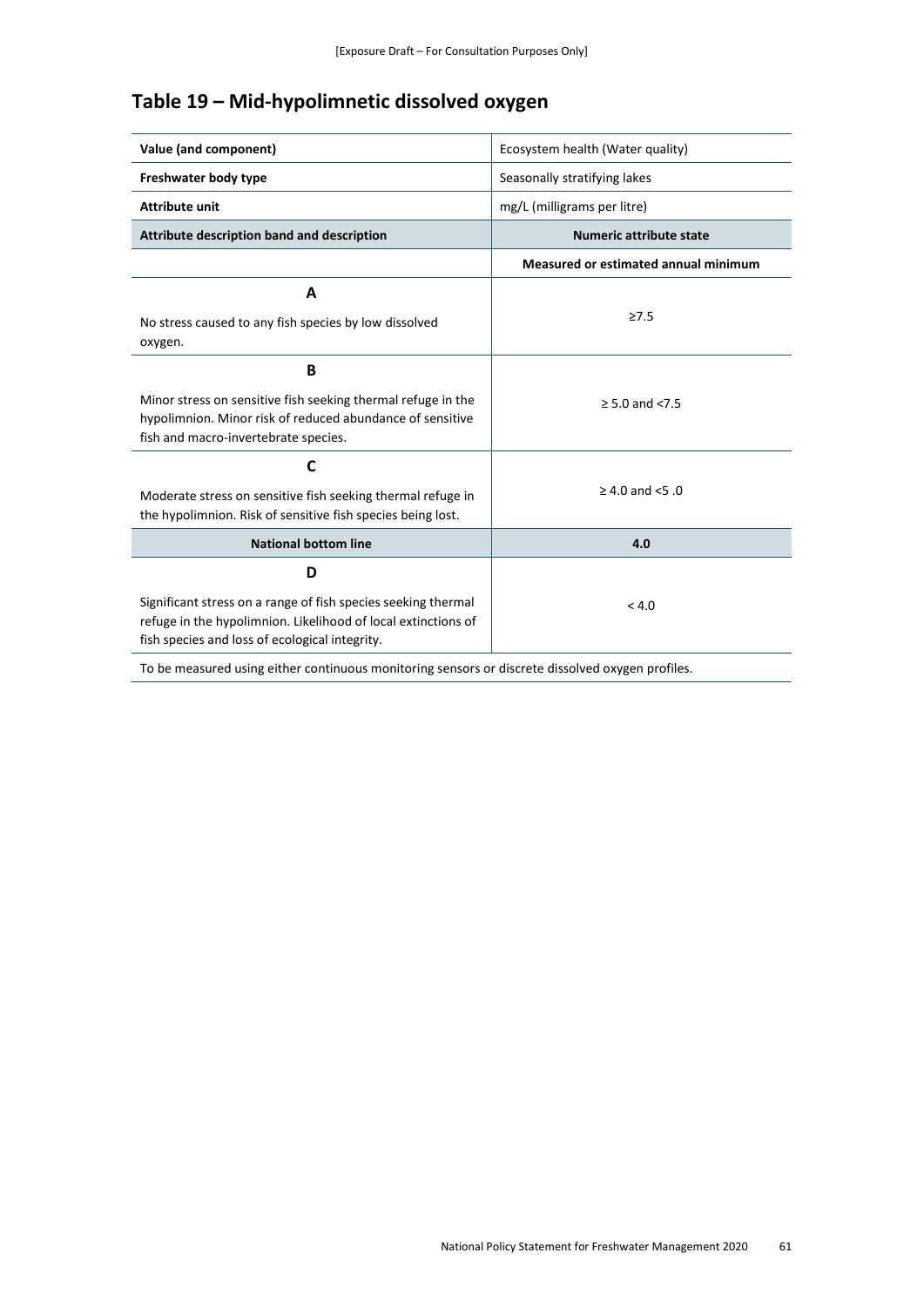## **Table 20 – Dissolved reactive phosphorus**

| Value (and component)                                                                                                                                                                                                                                                                                                                               | Ecosystem health (Water quality) |                            |
|-----------------------------------------------------------------------------------------------------------------------------------------------------------------------------------------------------------------------------------------------------------------------------------------------------------------------------------------------------|----------------------------------|----------------------------|
| Freshwater body type                                                                                                                                                                                                                                                                                                                                | <b>Rivers</b>                    |                            |
| <b>Attribute unit</b>                                                                                                                                                                                                                                                                                                                               | DRP mg/L (milligrams per litre)  |                            |
| <b>Attribute band and description</b>                                                                                                                                                                                                                                                                                                               | Numeric attribute state          |                            |
|                                                                                                                                                                                                                                                                                                                                                     | Median                           | 95th percentile            |
| A<br>Ecological communities and ecosystem processes<br>are similar to those of natural reference conditions.<br>No adverse effects attributable to dissolved reactive<br>phosphorus (DRP) enrichment are expected.                                                                                                                                  | ≤ 0.006                          | $\leq 0.021$               |
| В<br>Ecological communities are slightly impacted by minor<br>DRP elevation above natural reference conditions. If<br>other conditions also favour eutrophication, sensitive<br>ecosystems may experience additional algal and plant<br>growth, loss of sensitive macroinvertebrate taxa, and<br>higher respiration and decay rates.                | $> 0.006$ and $\leq 0.010$       | $> 0.021$ and $\leq 0.030$ |
| C<br>Ecological communities are impacted by moderate<br>DRP elevation above natural reference conditions. If<br>other conditions also favour eutrophication, DRP<br>enrichment may cause increased algal and plant<br>growth, loss of sensitive macro-invertebrate and fish<br>taxa, and high rates of respiration and decay.                       | $> 0.010$ and $\leq 0.018$       | $> 0.030$ and $\leq 0.054$ |
| D<br>Ecological communities impacted by substantial DRP<br>elevation above natural reference conditions. In<br>combination with other conditions favouring<br>eutrophication, DRP enrichment drives excessive<br>primary production and significant changes in<br>macroinvertebrate and fish communities, as taxa<br>sensitive to hypoxia are lost. | >0.018                           | >0.054                     |

Numeric attribute state must be derived from **the median of** monthly monitoring over 5 years.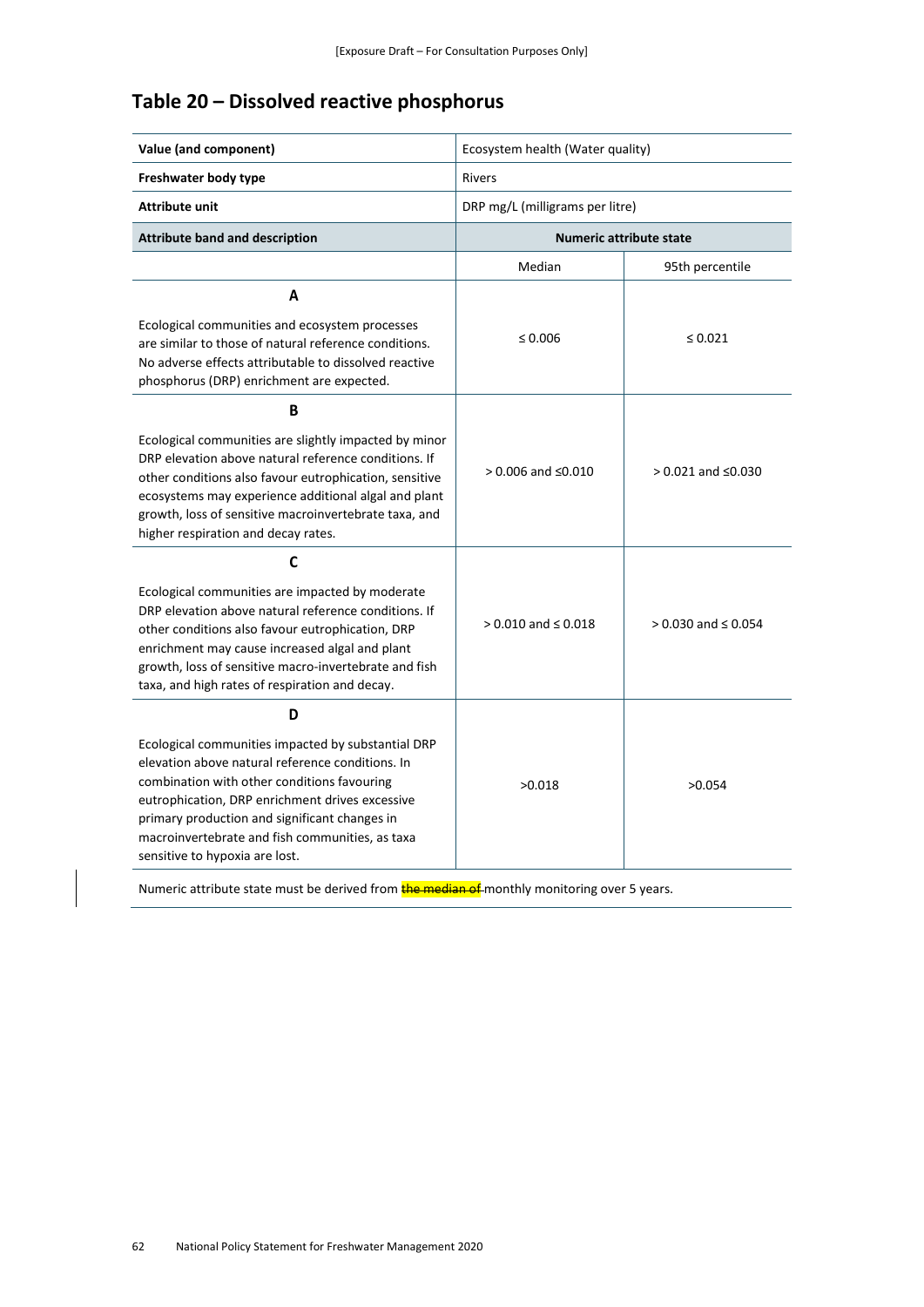## **Table 21 – Ecosystem metabolism (both gross primary production and ecosystem respiration)**

| Value (and component) | Ecosystem health (Ecosystem processes)                                                      |
|-----------------------|---------------------------------------------------------------------------------------------|
| Freshwater body type  | <b>Rivers</b>                                                                               |
| Attribute unit        | $g O2$ m <sup>-2</sup> d <sup>-1</sup> (grams of dissolved oxygen per square metre per day) |

Derived from at least 7 days of continuous dissolved oxygen monitoring to be collected at least once during summer (December to March inclusive), using the method of Young RG, Clapcott JE, Simon K. 2016. Ecosystem functions and stream health. *Advances in New Zealand Freshwater Science*. NZ Freshwater Sciences Society, NZ Hydrological Society. (*see* clause 1.8)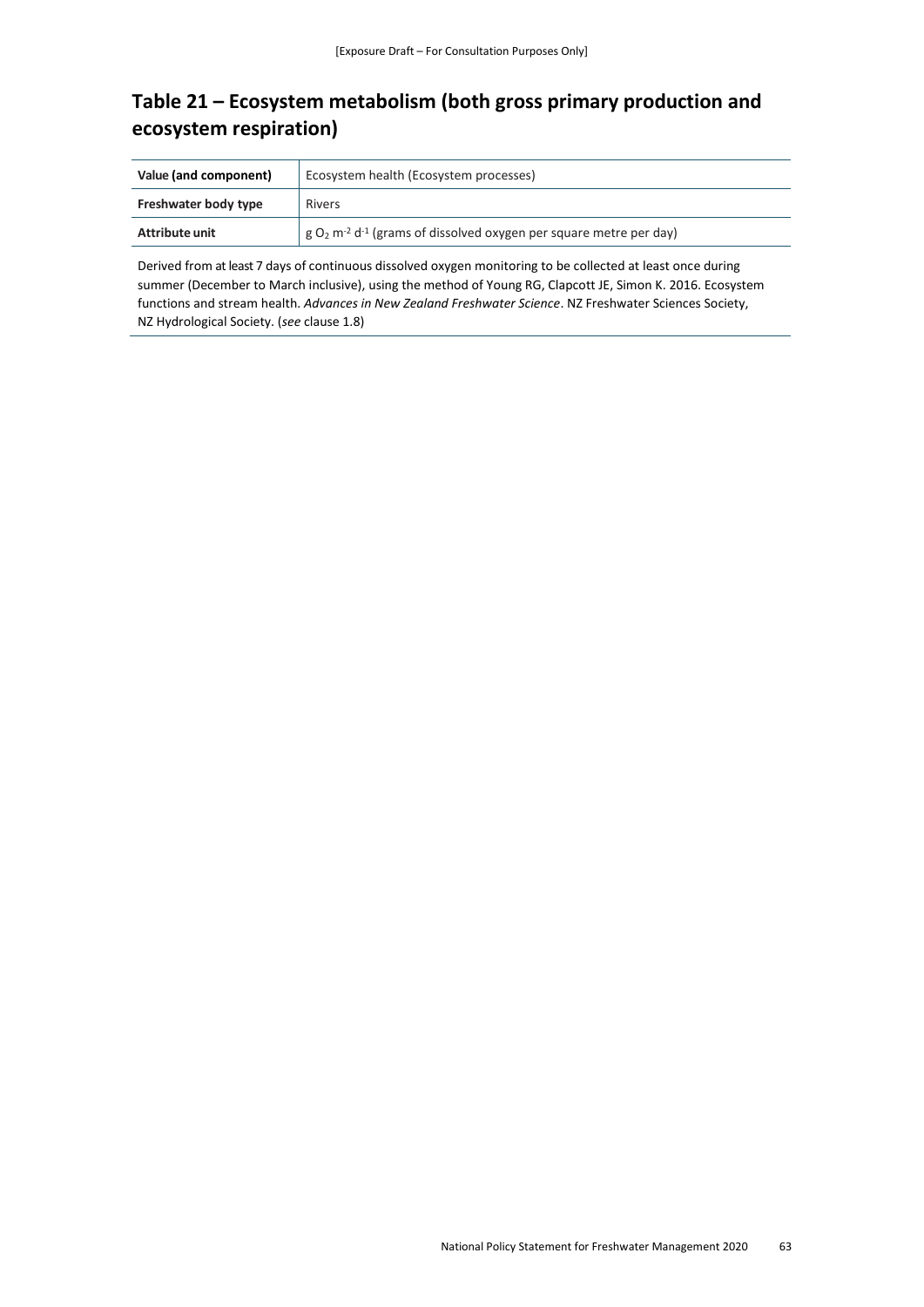## **Table 22 –** *Escherichia coli* **(***E. coli***) (primary contact sites)**

| Value                                                                                                      | Human contact                                                                    |
|------------------------------------------------------------------------------------------------------------|----------------------------------------------------------------------------------|
| <b>Freshwater body Type</b>                                                                                | Primary contact sites in lakes and rivers (during the<br>bathing season)         |
| <b>Attribute unit</b>                                                                                      | 95th percentile of E. coli/100 mL (number of E. coli per<br>hundred millilitres) |
| <b>Attribute band and description</b>                                                                      | Numeric attribute state                                                          |
| <b>Excellent</b><br>Estimated risk of Campylobacter infection has a < 0.1%<br>occurrence, 95% of the time. | $\leq 130$                                                                       |
| Good<br>Estimated risk of Campylobacter infection has a<br>$0.1 - 1.0\%$ occurrence, 95% of the time.      | $> 130$ and $\leq 260$                                                           |
| Fair<br>Estimated risk of Campylobacter infection has a $1 - 5\%$<br>occurrence, 95% of the time.          | $> 260$ and $\leq 540$                                                           |
| <b>National bottom line</b>                                                                                | 540                                                                              |
| Poor<br>Estimated risk of Campylobacter infection has a > 5%<br>occurrence, at least 5% of the time.       | > 540                                                                            |
| The narrative attribute state description assumes "% of time" equals "% of samples".                       |                                                                                  |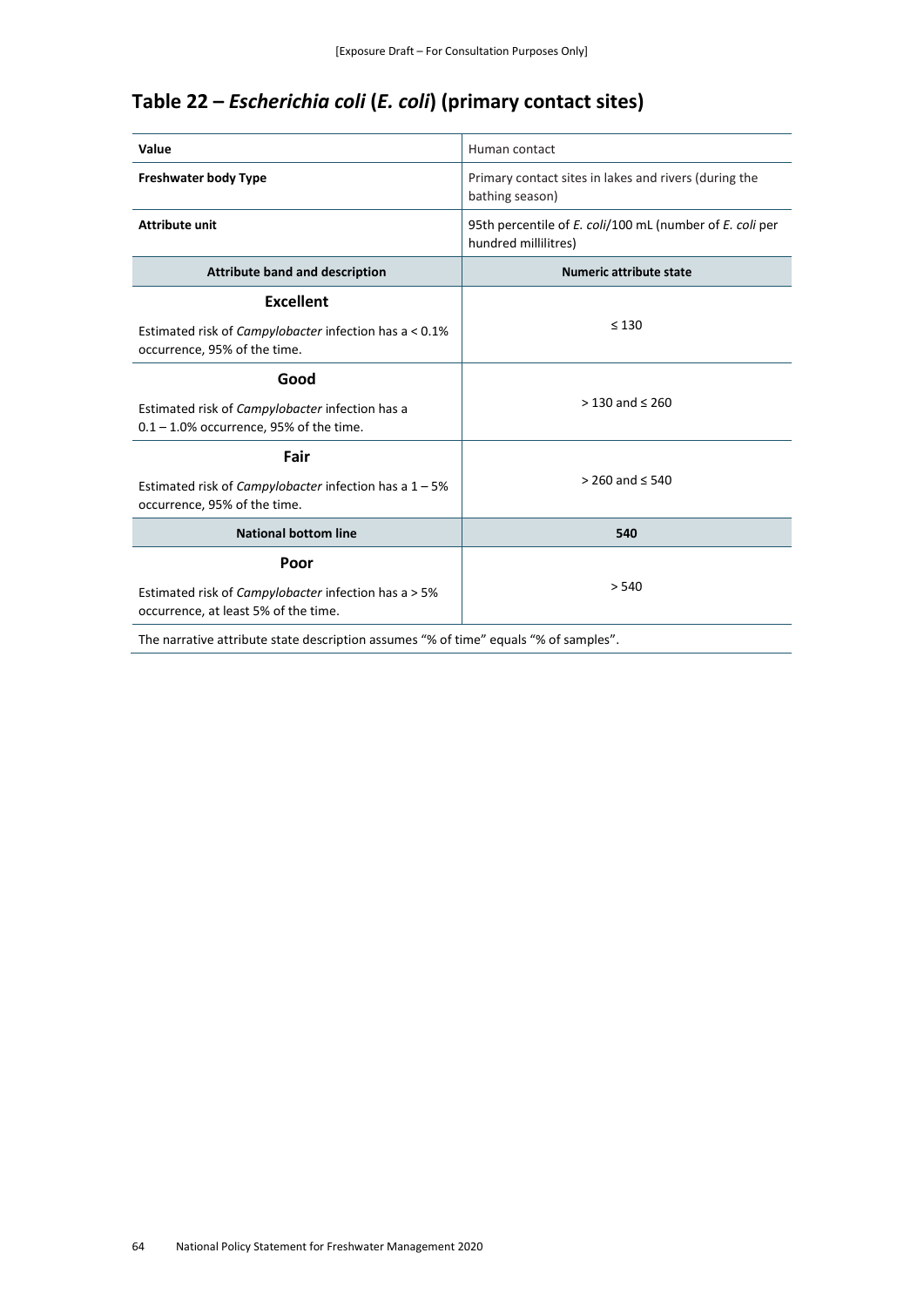## **Appendix 2C – Sediment classification tables**

In this Appendix, **REC groups** refers to the classes and categories described in the New Zealand River Environment Classification User Guide (*see* clause 1.8), except where those REC groups are further clustered according to table 26.

### **Table 23 Suspended sediment class composition**

| <b>Suspended sediment class</b> | Suspended sediment clustered River Environment Classification groups                                                                                                                                               |
|---------------------------------|--------------------------------------------------------------------------------------------------------------------------------------------------------------------------------------------------------------------|
|                                 | CD Low HS; WW_Low_VA; WW_Hill_VA; CD_Low_Al; CW_Hill_SS;<br>CW Mount SS; CW Hill VA; CD Hill SS; CD Hill VA; CD Low VA; CW Low VA;<br>CW Mount VA; CW_Mount_HS; CD_Mount_Al; CW_Hill_Al; CW_Mount_Al;<br>WD Low Al |
|                                 | CD Low SS; WW Low HS; WW Low SS; WW Hill HS; WW Hill SS;<br>WW Low AI; WD Low SS; WD Lake Any; WD Low HS; WD Low VA                                                                                                |
|                                 | CW Hill HS; CW Lake Any; CD Lake Any; WW Lake Any; CW Low HS;<br>CW Low AI; CD Hill HS; CD Hill AI; CD Mount HS; CD Mount SS;<br>CD Mount VA                                                                       |
| 4                               | CW Low SS                                                                                                                                                                                                          |

## **Table 24 – Deposited sediment class composition**

| <b>Deposited sediment class</b> | Deposited sediment clustered River Environment Classification groups                                                                                                                            |
|---------------------------------|-------------------------------------------------------------------------------------------------------------------------------------------------------------------------------------------------|
|                                 | WD Low HS; WW Lake Any                                                                                                                                                                          |
|                                 | CD Hill AI; CD Low HS; CD Low VA; WW Low HS; WW Low VA; CD Hill SS;<br>CD_Lake_Any; CW_Lake_Any; CW_Low_Al; CD_Hill_HS; CW_Hill_VA; CW_Low SS;<br>CW Low VA                                     |
|                                 | CD Low Al; CD_Low_SS; WW_Hill_SS; WW_Low_SS                                                                                                                                                     |
| 4                               | CD Hill VA; CW Mount VA; WW Hill HS; CW Mount SS; CD Mount AI;<br>CD Mount HS; CD Mount SS; CD Mount VA; CW Hill AI; CW Hill HS;<br>CW_Hill_SS; CW_Low_HS; CW_Mount_Al; CW_Mount_HS; WW_Hill_VA |

## **Table 25 – Clustered River Environment Classification groups that are naturally soft-bottomed**

WD\_Low\_Al; WD\_Low\_VA; WD\_Lake\_Any; WD\_Low\_SS; WW\_Low\_Al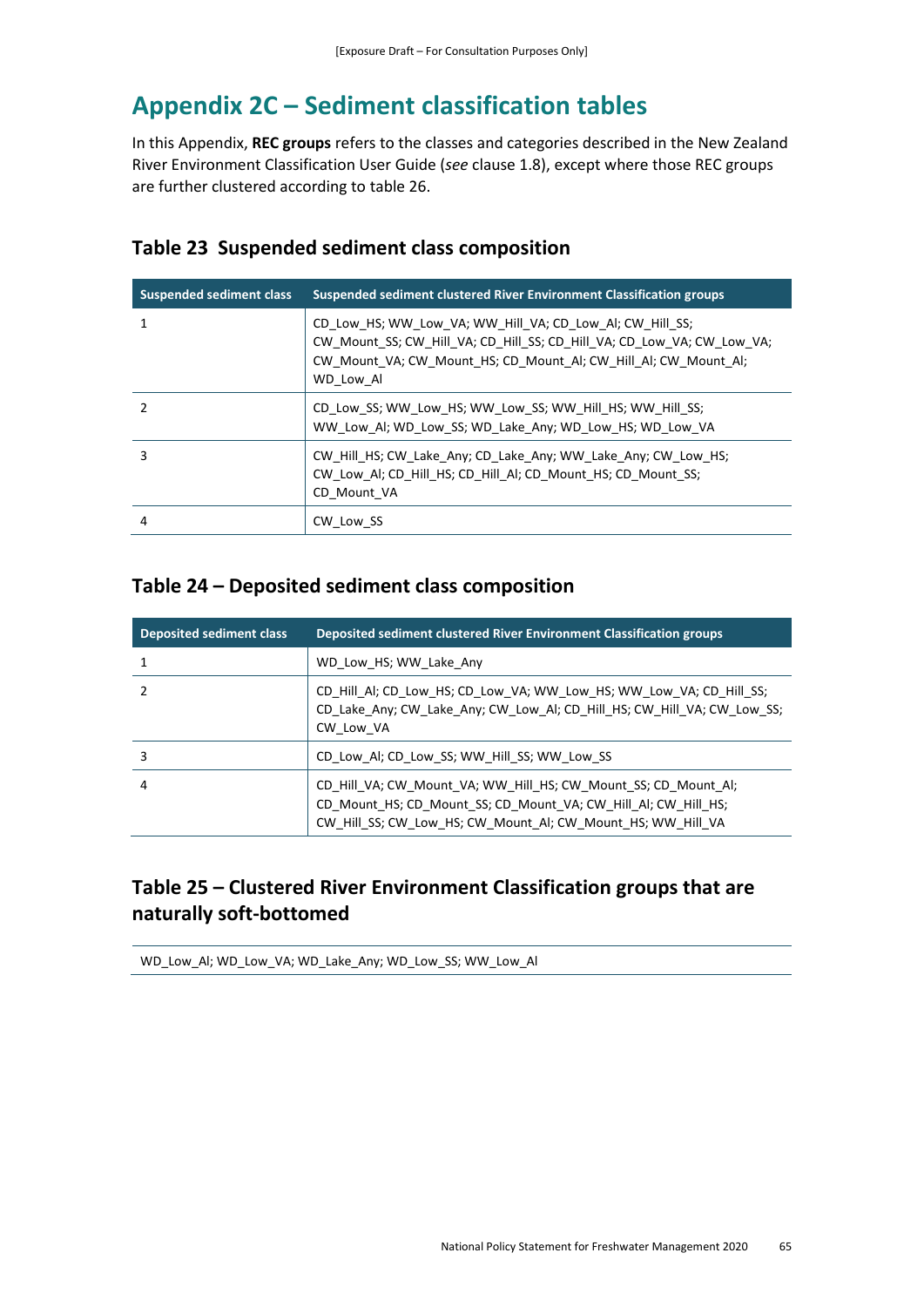## **Table 26 – Further clustering of River Environment Classification groups specific to this appendix**

| <b>REC</b> variable         | <b>REC groups</b>        | <b>Clustered REC groups</b> |
|-----------------------------|--------------------------|-----------------------------|
| Climate                     | Warm-Wet                 | Warm-Wet (WW)               |
|                             | Warm-Extremely Wet       |                             |
|                             | Warm-Dry                 | Warm-Dry (WD)               |
|                             | Cold-Wet                 | Cold-Wet (CW)               |
|                             | Cold-Extremely Wet       |                             |
|                             | Cold-Dry                 | Cold-Dry (CD)               |
| Topography (Source of flow) | Lowland                  | Lowland (Low)               |
|                             | Lakefed                  | Lakefed (Lake)              |
|                             | Hill                     | Hill (Hill)                 |
|                             | Mountain                 | Mountain (Mount)            |
|                             | <b>Glacial Mountain</b>  |                             |
| Geology                     | Soft Sedimentary         | Soft Sedimentary (SS)       |
|                             | <b>Plutonic Volcanic</b> |                             |
|                             | Miscellaneous            |                             |
|                             | <b>Hard Sedimentary</b>  | Hard Sedimentary (HS)       |
|                             | Alluvium                 | Alluvium (Al)               |
|                             | <b>Volcanic Basic</b>    | Volcanic (VA)               |
|                             | <b>Volcanic Acidic</b>   |                             |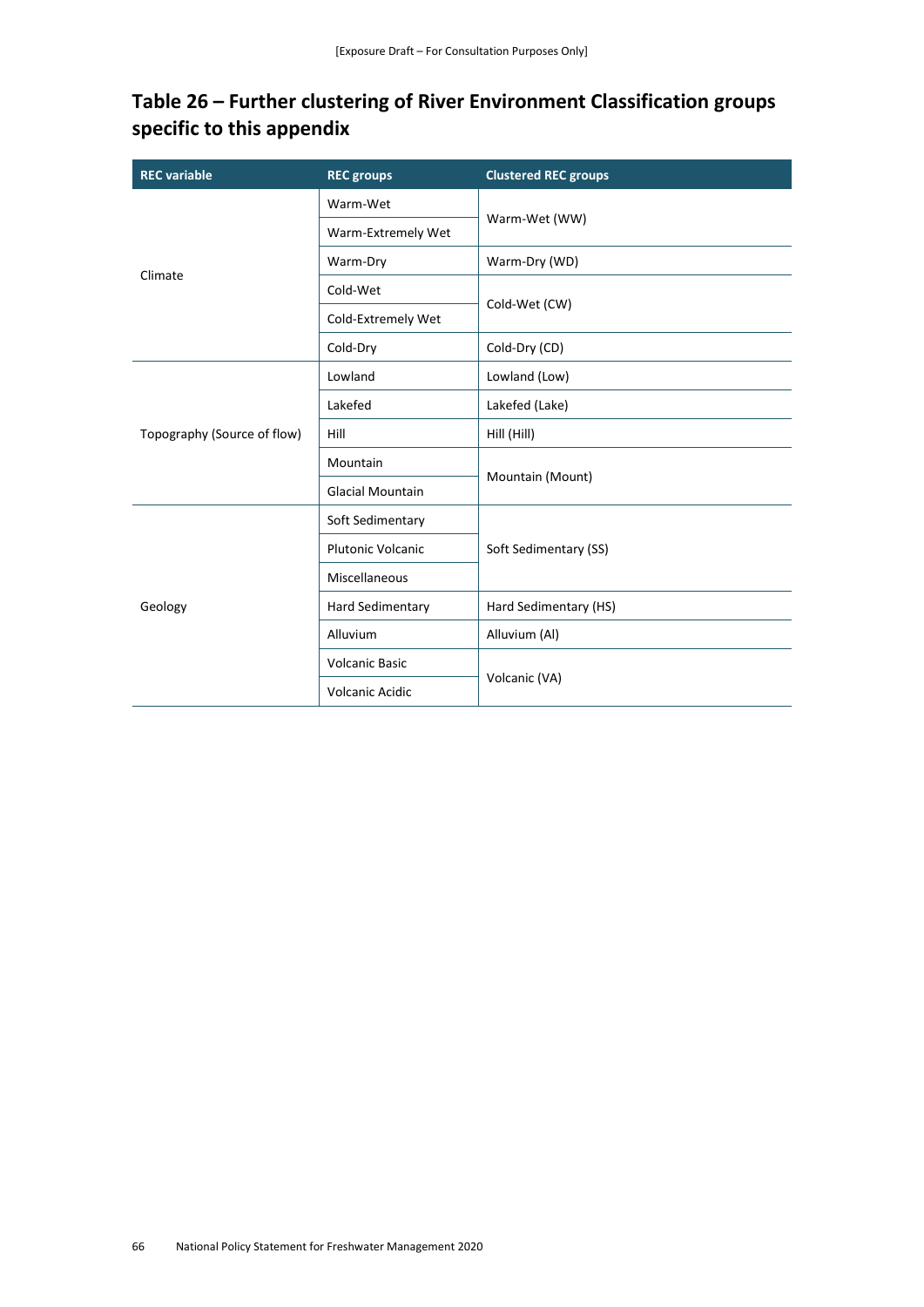## **Appendix 3 – National target for primary contact**

The national target is to increase proportions of specified rivers and lakes that are suitable for primary contact (that is, that are in the blue, green and yellow categories) to at least 80% by 2030, and 90% no later than 2040, but also to improve water quality across all categories.

In this Appendix, **specified rivers and lakes** means:

a) rivers that are fourth order or greater, using the methods outlined in the River Environment Classification System, National Institute of Water and Atmospheric Research, Version 1 (*see* clause 1.8); and



b) lakes with a perimeter of 1.5 km or more.

The categories above represent combined improvements in all regions. For each region, this means reducing the length of specified rivers and lakes in the red and orange categories, and increasing the length of specified rivers and lakes in the yellow, green and blue categories.

The categories are based on water quality in terms of the 2 human contact attributes, *E. coli* and *cyanobacteria* (planktonic), in tables 9 and 10 in Appendix 2A.

For rivers and lakes, the target categories are same as the *E. coli* table attribute states. However, the categories do not include the 95th percentile of *E. coli*/100 mL numeric attribute state if there is insufficient monitoring data to establish the 95th percentile.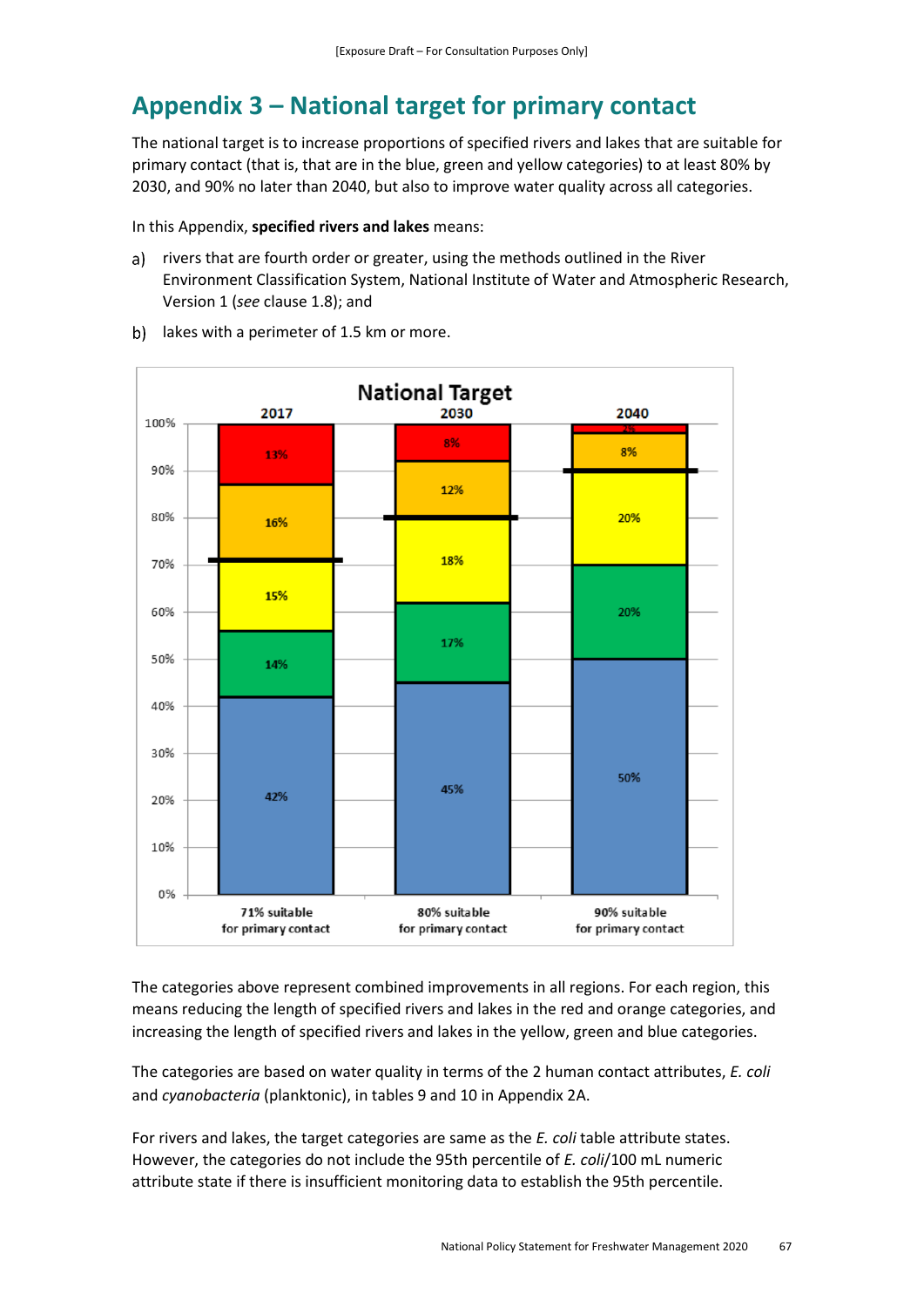For lakes, the categories are also based on the cyanobacteria (planktonic) attribute states. However, to provide additional granularity for tracking improvements over time, the D band has been split into 2 categories (orange and red) as follows:

- **orange** means the lake has between 1.8 and 3.0 mm<sup>3</sup> /L biovolume of cyanobacteria (planktonic), using an 80th percentile
- **red** means the lake has more than 3.0 mm<sup>3</sup> /L biovolume of cyanobacteria (planktonic), using an 80th percentile.

For lakes, the lowest category for either *E. coli* or cyanobacteria (planktonic) applies.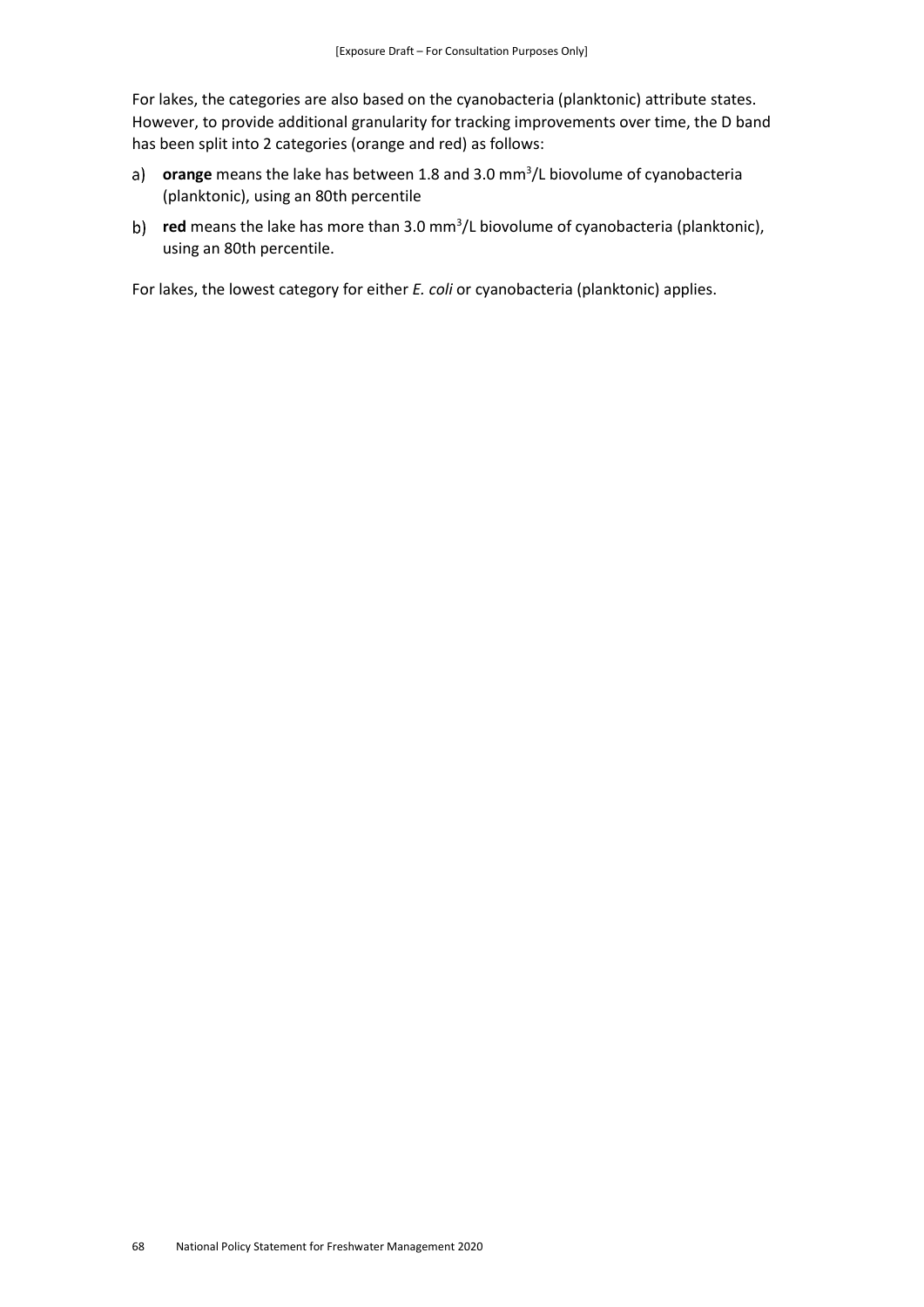## **Appendix 4 – Details for instream structures**

### **Part 1: Required information**

#### *For all structures*

- a) geographical co-ordinates of the structure
- b) date and time of survey
- c) flow when survey was completed (no flow, low, normal, high, unknown)
- whether the stream is tidal where structure is located (yes, no, unknown)
- the width of the river at the water's surface and the width of the bed of the river
- f) structure type
- photos viewed upstream and downstream at both ends of the structure

#### *For all culverts*

- a) number of culvert barrels
- b) culvert shape, length, width and height or diameter
- mean water velocity through the culvert
- whether low velocity recirculation zones are present (yes, no, unknown)
- e) culvert water depth
- f) culvert substrate
- whether wetted margins present in the culvert
- h) structure outlet drop height
- structure outlet undercut length (if applicable) i)
- whether add-ons present and add-on type j)

#### *For all weirs*

- weir type
- weir crest shape
- weir height
- weir substrate
- whether wetted margins present
- $f$ ) weir slope (degrees)
- whether add-ons present and add-on type

#### *For all fords*

- a) ford drop height
- b) ford substrate
- whether add-ons present and add-on type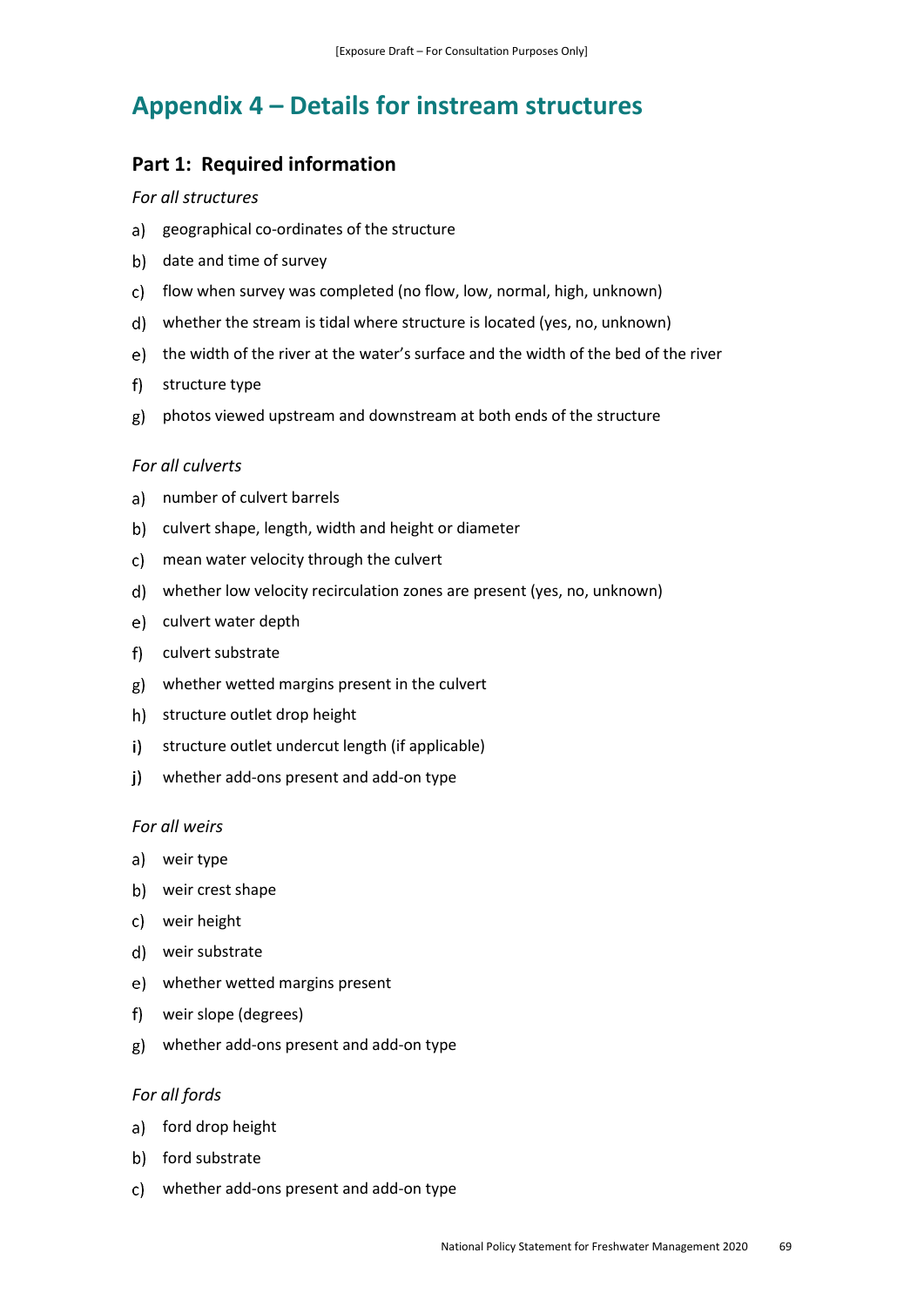#### *For all dams*

- a) dam height
- whether spillway present
- whether add-ons present and add-on type

#### *For all aprons*

- a) apron drop height
- b) apron water depth
- c) apron substrate type

#### *For all ramps*

- a) ramp surface
- b) ramp length
- c) ramp slope (degrees)
- whether wetted margins present on the ramp

#### *For all flap gates*

- a) gate type
- b) number of flap gates on the structure
- whether add-ons present and add-on type

### **Part 2: Additional optional information**

#### *For all structures*

- a) owner of the structure (NZTA, KiwiRail, Department of Conservation, regional council, territorial authority, private, other, or unknown)
- b) asset ID (if known)
- any fish passage observations (for example, does the structure protect desired species or their habitats)
- effectiveness of fish passage remediation if fish passage improvement present (for example, rock ramp, artificial ramp, fish passage)
- risk of structure to fish passage class (if known) (very low, low, medium, high risk, very high risk, not assessed)

#### *For all culverts*

- a) structure slope
- b) structure alignment with the stream
- c) structure material
- number of flap gates (if present)
- e) flap gate type and material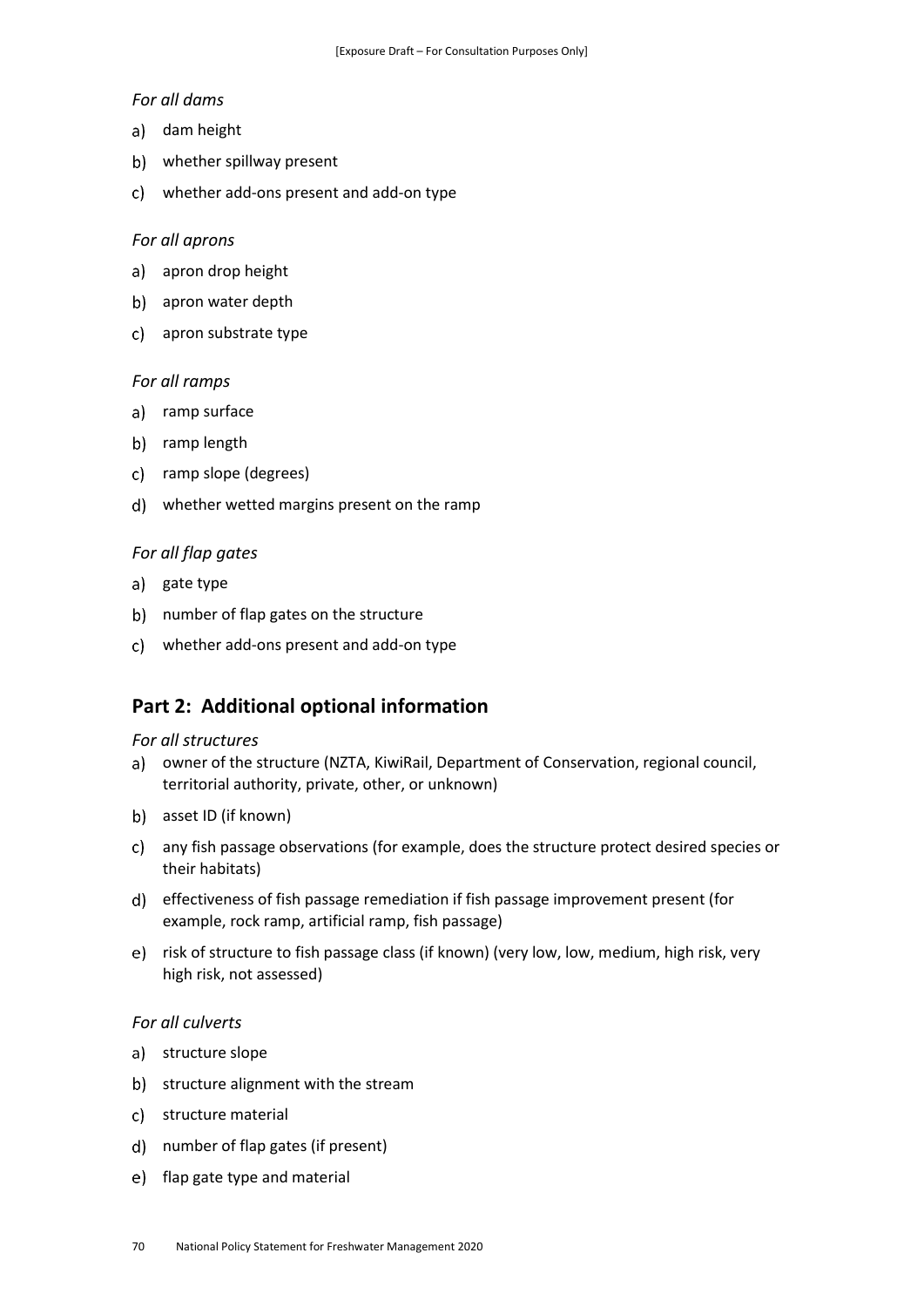#### *For all weirs*

- weir width
- b) backwater distance
- weir material

### *For all fords*

- a) ford width
- b) ford length
- c) ford material

#### *For all aprons*

- a) apron material
- b) apron length
- c) apron water velocity

#### *For all flap gates*

- a) gate height and width
- b) gate material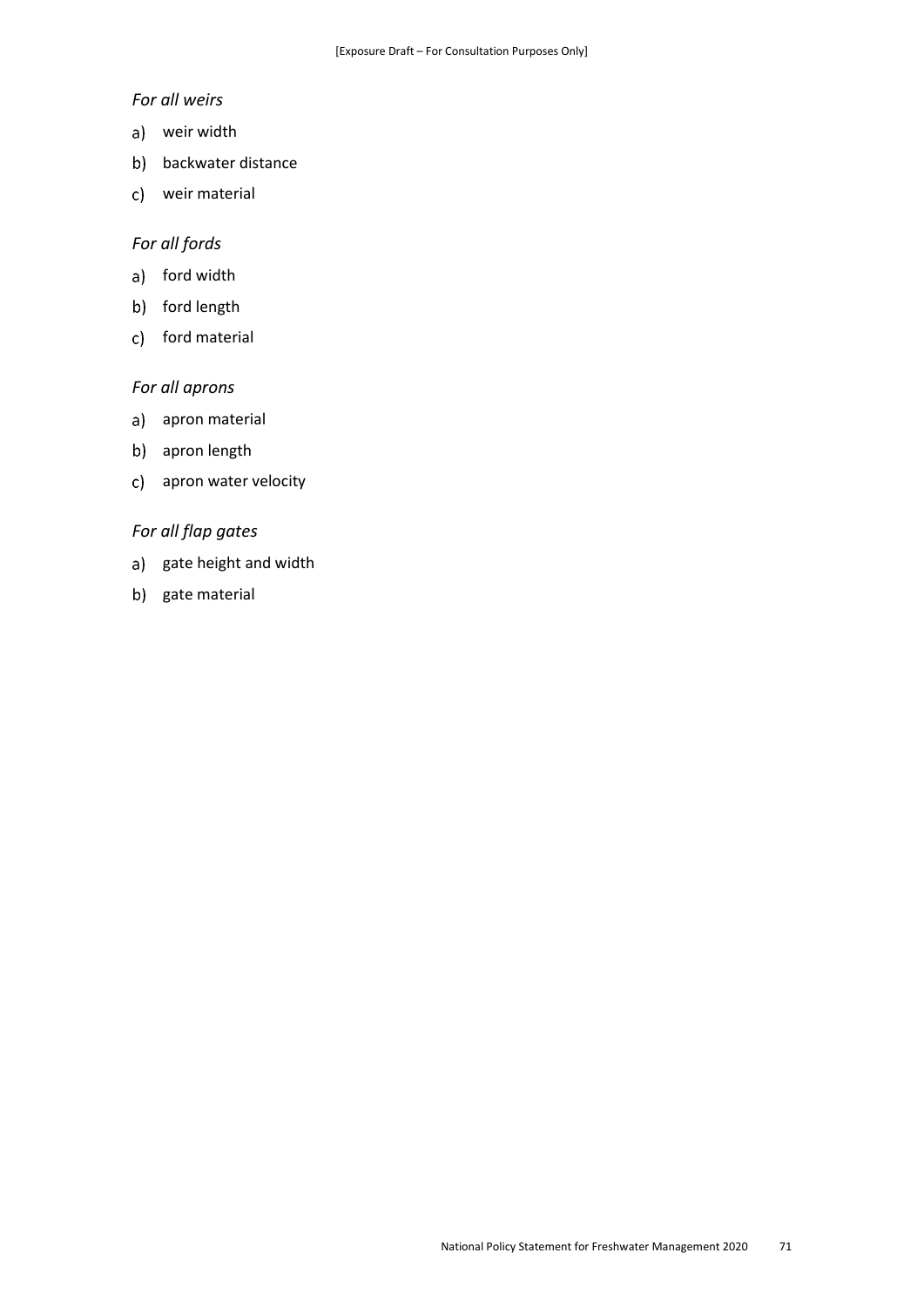# **Appendix 5 – Specified vegetable growing areas**

# **Part 1 – Description of specified vegetable growing areas**

## **Pukekohe specified vegetable growing area:**

### *Western boundary*

From the point that the Waiuku River meets the Waiuku Stream at NZTM2000 1753472 5876259, up the Waiuku Stream to Waiuku Road to the boundary at NZTM2000 1755854 5875779.

## *Southern boundary*

The north bank of the Waikato River, from the end of Crouch Road at NZTM2000 1756420 5868522 to the end of Bluff Road at NZTM2000 1778986 5871955.

## *Eastern boundary*

From the arm of the Pahurehure inlet at NZTM2000 1771949 5896064, eastwards along Elliot Street until it becomes Broadway, along Clevedon Road which becomes Papakura-Clevedon Road until the point at which the national grid transmission lines cross the road at NZTM2000 1778853, 5900012. Following in a southward direction the transmission line to the Auckland Council and Waikato Regional Council regional boundary at NZTM2000 1788858, 5882363.

### *Northern boundary*

From the mouth of the Waiuku river NZTM2000 1753472 5876259 to the north following the coastline of the Manukau Harbour to the eastern most arm of Pahurehure Inlet at NZTM2000 1771949 5896064.

# **Horowhenua specified vegetable growing area:**

#### *Lake Horowhenua (Hoki\_1a) Water Management Subzone*

Whole lake catchment above Lake Horowhenua outlet (at approx. NZTM2000 1789400 5502450). From the lake outlet, crossing Moutere Road to the north-west, and as far west as the eastern edge of the Waitarere Forest, and as far north as Waitarere Beach Road. As far east as Gladstone Road, near Gladstone Reserve, crossing Roslyn Road, Denton Road. To the south as far as Tararua Road, and crossing Kimberley Road, Buller Road, Hokio Sand Road, then north to Lake Horowhenua outlet.

# *Hoki (Hoki\_1b) Water Management Subzone*

Hokio Stream catchment downstream of Lake Horowhenua outlet (approx. NZTM2000 1789400 5502450). Extending north to cross the Moutere Road, north of the bridge that crosses the Hokio Stream, and extending south to south of the landfill off Hokio Beach Road. Excluding the mainstem of the Hokio Stream from the cross-river Coastal Marine Area boundary at NZTM2000 1784949 5504086, at the western end of Muaupoko Street, and seawards.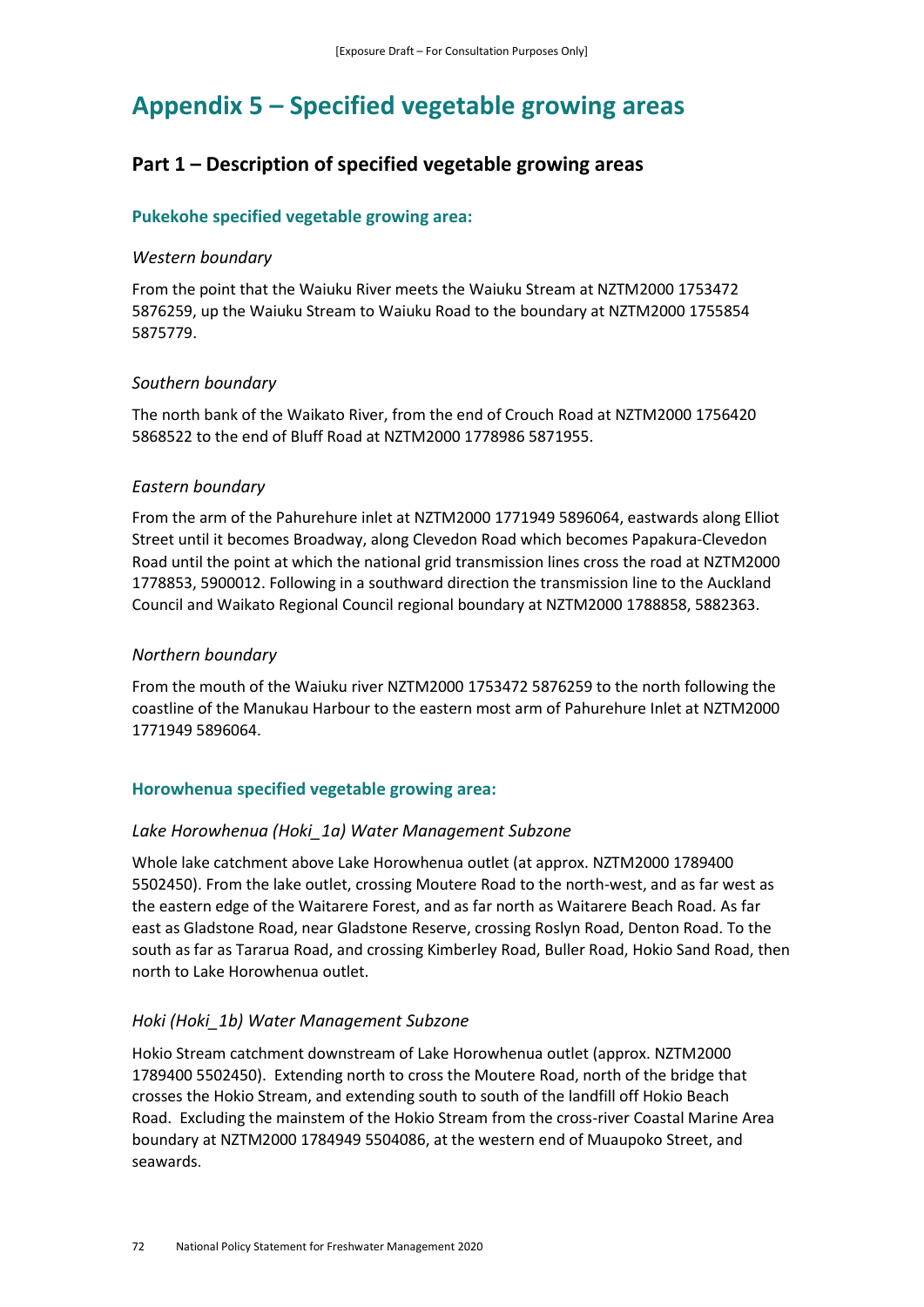# **Part 2 – Attributes**

Attributes for the purpose of clause 3.33:

- (a) phytoplankton (Appendix 2A, Table 1)
- (b) periphyton (Appendix 2A, Table 2)
- (c) total nitrogen (trophic state) (Appendix 2A, Table 3)
- (d) ammonia (toxicity) (Appendix 2A, Table 5)
- (e) nitrate (toxicity) (Appendix 2A, Table 6)
- (f) dissolved oxygen (Appendix 2A, Table 7, Appendix 2B, Tables 17, 18 and 19)
- (g) cynobacteria (Appendix 2A, Table 10)
- (h) macroinvertebrates (Appendix 2B, Tables 14 and 15)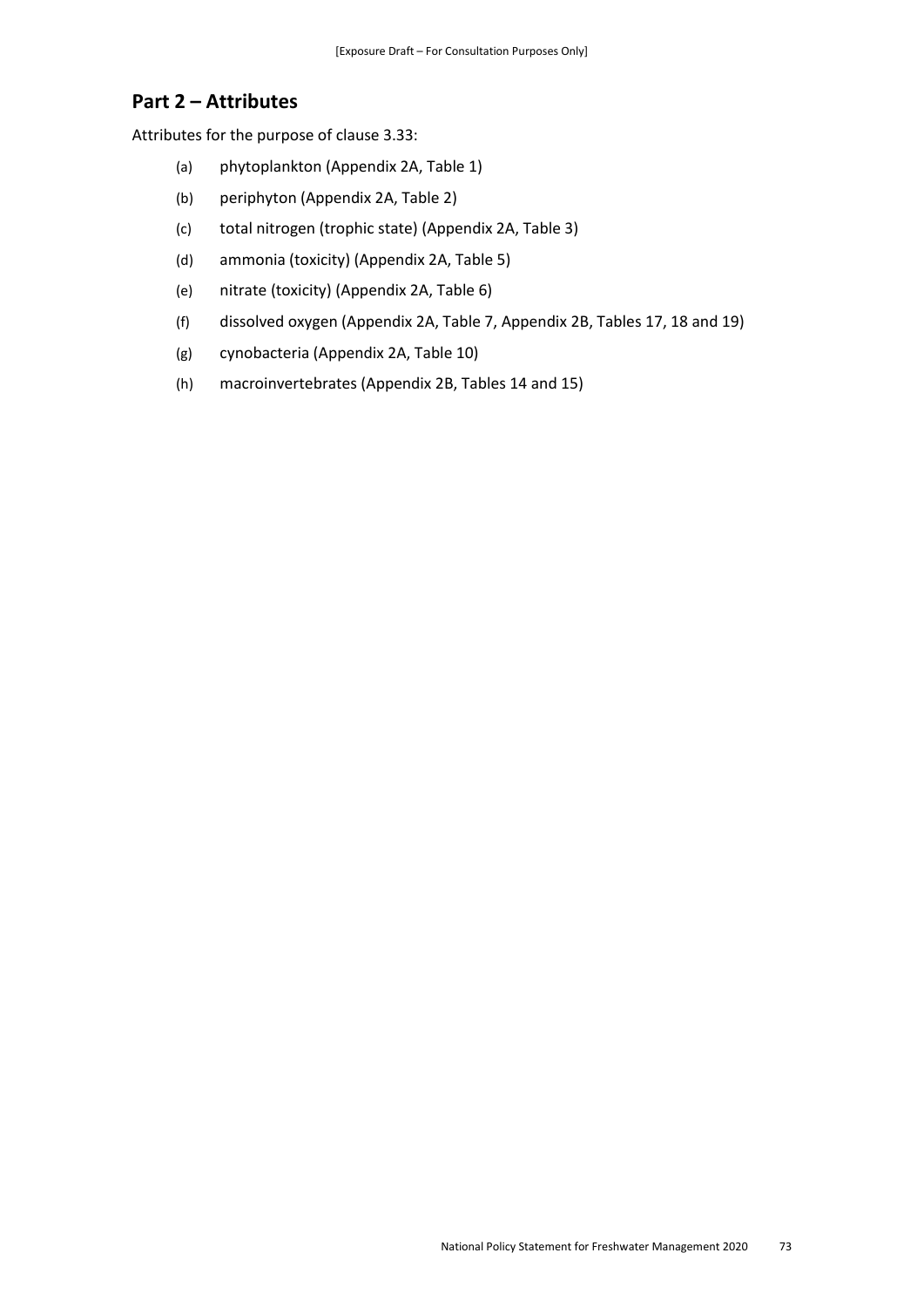# **Appendix 6: Principles for aquatic offseting**

These principles apply to the use of aquatic offsets for the loss of extent or values of natural inland wetlands and river beds ("extent or values" below).

- **1. Adherence to effects management hierarchy:** An aquatic offset is a commitment to redress more than minor residual adverse effects and should be contemplated only after steps to avoid, minimise, and remedy adverse effects are demonstrated to have been sequentially exhausted.
- **2. When aquatic offsetting is not appropriate:** Aquatic offsets are not appropriate in situations where, in terms of conservation outcomes, the extent or values cannot be offset to achieve no net loss, and preferably a net gain, in the extent and values. Examples of an offset not being appropriate would include where:
	- (a) residual adverse effects cannot be offset because of the irreplaceability or vulnerability of the extent or values affected:
	- (b) effects on extent or values are uncertain, unknown, or little understood, but potential effects are significantly adverse:
	- (c) there are no technically feasible options by which to secure gains within an acceptable timeframe.
- **3. No net loss and preferably a net gain:** This is demonstrated by a like-for-like quantitative loss/gain calculation, and is achieved when the extent or values gained at the offset site (measured by type, amount and condition) are equivalent to or exceed those being lost at the impact site.
- **4. Additionality:** An aquatic offset achieves gains in extent or values above and beyond gains that would have occurred in the absence of the offset, such as gains that are additional to any minimisation and remediation undertaken in relation to the adverse effects of the activity.
- **5. Leakage:** Aquatic offset design and implementation avoids displacing harm to other locations (including harm to existing biodiversity at the offset site).
- **6. Landscape context:** An aquatic offset action is undertaken where this will result in the best ecological outcome, preferably close to the impact site or within the same ecological district. The action considers the landscape context of both the impact site and the offset site, taking into account interactions between species, habitats and ecosystems, spatial and hydrological connections, and ecosystem function.
- **7. Long-term outcomes:** An aquatic offset is managed to secure outcomes of the activity that last at least as long as the impacts, and preferably in perpetuity. Consideration must be given to long-term issues around funding, location, management and monitoring.
- **8. Time lags:** The delay between loss of extent or values at the impact site and the gain of extent or values at the offset site is minimised so that the calculated gains are achieved within the consent period consent period or, as appropriate, a longer period (but not more than 35 years).
- **9. Science and mātauranga Māori:** The design and implementation of an aquatic offset is a documented process informed by science and mātauranga Māori, where available.
- **10. Stakeholder participation:** Opportunity for the effective and early participation of stakeholders is demonstrated when planning aquatic offsets, including their evaluation, selection, design, implementation, and monitoring.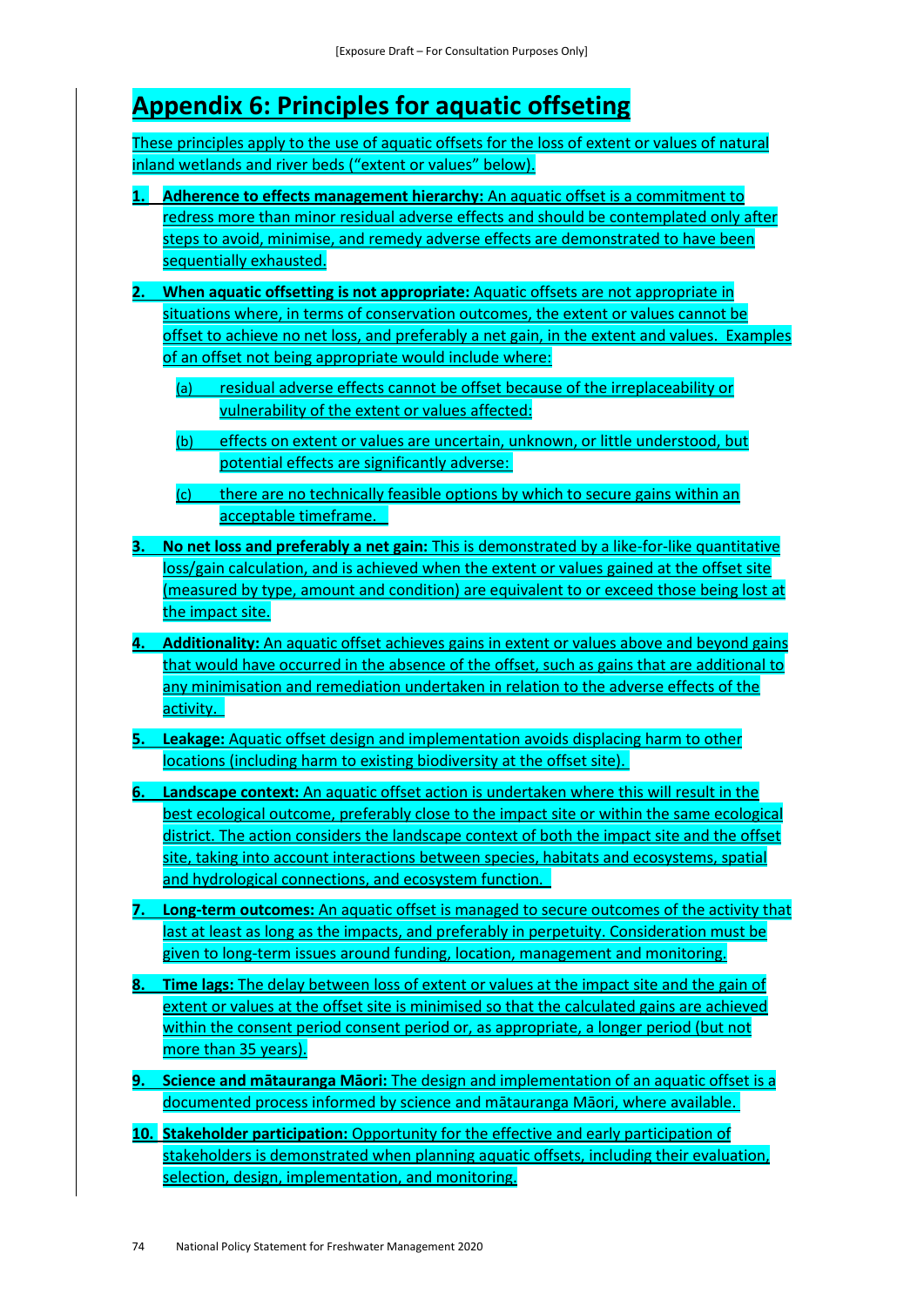**11. Transparency:** The design and implementation of an aquatic offset, and communication of its results to the public, is undertaken in a transparent and timely manner.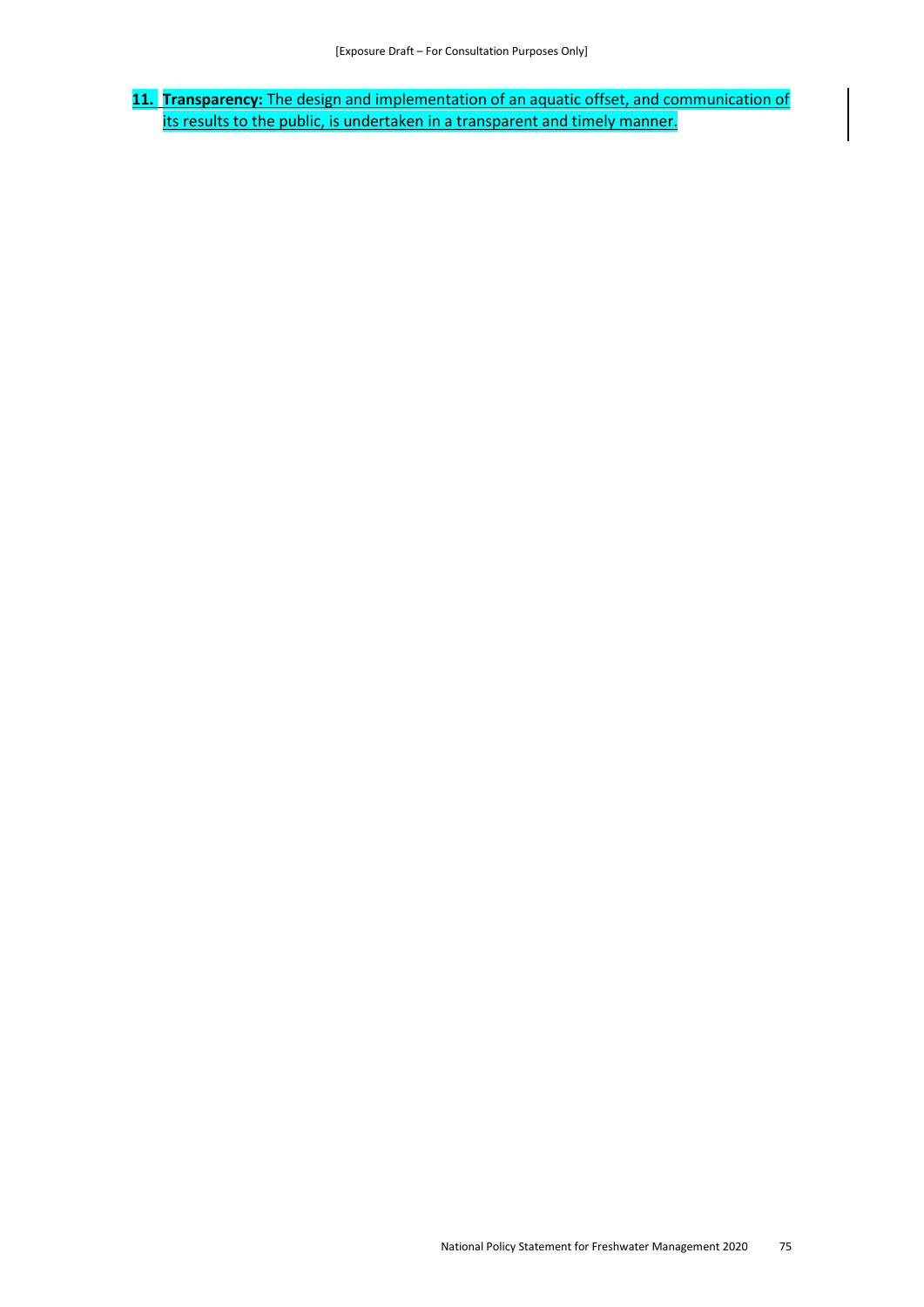# **Appendix 7: Principles for aquatic compensation**

These principles apply to the use of aquatic compensation for the loss of extent or values of natural inland wetlands and river beds ("extent or values" below).

- **1. Adherence to effects management hierarchy:** Aquatic compensation is a commitment to redress more than minor residual adverse impacts, and should be contemplated only after steps to avoid, minimise, remedy, and offset adverse effects are demonstrated to have been sequentially exhausted.
- **2. When aquatic compensation is not appropriate:** Aquatic compensation is not appropriate where, in terms of conservation outcomes, the extent or values are not able to be compensated for. Examples of aquatic compensation not being appropriate would include where:
	- (a) the affected part of the natural inland wetland or river bed, or its values, including species, are irreplaceable or vulnerable; or
	- (a) effects on the extent or values are uncertain, unknown, or little understood, but potential effects are significantly adverse; or
	- (b) there are no technically feasible options by which to secure proposed no net loss and preferably a net gain outcome within an acceptable timeframe.
- **3. Scale of aquatic compensation:** The extent or values to be lost through the activity to which the aquatic compensation applies are addressed by positive effects that outweigh the adverse effects.
- **4. Additionality:** Aquatic compensation achieves gains in extent or values above and beyond gains that would have occurred in the absence of the compensation, such as gains that are additional to any minimisation and remediation or offsetting undertaken in relation to the adverse effects of the activity.
- **5. Leakage:** Aquatic compensation design and implementation avoids displacing harmful activities or environmental factors to other locations (including harm to existing biodiversity at the compensation site).
- **6. Landscape context:** An aquatic compensation action is undertaken where this will result in the best ecological outcome, preferably close to the impact site or within the same ecological district. The action considers the context of both the impact site and the compensation site, taking into account interactions between species, habitats and ecosystems, spatial and hydrological connections, and ecosystem function.
- **7. Long-term outcomes:** Aquatic compensation is managed to secure outcomes of the activity that last as least as long as the impacts, and preferably in perpetuity. Consideration must be given to long-term issues around funding, location, management, and monitoring.
- **8. Time lags:** The delay between loss of extent or values at the impact site and the gain or maturity of the extent or values at the compensation site is minimised so that the calculated gains are achieved within the consent period or, as appropriate, a longer period (but not more than 35 years).
- **9. Trading up:** When trading up forms part of aquatic compensation, the proposal demonstrates that the aquatic extent or values gained are demonstrably of greater or higher value than those lost. The proposal also shows the values lost are not to Threatened or At Risk species or to species considered vulnerable or irreplaceable.